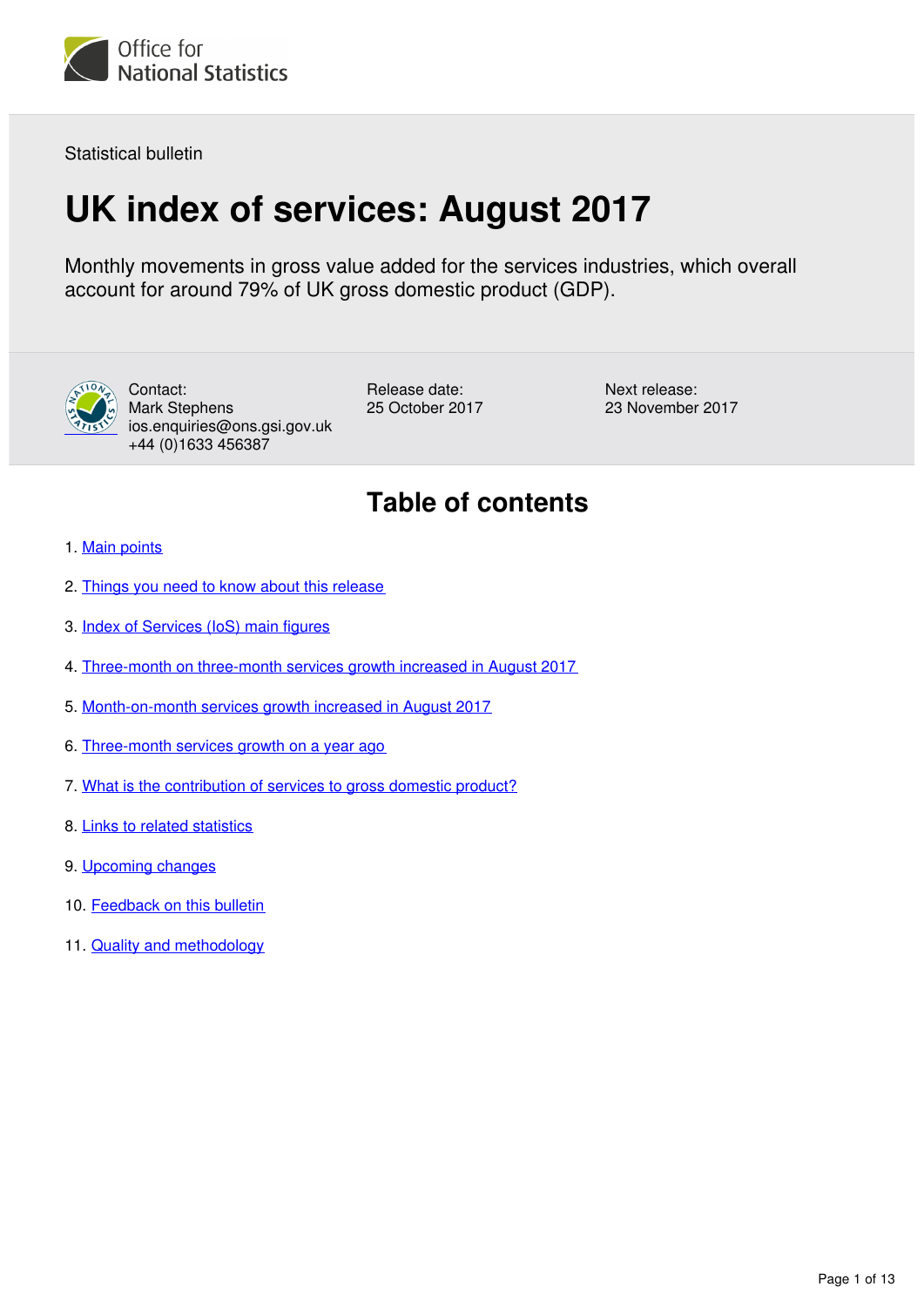# <span id="page-1-0"></span>**1 . Main points**

- In the three months to August 2017, services output increased by 0.4% compared with the three months ending May 2017.
- Computer programming and retail trade made the largest contributions to the three-month on three-month growth; contributing 0.10 and 0.08 respectively.
- The Index of Services increased by 0.2% between July and August 2017.
- The largest contribution to the month-on-month increase came from the business services and finance sector, which contributed 0.12 percentage points.
- Retail trade and motion pictures made the largest contributions at industry level to the month-on-month increase, with both contributing 0.06 percentage points.
- In the three months to August 2017, services output increased by 1.7% compared with the three months ending August 2016.

# <span id="page-1-1"></span>**2 . Things you need to know about this release**

The monthly Index of Services (IoS) provides a timely indicator of growth in the output of the services industries and is the largest contributor to the output approach to the measurement of gross domestic product (GDP), accounting for 79.3% of UK GDP in 2015.

The IoS measures the UK output in: distribution, hotels and restaurants; transport, storage and communication; business services and finance; and government and other services. These data are used to produce seasonally adjusted estimates of output at chained volume measures (removing the effect of inflation). Unless otherwise stated, all estimates included in this release are based on seasonally adjusted data.

The IoS is an important economic indicator and one of the earliest short-term measures of economic activity. It is used in the compilation of the national accounts and widely used by private and public sector institutions, particularly by the Bank of England and Her Majesty's Treasury to assist in informed decision and policy-making.

Data relating to the retail industry are broadly comparable with [Retail sales, Great Britain: September 2017,](https://www.ons.gov.uk/businessindustryandtrade/retailindustry/bulletins/retailsales/september2017) published on 19 October 2017.

This August 2017 release contains revisions from July 2017. This means that we have incorporated additional data since this period.

Revisions can be made for a variety of reasons, the most common include:

- late responses to surveys and administrative sources
- forecasts being replaced by actual data
- revisions to seasonal adjustment factors, which are re-estimated every month and reviewed annually.

This revisions period is consistent with the **National Accounts Revisions Policy**[.](https://www.ons.gov.uk/methodology/methodologytopicsandstatisticalconcepts/revisions/revisionspoliciesforeconomicstatistics)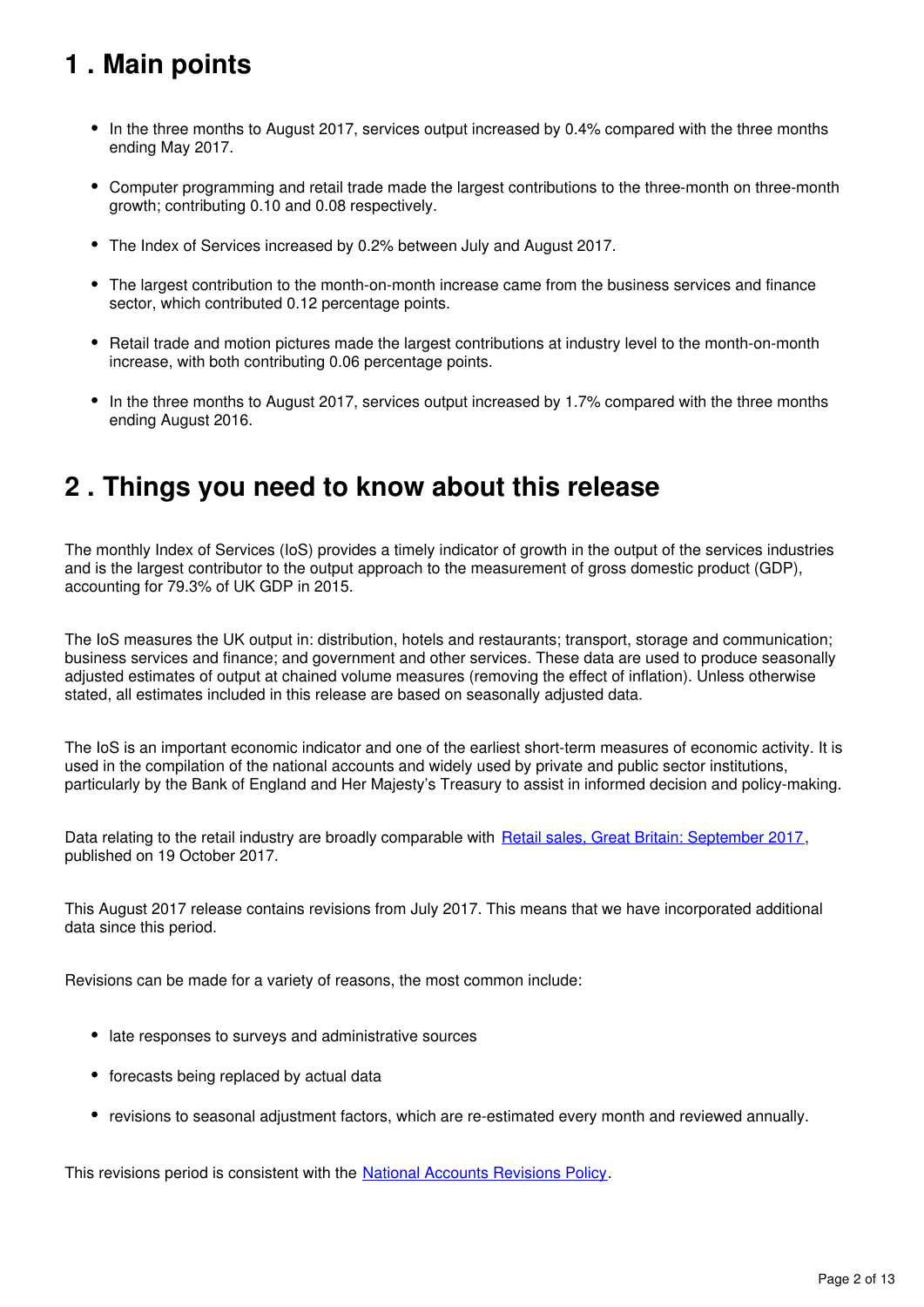The UK Index of Services has been designated by the [UK Statistics Authority](https://www.statisticsauthority.gov.uk/) as National Statistics, in accordance with the [Statistics and Registration Service Act 2007](https://www.statisticsauthority.gov.uk/about-the-authority/uk-statistical-system/legislation/key-legislative-documents/) and signifying compliance with the Code of **[Practice for Official Statistics](https://www.statisticsauthority.gov.uk/monitoring-and-assessment/code-of-practice/).** 

# <span id="page-2-0"></span>**3 . Index of Services (IoS) main figures**

Table 1 shows data for the Index of Services (IoS) and each of the main components for August 2017.

#### **Table 1: Index of Services main figures, August 2017**

| UK                                         |                           |                                      |                            |                                                          |                                              | Percentage Change                                  |
|--------------------------------------------|---------------------------|--------------------------------------|----------------------------|----------------------------------------------------------|----------------------------------------------|----------------------------------------------------|
|                                            | Percentage<br>of Services | Index<br>number<br>$(2015 =$<br>100) | month on a<br>year earlier | Most recent Most recent 3<br>months on a<br>year earlier | Most recent<br>month on<br>previous<br>month | Most recent 3<br>months on<br>previous 3<br>months |
| Index of<br><b>Services</b>                | 100.0                     | 104.3                                | 1.4                        | 1.7                                                      | 0.2                                          | 0.4                                                |
| Distribution,<br>hotels and<br>restaurants | 17.3                      | 107.8                                | 2.0                        | 2.9                                                      | $-0.1$                                       | 0.7                                                |
| Transport,<br>storage and<br>communication | 13.2                      | 106.2                                | 0.9                        | 2.2                                                      | 0.1                                          | 0.6                                                |
| <b>Business</b><br>services and<br>finance | 41.5                      | 103.6                                | 1.7                        | 1.6                                                      | 0.3                                          | 0.5                                                |
| Government<br>and other<br>services        | 28.0                      | 102.3                                | 0.8                        | 0.8                                                      | 0.1                                          | 0.1                                                |

Source: Office for National Statistics

Notes:

1. Components may not sum to 100% due to rounding.

Figure 1 shows the seasonally adjusted index time series for the IoS over the past decade; this shows continued services growth following the economic downturn. The monthly IoS series can be volatile and therefore we recommend that monthly growths are viewed in the context of the longer-term trend and three-month on threemonth growth rates.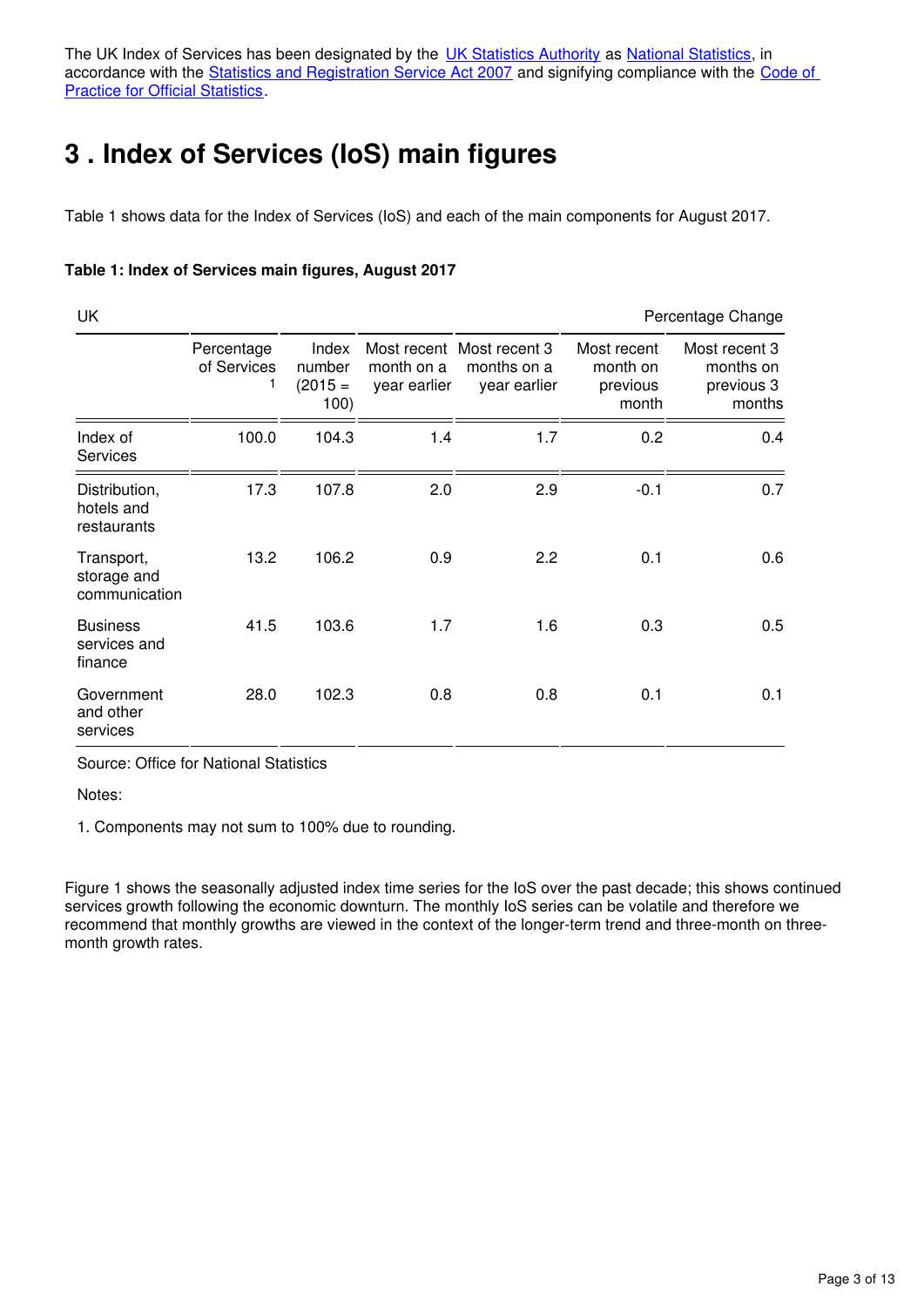**UK**



UK



Source: Office for National Statistics

**Source: Office for National Statistics**

# <span id="page-3-0"></span>**4 . Three-month on three-month services growth increased in August 2017**

Figure 2 shows that services output increased by 0.4% in the three months ending August 2017 when compared with the three months ending May 2017.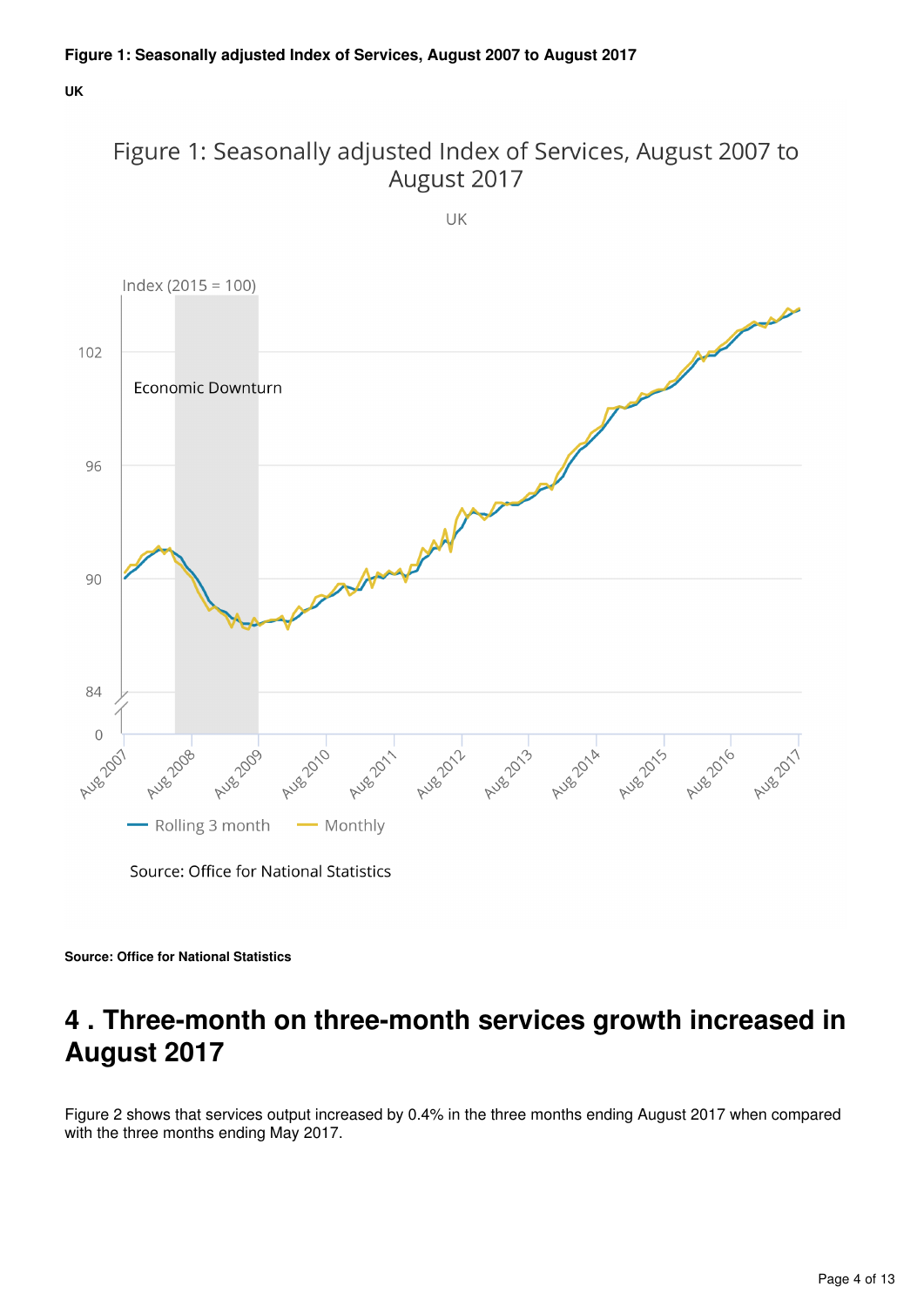## Figure 2: Contributions<sup>1</sup> to growth in services during most recent 3 months compared with previous 3 **months**

**UK**

# Figure 2: Contributions^1^ to growth in services during most recent 3 months compared with previous 3 months



Source: Office for National Statistics

## **Source: Office for National Statistics**

#### **Notes:**

- 1. Individual contributions may not sum to the total due to rounding.
- 2. Percentage change.

All of the four main components of the services industries increased in the three months ending August 2017. In order of their contribution to growth: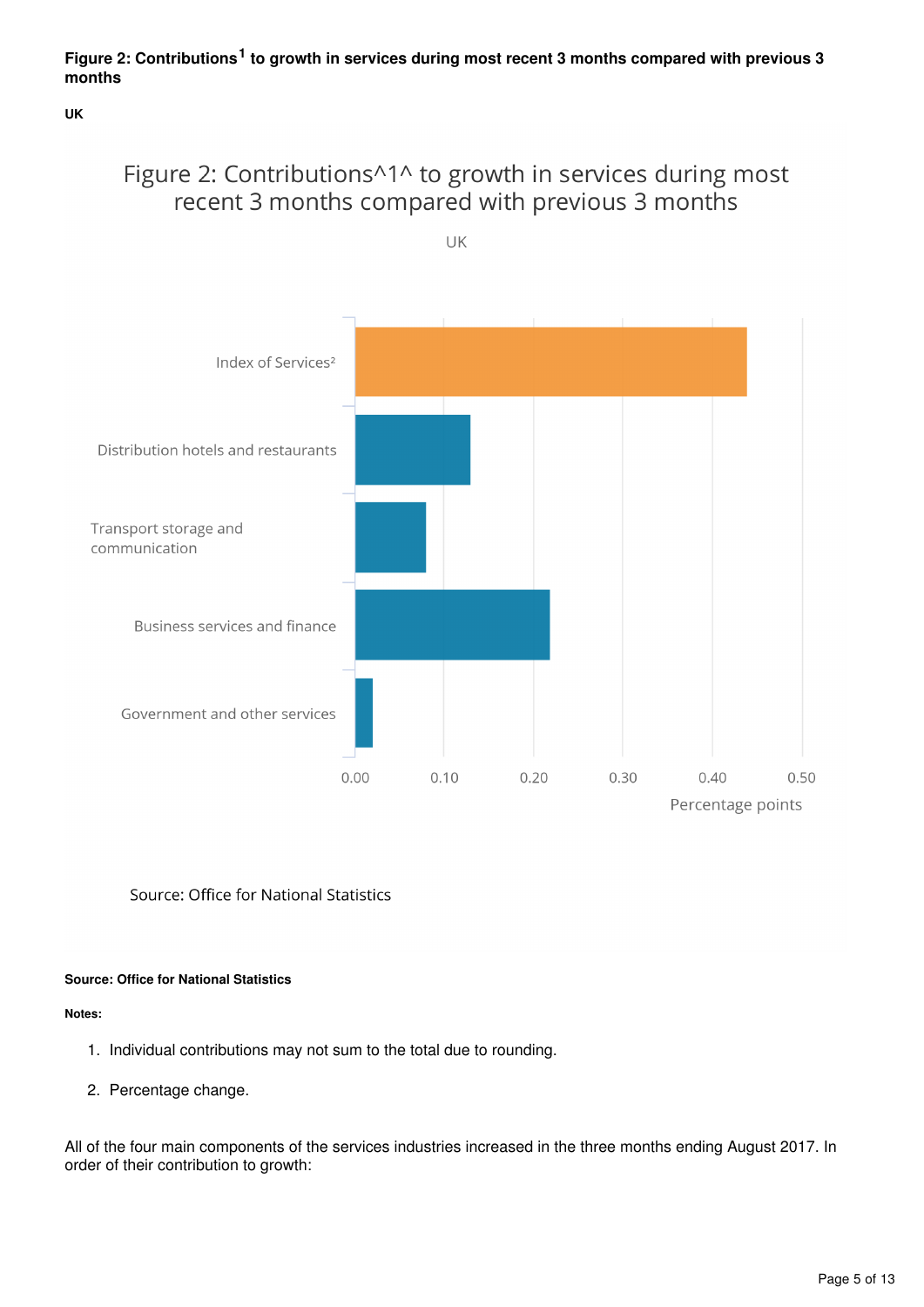- business services and finance increased by 0.5%, contributing 0.22 percentage points
- distribution, hotels and restaurants increased by 0.7%, contributing 0.13 percentage points
- transport, storage and communication increased by 0.6%, contributing 0.08 percentage points
- government and other services increased by 0.1%, contributing 0.02 percentage points

The main sector driving Index of Services (IoS) growth is business services and finance, with accounting activities, advertising activities and employment activities each contributing 0.03 percentage points, increasing by 2.3%, 3.3% and 2.1% respectively.

Retail trade was the largest industry contributing to the positive growth in the distribution, hotels and restaurants sector, increasing by 1.2% and contributing 0.08 percentage points. In addition, wholesale trade contributed 0.05 percentage points to growth, increasing by 1.1%.

In the transport, storage and communications sector, computer programming was the largest industry contributing to the positive growth, increasing by 3.3% and contributing 0.10 percentage points. Also within this sector, telecommunications contributed 0.04 percentage points, increasing by 1.9%.

Human health activities and education had the largest contributions to the positive growth in the government and other services sector. They both increased by 0.4% and contributed 0.03 percentage points. Creative, arts and entertainment activities offset some of this, decreasing 10.0% and contributing negative 0.04 percentage points. This industry saw a fall in each of the three months ending August 2017 with the largest decrease in July 2017.

# <span id="page-5-0"></span>**5 . Month-on-month services growth increased in August 2017**

During August 2017, services output increased by 0.2% following a fall of 0.1% in July 2017.

Figure 3 shows the pattern of Index of Services (IoS) headline growth rates since January 2015 and Figure 4 shows the month-on-month contributions of each of the main IoS components.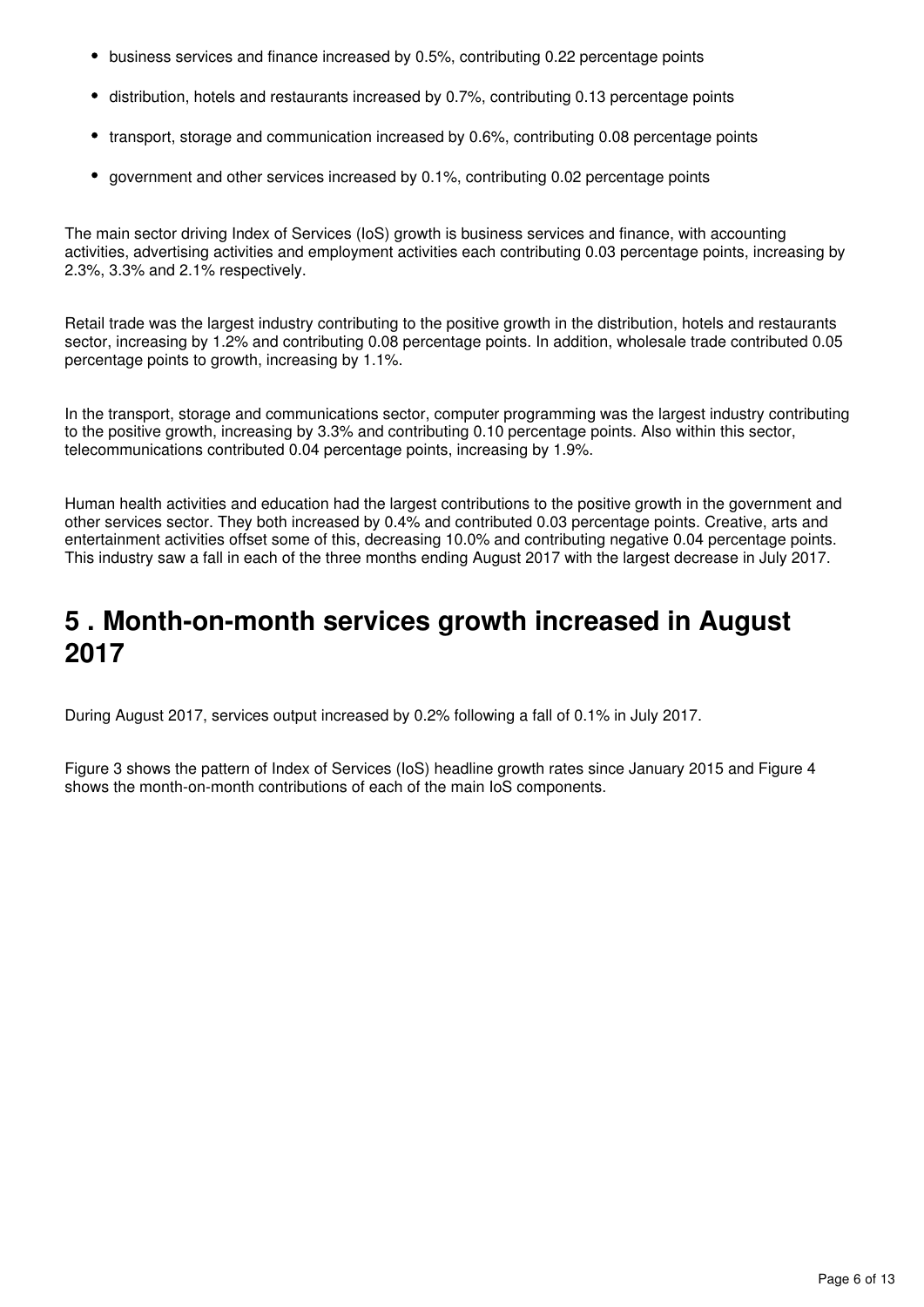**UK**

# Figure 3: Index of Services headline growth rates from January 2015 to August 2017

UK



Source: Office for National Statistics

**Source: Office for National Statistics**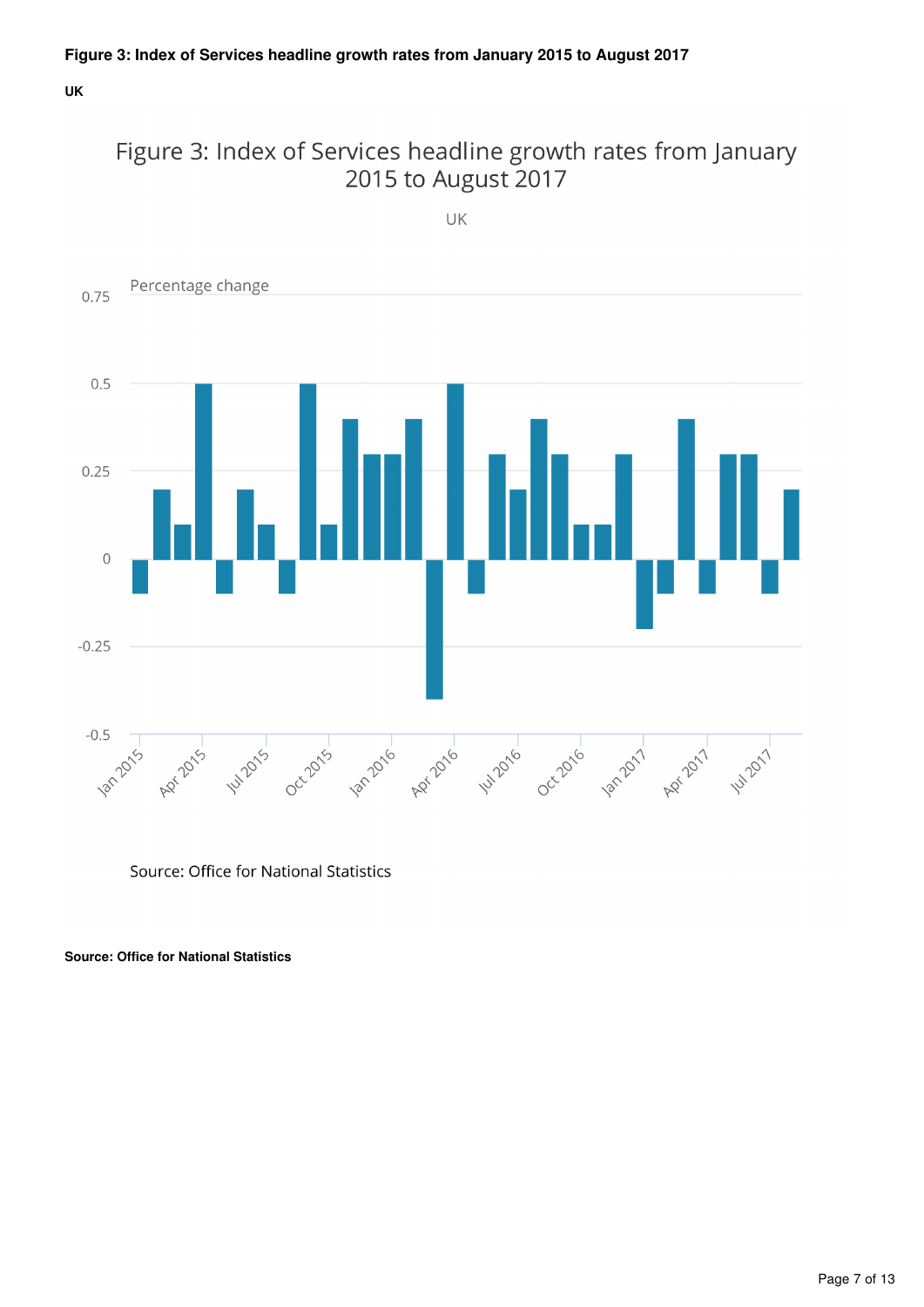**UK**

# Figure 4: Contributions^1^ to growth in services between July 2017 and August 2017





Source: Office for National Statistics

## **Source: Office for National Statistics**

#### **Notes:**

- 1. Individual contributions may not sum to the total due to rounding.
- 2. Percentage change.

The main sector driving the month-on-month growth was business services and finance, increasing by 0.3%, contributing 0.12 percentage points. There was widespread growth across this sector with nine industries contributing towards this growth.

The other three main components of the services industries were flat over the same period.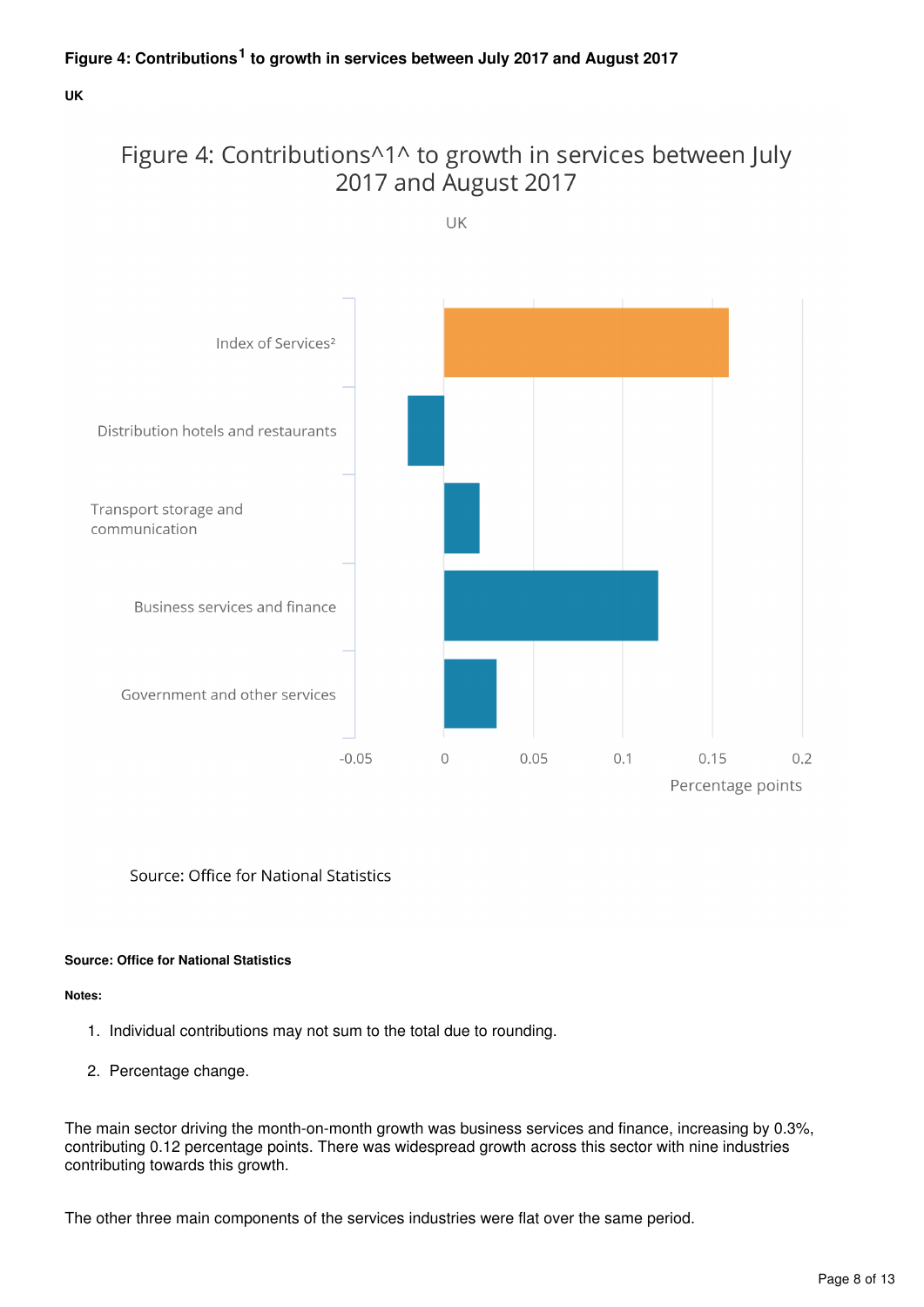- retail trade, which increased by 0.9%, contributing 0.06 percentage points; please see the Retail sales, [Great Britain: September 2017](https://www.ons.gov.uk/businessindustryandtrade/retailindustry/bulletins/retailsales/september2017) release for more information
- motion pictures, which increased by 7.1%, contributing 0.06 percentage points; this growth follows a large fall in the industry in July 2017 and further information on the films in August 2017 can be found on the [British Film Institute \(BFI\) website](http://www.bfi.org.uk/education-research/film-industry-statistics-research/official-statistics-release-calendar)
- programming and broadcasting, which increased by 7.1%, contributing 0.03 percentage points

Telecommunications, which contributed negative 0.04 percentage points, and accommodation, which contributed negative 0.03 percentage points, partially offset some of the growth. They decreased by 1.9% and 2.7% respectively.

# <span id="page-8-0"></span>**6 . Three-month services growth on a year ago**

In the three months to August 2017, services output increased by 1.7% compared with the three months ending August 2016.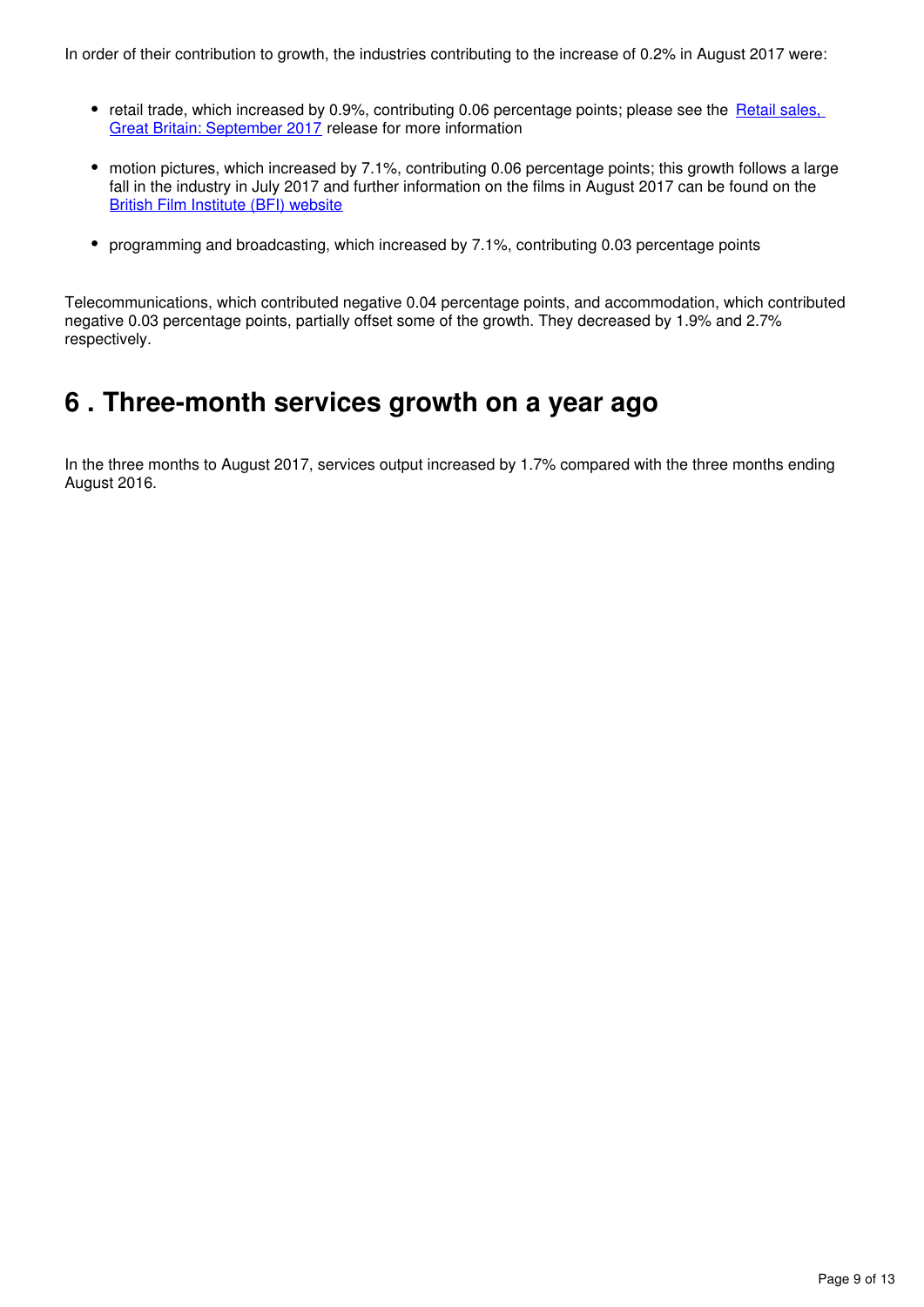**UK**

# Figure 5: Contributions^1^ to growth in services in most recent 3 months compared with the same 3 months a year ago

UK



Source: Office for National Statistics

### **Source: Office for National Statistics**

#### **Notes:**

- 1. Individual contributions may not sum to the total due to rounding.
- 2. Percentage change.

All four of the main components of the services industries increased in the most recent three months compared with the same three months a year ago. In order of their contribution to growth: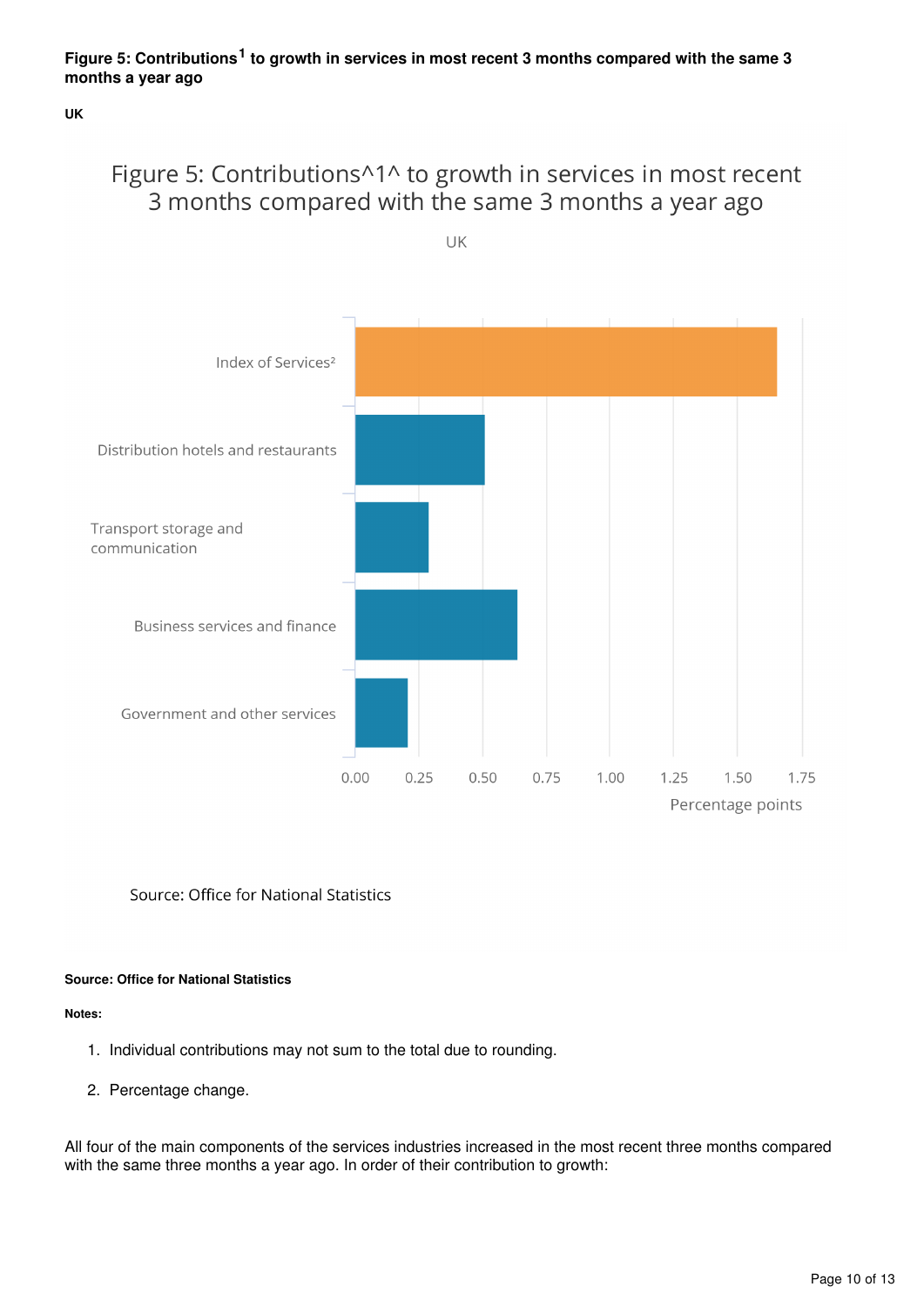- business services and finance increased by 1.6%, contributing 0.64 percentage points
- distribution, hotels and restaurants increased by 2.9%, contributing 0.51 percentage points
- transport, storage and communication increased by 2.2%, contributing 0.29 percentage points
- government and other services increased by 0.8%, contributing 0.21 percentage points

Industries contributing to the 1.7% growth in August 2017 were:

- computer programming, which increased by 5.1%, contributing 0.16 percentage points
- food and beverage activities, which increased by 5.4%, contributing 0.15 percentage points
- accounting activities, which increased by 11.8%, contributing 0.15 percentage points; this follows a decrease for the industry in the three months ending August 2016
- retail trade, which increased by 2.1%, contributing 0.15 percentage points

# <span id="page-10-0"></span>**7 . What is the contribution of services to gross domestic product?**

With a weight of 79.3% in 2015, the services industries are the largest industrial grouping in the output approach to measuring gross domestic product (GDP).

Also published today (25 October 2017) is the [Gross domestic product, preliminary estimate: July to September](https://www.ons.gov.uk/economy/grossdomesticproductgdp/bulletins/grossdomesticproductpreliminaryestimate/julytoseptember2017)  [2017 statistical bulletin,](https://www.ons.gov.uk/economy/grossdomesticproductgdp/bulletins/grossdomesticproductpreliminaryestimate/julytoseptember2017) reporting that GDP in Quarter 3 (July to Sept) 2017 increased by 0.4% compared with the previous quarter. The services aggregate was the dominant contributor to the quarter-on-quarter percentage change in GDP, contributing 0.29 percentage points. Production also had a large contribution of 0.13 percentage points and agriculture contributed 0.01 percentage points. Construction contributed negative 0.05 percentage points to the headline figure.

# <span id="page-10-1"></span>**8 . Links to related statistics**

The response rates and revisions tables can be found in the main datasets.

[Monthly economic commentary](https://www.ons.gov.uk/economy/nationalaccounts/uksectoraccounts/articles/monthlyeconomiccommentary/previousReleases) was published alongside this release, presenting new analysis on the latest economic data.

## **Methods and sources**

The gross domestic product output approach (GDP(O)) [methods and sources pages](https://www.ons.gov.uk/economy/economicoutputandproductivity/output/methodologies/indexofservicesios) provide more information on the data that underpin these statistics; of particular note is the  $GDP(O)$  source catalogue.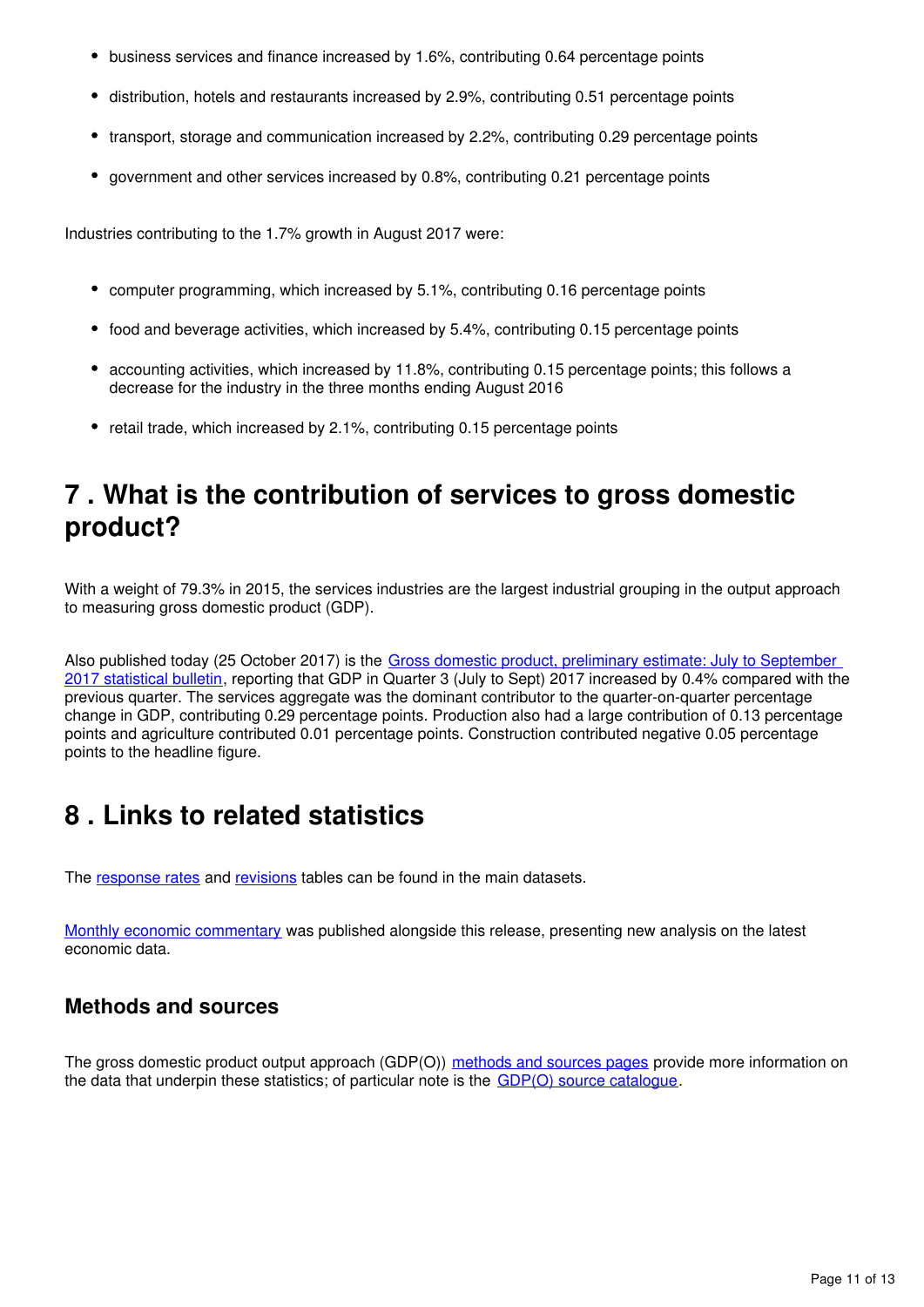## **International comparisons**

International comparison with the Index of Services (IoS) is difficult, as most comparable economies don't produce equivalent estimates. [Eurostat turnover in services estimates](http://ec.europa.eu/eurostat/web/products-datasets/-/teiis700) are not comparable with the IoS, as they exclude the wholesale and retail trade; furthermore, most of the estimates are only available quarterly. The US [Bureau of Economic Analysis](http://bea.gov/newsreleases/glance.htm) also produces services output estimates, but only on a quarterly basis, with a fourmonth lag time. [Japan has a direct equivalent of the IoS](http://www.stat.go.jp/english/data/mssi/kekka.htm), but the estimates are not seasonally adjusted. The [closest equivalent estimates are from Canada](http://www5.statcan.gc.ca/cansim/a05?lang=eng&id=3790031&pattern=3790031&searchTypeByValue=1&p2=35), which produces a monthly output estimate of GDP with a breakdown by industry (including an aggregate for services). There are also comparable quarterly estimates from [Sweden](http://www.scb.se/en_/Finding-statistics/Statistics-by-subject-area/National-Accounts/National-Accounts/National-Accounts-quarterly-and-annual-estimates/) and Ireland[.](http://www.cso.ie/en/statistics/nationalaccounts/)

# <span id="page-11-0"></span>**9 . Upcoming changes**

We will begin using Value Added Tax (VAT) data, alongside the Monthly Business Survey data, in the production of gross domestic product (GDP) statistics from December 2017. The first use of VAT in the national accounts will be in the Quarterly National Accounts: July to September 2017 and the Index of Services: October 2017 bulletins, which are both due for publication on 22 December 2017. An article will be published in November 2017, which will review the methodological improvements and provide further detail on implementation plans.

This change means that the Monthly Business Survey will no longer be the sole turnover data source. We are therefore planning to stop the publication of Turnover in Production and Services Industries (TOPSI), which is based on the Monthly Business Survey, in its current form. The final release will be on 10 November 2017. Instead, additional information drawn from our new data sources will be provided in the relevant Index of Production or Index of Services release from December 2017.

We published a response to the consultation on proposed changes to the GDP release schedule on 19 October 2017. [Further details on this response](https://consultations.ons.gov.uk/communication-division/changes-to-ons-gross-domestic-product-gdp-release/) are available on our Consultation Hub. In summary, an estimate of monthly GDP will be published from July 2018 (for the reference period of May) and there will be two quarterly estimates of GDP a quarter rather than the current three; the preliminary estimate of GDP will be deferred by around two weeks and the second estimate of GDP will be brought forward by two weeks to form the new first estimate, meaning the income and expenditure approaches to GDP will be made available earlier than presently. The first estimate of quarterly GDP (for Quarter 2 (Apr to June) 2018) under this new model will be published in August 2018.

# <span id="page-11-1"></span>**10 . Feedback on this bulletin**

We welcome your feedback on this bulletin via our short survey.

# <span id="page-11-2"></span>**11 . Quality and methodology**

The monthly Index of Services (IoS) was developed to provide a timely indicator of growth in the output of services industries, at constant prices for the UK. The IoS is an important component of monthly output (gross domestic product output approach (GDP(O)), representing about 79.3% of UK gross domestic product (GDP) as of 2013. The IoS shares the exact same industry coverage as the corresponding quarterly series within GDP(O).

The Index of Services datasets contain additional material, including: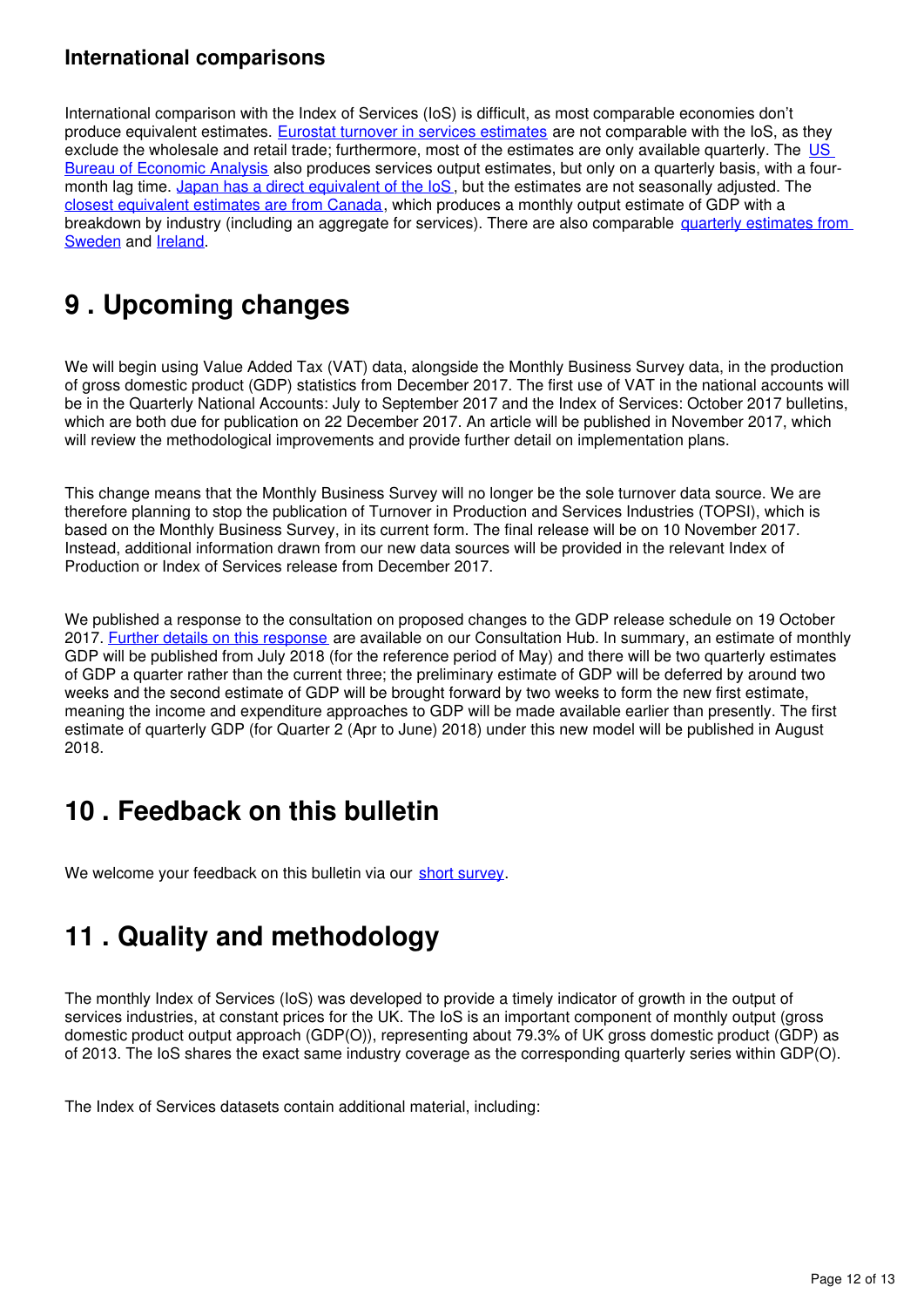- Monthly Business Survey (MBS) response rates (current and historic)
- IoS and main component indices to four decimal places
- publication tables
- revisions triangles
- lower-level time series data

The [Index of Services Quality and Methodology Information report](https://www.ons.gov.uk/economy/nationalaccounts/uksectoraccounts/qmis/indexofservicesqmi) contains important information on:

- the strengths and limitations of the data and how it compares with related data
- uses and users of the data
- how the output was created
- the quality of the output including the accuracy of the data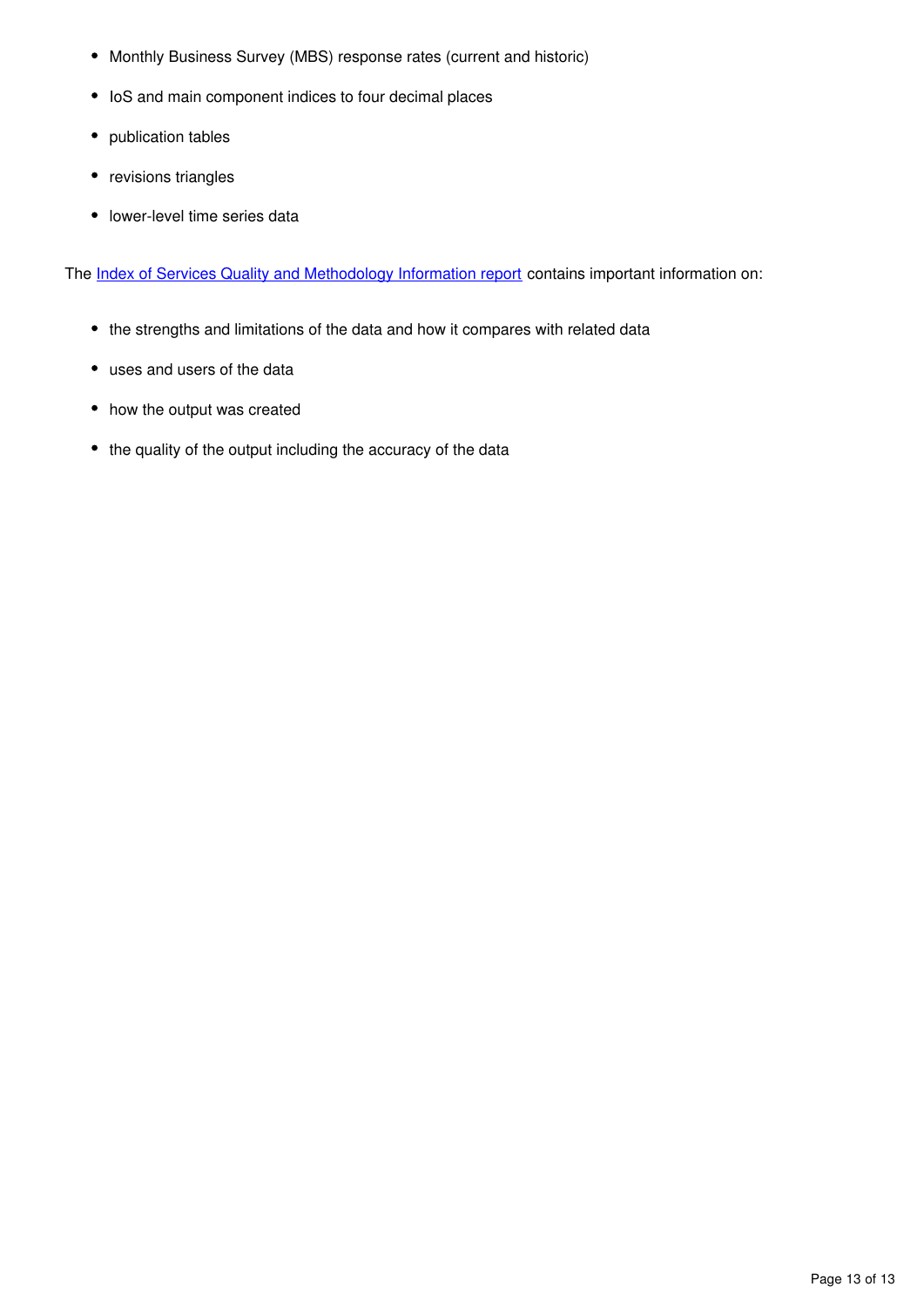#### **IOS: Index of Services <sup>1</sup> Chained volume indices of gross value added 2,3,4 IOS1**

|                                                 |                                                          |                           |                              | <b>Business</b> | Govern-           |
|-------------------------------------------------|----------------------------------------------------------|---------------------------|------------------------------|-----------------|-------------------|
|                                                 | Total                                                    | Distribution              | Transport,                   | services        | ment and          |
|                                                 | service<br>industries                                    | hotels and<br>restaurants | storage and<br>communication | and<br>finance  | other<br>services |
| Section                                         | $G-T$                                                    | G and I                   | H and J                      | K-N             | O-T               |
| 2015 weights                                    | 1000                                                     | 173                       | 132                          | 415             | 281               |
|                                                 | S2KU                                                     | S2MV                      | KI7B                         | KI7L            | KI7T              |
| 2012                                            | 92.6                                                     | 88.2                      | 92.1                         | 91.9            | 96.4              |
| 2013                                            | 94.3                                                     | 91.2                      | 93.6                         | 94.1            | 96.7              |
| 2014                                            | 97.5                                                     | 95.5                      | 96.2                         | 97.7            | 99.1              |
| 2015                                            | 100.0                                                    | 100.0                     | 100.0                        | 100.0           | 100.0             |
| 2016                                            | 102.5                                                    | 105.1                     | 104.1                        | 101.7           | 101.3             |
| 2015 Aug                                        | 100.0                                                    | 99.6                      | 101.0                        | 100.0           | 99.7              |
| Sep                                             | 100.4                                                    | 100.8                     | 100.1                        | 100.6           | 100.0             |
| Oct                                             | 100.5                                                    | 100.9                     | 100.4                        | 100.6           | 100.1             |
| Nov<br>Dec                                      | 100.9<br>101.2                                           | 101.4                     | 101.4<br>101.4               | 100.7<br>100.9  | 100.6<br>101.1    |
| 2016 Jan                                        | 101.5                                                    | 102.2<br>103.4            | 102.8                        | 100.8           | 100.9             |
| Feb                                             | 102.0                                                    | 103.4                     | 102.8                        | 101.5           | 101.3             |
| Mar                                             | 101.5                                                    | 103.4                     | 101.6                        | 101.1           | 100.9             |
| Apr                                             | 102.0                                                    | 103.6                     | 103.1                        | 101.8           | 100.9             |
| May                                             | 102.0                                                    | 104.5                     | 102.2                        | 101.4           | 101.1             |
| Jun                                             | 102.3                                                    | 104.4                     | 103.0                        | 101.7           | 101.3             |
| Jul                                             | 102.5                                                    | 104.1                     | 104.6                        | 101.7           | 101.6             |
| Aug<br>Sep                                      | 102.8<br>103.1                                           | 105.6<br>106.3            | 105.2<br>105.8               | 101.9<br>102.1  | 101.5<br>101.5    |
| Oct                                             | 103.2                                                    | 107.3                     | 105.5                        | 102.0           | 101.5             |
| Nov                                             | 103.4                                                    | 107.5                     | 104.9                        | 102.3           | 101.6             |
| Dec                                             | 103.6                                                    | 107.2                     | 107.2                        | 102.3           | 101.7             |
| 2017 Jan                                        | 103.4                                                    | 105.8                     | 104.6                        | 103.0           | 102.0             |
| Feb                                             | 103.3                                                    | 106.8                     | 104.4                        | 102.6           | 101.8             |
| Mar                                             | 103.8                                                    | 106.6                     | 106.2                        | 102.9           | 102.1             |
| Apr                                             | 103.6                                                    | 107.1                     | 105.5                        | 102.5           | 102.3             |
| May<br>Jun                                      | 103.9<br>104.3                                           | 107.3<br>107.7            | 106.0<br>107.3               | 103.1<br>103.2  | 102.2<br>102.2    |
| Jul                                             | 104.1                                                    | 107.9                     | 106.1                        | 103.3           | 102.2             |
| Aug                                             | 104.3                                                    | 107.8                     | 106.2                        | 103.6           | 102.3             |
|                                                 |                                                          |                           |                              |                 |                   |
| Percentage change, latest year on previous year | S222                                                     | S243                      | <b>KI77</b>                  |                 | KI7O              |
| 2012                                            | 2.7                                                      | 1.7                       | 2.2                          | KI7G<br>3.7     | 2.0               |
| 2013                                            | 1.9                                                      | 3.4                       | 1.7                          | 2.4             | 0.4               |
| 2014                                            | 3.4                                                      | 4.7                       | 2.7                          | 3.8             | 2.4               |
| 2015                                            | 2.6                                                      | 4.7                       | 4.0                          | 2.4             | 0.9               |
| 2016                                            | 2.5                                                      | 5.1                       | 4.1                          | 1.7             | 1.3               |
|                                                 | Percentage change, latest month on same month a year ago |                           |                              |                 |                   |
|                                                 | S26Q                                                     | <b>S28R</b>               | KI7A                         | KI7I            | KI7Q              |
| 2015 Aug                                        | 2.1                                                      | 3.7                       | 4.3                          | 2.0             | 0.3               |
| Sep                                             | 2.4                                                      | 4.5                       | 3.0                          | 2.6             | 0.5               |
| Oct                                             | 1.5                                                      | 4.2                       | 1.3                          | 1.5             | $-0.2$            |
| Nov                                             | 1.9                                                      | 3.6                       | 3.0                          | 1.6             | 0.7               |
| Dec                                             | 2.2                                                      | 4.0                       | 3.4                          | 1.5             | 1.4               |
| 2016 Jan<br>Feb                                 | 2.5<br>2.7                                               | 5.5<br>4.7                | 4.4<br>3.8                   | 1.4<br>2.3      | 1.5<br>1.6        |
| Mar                                             | 2.2                                                      | 4.3                       | 3.2                          | 1.7             | 1.3               |
| Apr                                             | 2.2                                                      | 4.0                       | 4.0                          | 1.9             | 0.8               |
| May                                             | 2.3                                                      | 5.2                       | 2.5                          | 1.8             | 1.1               |
| Jun                                             | 2.4                                                      | 4.5                       | 2.7                          | 2.0             | 1.4               |
| Jul                                             | $2.5\,$                                                  | 3.8                       | 4.0                          | 1.9             | 1.8               |
| Aug                                             | 2.9                                                      | 6.1                       | 4.1                          | 1.9             | 1.8               |
| Sep                                             | 2.7                                                      | 5.5                       | 5.7                          | 1.4             | 1.5               |
| Oct<br>Nov                                      | 2.7<br>2.4                                               | 6.3<br>5.9                | 5.1<br>3.5                   | 1.3<br>1.6      | 1.4<br>1.0        |
| Dec                                             | 2.4                                                      | 4.9                       | 5.7                          | 1.4             | 0.6               |
| 2017 Jan                                        | 1.8                                                      | 2.3                       | 1.7                          | 2.2             | 1.1               |
| Feb                                             | 1.4                                                      | 3.3                       | 1.5                          | 1.1             | 0.5               |
| Mar                                             | 2.2                                                      | 3.1                       | 4.5                          | 1.7             | 1.2               |
| Apr                                             | 1.6                                                      | 3.4                       | 2.3                          | 0.7             | 1.4               |
| May                                             | 1.9                                                      | 2.7                       | 3.7                          | 1.6             | 1.1               |
| Jun<br>Jul                                      | 2.0<br>1.6                                               | 3.1<br>3.6                | 4.2<br>1.5                   | 1.5<br>1.5      | 0.9<br>0.6        |
| Aug                                             | $1.4$                                                    | 2.0                       | 0.9                          | 1.7             | 0.8               |

1 The IOS output is designated as a National Statistic.<br>
2 Indices reflect values measured at basic prices, which exclude "taxes less<br>
3 Istimates cannot be regarded as accurate to the last digit shown.<br>
4 Any apparent inc

seasonally adjusted 2015 = 100

Industry sections (SIC2007)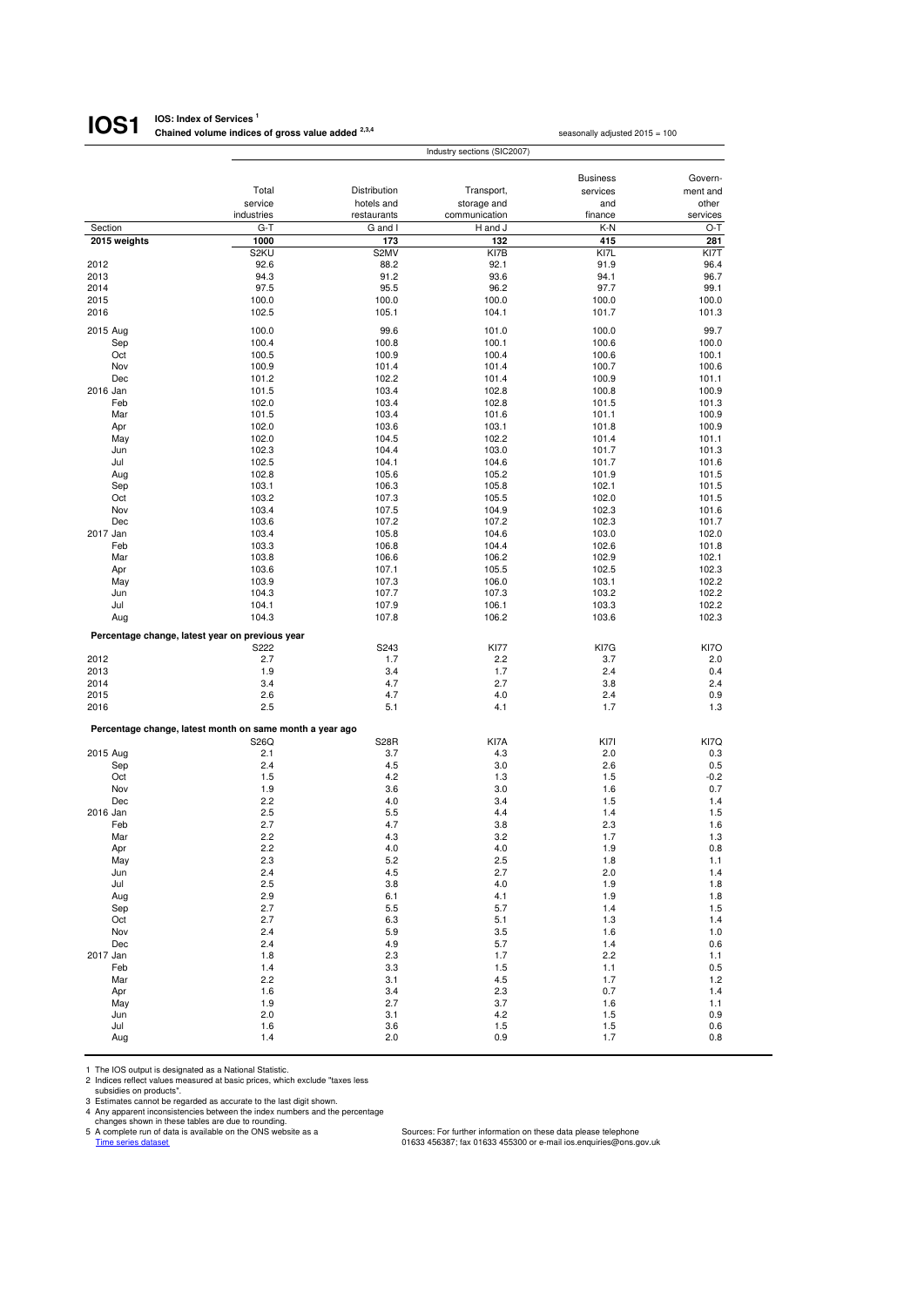

#### **IOS: Index of Services<sup>1</sup> Chained volume indices of gross value added 2,3,4**

seasonally adjusted 2015 = 100

|                 |                                                                        | Industry sections (SIC2007) |               |                 |             |  |  |
|-----------------|------------------------------------------------------------------------|-----------------------------|---------------|-----------------|-------------|--|--|
|                 |                                                                        |                             |               |                 |             |  |  |
|                 |                                                                        |                             |               | <b>Business</b> | Govern-     |  |  |
|                 | Total                                                                  | Distribution                | Transport,    | services        | ment and    |  |  |
|                 | service                                                                | hotels and                  | storage and   | and             | other       |  |  |
|                 | industries                                                             | restaurants                 | communication | finance         | services    |  |  |
| Section         | $G-T$                                                                  | G and I                     | H and J       | K-N             | $O-T$       |  |  |
| 2015 weights    | 1000                                                                   | 173                         | 132           | 415             | 281         |  |  |
|                 |                                                                        |                             |               |                 |             |  |  |
|                 | Percentage change, latest month on previous month                      |                             |               |                 |             |  |  |
|                 | S222                                                                   | S243                        | <b>KI77</b>   | KI7G            | KI7O        |  |  |
| 2015 Aug        | $-0.1$                                                                 | $-0.8$                      | 0.5           | 0.1             | $-0.2$      |  |  |
| Sep             | 0.5                                                                    | 1.2                         | $-0.9$        | 0.7             | 0.4         |  |  |
| Oct             | 0.1                                                                    | 0.2                         | 0.3           | ٠               |             |  |  |
| Nov             | 0.4                                                                    | 0.5                         | 0.9           | 0.1             | 0.5         |  |  |
| Dec             | 0.3                                                                    | 0.7                         | 0.1           | 0.1             | 0.5         |  |  |
| 2016 Jan        | 0.3                                                                    | 1.2                         | 1.4           | $-0.1$          | $-0.2$      |  |  |
| Feb             | 0.4                                                                    | $-0.1$                      |               | 0.7             | 0.4         |  |  |
| Mar             | $-0.4$                                                                 |                             | $-1.2$        | $-0.4$          | $-0.4$      |  |  |
| Apr             | 0.5                                                                    | 0.2                         | 1.4           | 0.6             |             |  |  |
| May             | $-0.1$                                                                 | 0.8                         | $-0.9$        | $-0.4$          | 0.2         |  |  |
| Jun             | 0.3                                                                    |                             | 0.8           | 0.3             | 0.2         |  |  |
| Jul             | 0.2                                                                    | $-0.3$                      | 1.5           | $\overline{a}$  | 0.3         |  |  |
| Aug             | 0.4                                                                    | 1.4                         | 0.6           | 0.1             | $-0.1$      |  |  |
| Sep             | 0.3                                                                    | 0.7                         | 0.5           | 0.2             |             |  |  |
| Oct             | 0.1                                                                    | 0.9                         | $-0.2$        | $-0.1$          | ÷,          |  |  |
| Nov             | 0.1                                                                    | 0.2                         | $-0.6$        | 0.3             | 0.1         |  |  |
| Dec             | 0.3                                                                    | $-0.3$                      | 2.2           |                 | 0.1         |  |  |
|                 |                                                                        |                             |               |                 |             |  |  |
| 2017 Jan<br>Feb | $-0.2$                                                                 | $-1.3$                      | $-2.5$        | 0.7             | 0.3         |  |  |
|                 | $-0.1$                                                                 | 0.9                         | $-0.2$        | $-0.4$          | $-0.2$      |  |  |
| Mar             | 0.4                                                                    | $-0.2$                      | 1.8           | 0.3             | 0.2         |  |  |
| Apr             | $-0.1$                                                                 | 0.5                         | $-0.7$        | $-0.4$          | 0.2         |  |  |
| May             | 0.3                                                                    | 0.1                         | 0.5           | 0.5             |             |  |  |
| Jun             | 0.3                                                                    | 0.4                         | 1.3           | 0.2             | L.          |  |  |
| Jul             | $-0.1$                                                                 | 0.1                         | $-1.2$        | 0.1             | $-0.1$      |  |  |
| Aug             | 0.2                                                                    | $-0.1$                      | 0.1           | 0.3             | 0.1         |  |  |
|                 |                                                                        |                             |               |                 |             |  |  |
|                 | Percentage change, latest 3 months on same 3 months a year ago<br>S2G6 | S217                        |               |                 |             |  |  |
| 2015 Aug        | 2.4                                                                    | 4.7                         | KI7C<br>4.4   | KI7J<br>2.0     | KI7R<br>0.7 |  |  |
| Sep             | 2.3                                                                    | 4.5                         | 3.9           | 2.1             | 0.5         |  |  |
| Oct             | 2.0                                                                    | 4.2                         | 2.9           | 2.0             | 0.2         |  |  |
| Nov             | 1.9                                                                    | 4.1                         | 2.4           | 1.9             | 0.3         |  |  |
| Dec             | 1.8                                                                    | 4.0                         | 2.6           | 1.5             | 0.6         |  |  |
| 2016 Jan        | 2.2                                                                    | 4.4                         |               | 1.5             | 1.2         |  |  |
| Feb             | 2.5                                                                    | 4.7                         | 3.6<br>3.9    | 1.7             | 1.5         |  |  |
| Mar             | 2.5                                                                    | 4.8                         | 3.8           | 1.8             | 1.5         |  |  |
|                 | 2.4                                                                    | 4.3                         | 3.7           | 2.0             | 1.2         |  |  |
| Apr             |                                                                        |                             |               |                 |             |  |  |
| May             | 2.2                                                                    | 4.5                         | 3.2           | 1.8             | 1.1         |  |  |
| Jun             | 2.3                                                                    | 4.6                         | 3.1           | 1.9             | 1.1         |  |  |
| Jul             | 2.4                                                                    | 4.5                         | 3.1           | 1.9             | 1.4         |  |  |
| Aug             | 2.6                                                                    | 4.8                         | 3.6           | 1.9             | 1.7         |  |  |
| Sep             | 2.7                                                                    | 5.1                         | 4.6           | 1.7             | 1.7         |  |  |
| Oct             | 2.8                                                                    | 6.0                         | 4.9           | 1.5             | 1.6         |  |  |
| Nov             | 2.6                                                                    | 5.9                         | 4.7           | 1.5             | 1.3         |  |  |
| Dec             | 2.5                                                                    | 5.7                         | 4.8           | 1.5             | 1.0         |  |  |
| 2017 Jan        | 2.2                                                                    | 4.4                         | 3.6           | 1.7             | 0.9         |  |  |
| Feb             | 1.9                                                                    | 3.5                         | 2.9           | 1.6             | 0.7         |  |  |
| Mar             | 1.8                                                                    | 2.9                         | 2.6           | 1.7             | 1.0         |  |  |
| Apr             | 1.7                                                                    | 3.3                         | 2.8           | 1.2             | 1.0         |  |  |
| May             | 1.9                                                                    | 3.1                         | 3.5           | 1.3             | 1.2         |  |  |
| Jun             | 1.8                                                                    | 3.1                         | 3.4           | 1.3             | 1.1         |  |  |
| Jul             | 1.8                                                                    | 3.1                         | 3.1           | 1.5             | 0.9         |  |  |
| Aug             | 1.7                                                                    | 2.9                         | 2.2           | 1.6             | 0.8         |  |  |

1 The IOS output is designated as a National Statistic.<br>
2 Indices reflect values measured at basic prices, which exclude "taxes less<br>
3 Usticlies on products".<br>
4 Any apparent inconsistencies between the index numbers and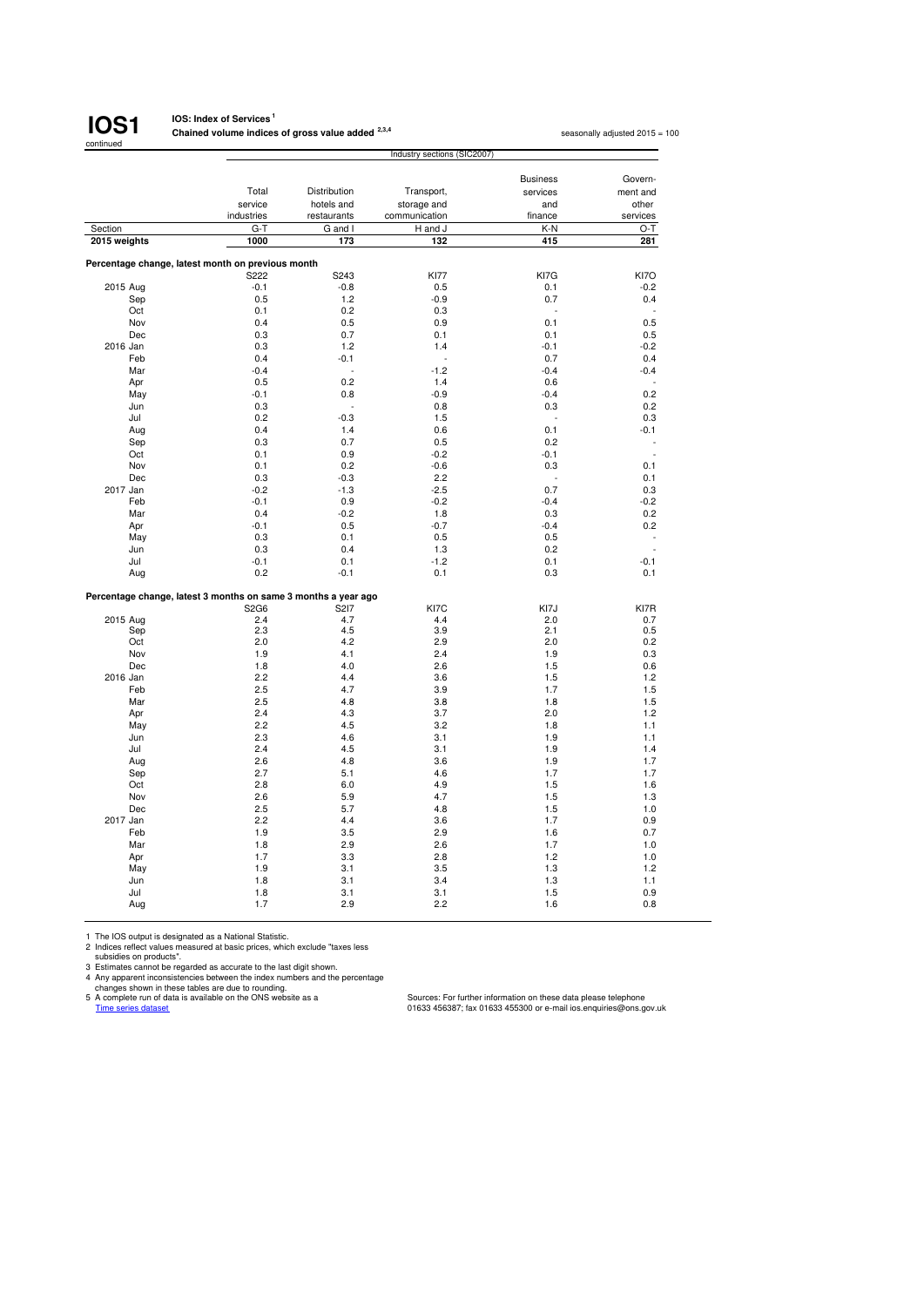

#### **IOS: Index of Services <sup>1</sup>**

**Chained volume indices of gross value added <sup>2,3,4</sup> seasonally adjusted 2015 = 100 seasonally adjusted 2015 = 100** 

|                                                         |                               |                          | Industry sections (SIC2007) |                 |                          |
|---------------------------------------------------------|-------------------------------|--------------------------|-----------------------------|-----------------|--------------------------|
|                                                         |                               |                          |                             | <b>Business</b> | Govern-                  |
|                                                         | Total                         | Distribution             | Transport,                  | services        | ment and                 |
|                                                         | service                       | hotels and               | storage and                 | and             | other                    |
|                                                         | industries                    | restaurants              | communication               | finance         | services                 |
| Section                                                 | $G-T$                         | G and I                  | H and J                     | K-N             | $O-T$                    |
| 2015 weights                                            | 1000                          | 173                      | 132                         | 415             | 281                      |
| Percentage change, latest 3 months on previous 3 months |                               |                          |                             |                 |                          |
|                                                         | S <sub>2</sub> B <sub>G</sub> | S2DH                     | KI7D                        | KI7K            | KI7S                     |
| 2015 Aug                                                | 0.4                           | 0.6                      | 1.5                         | 0.2             | $-0.1$                   |
| Sep                                                     | 0.4                           | 0.6                      | 0.9                         | 0.4             | $-0.1$                   |
| Oct                                                     | 0.4                           | 0.6                      | 0.4                         | 0.7             | $\overline{\phantom{a}}$ |
| Nov                                                     | 0.7                           | 1.1                      | $\overline{\phantom{a}}$    | 0.8             | 0.4                      |
| Dec                                                     | 0.7                           | 1.3                      | 0.5                         | 0.6             | 0.8                      |
| 2016 Jan                                                | 0.9                           | 1.9                      | 1.3                         | 0.4             | 1.0                      |
| Feb                                                     | 1.0                           | 1.9                      | 1.7                         | 0.4             | 0.9                      |
| Mar                                                     | 0.8                           | 1.9                      | 1.3                         | 0.4             | 0.4                      |
| Apr                                                     | 0.6                           | 1.1                      | 0.6                         | 0.7             | 0.1                      |
| May                                                     | 0.3                           | 0.8                      | $-0.1$                      | 0.4             | $-0.2$                   |
| Jun                                                     | 0.4                           | 0.8                      | 0.3                         | 0.5             | 0.1                      |
| Jul                                                     | 0.4                           | 0.9                      | 0.7                         | 0.1             | 0.3                      |
| Aug                                                     | 0.7                           | 0.9                      | 1.9                         | 0.3             | 0.5                      |
| Sep                                                     | 0.7                           | 1.1                      | 2.4                         | 0.2             | 0.4                      |
| Oct                                                     | 0.8                           | 2.0                      | 2.2                         | 0.3             | 0.1                      |
| Nov                                                     | 0.7                           | 2.2                      | 1.1                         | 0.3             | 0.1                      |
| Dec                                                     | 0.6                           | 1.9                      | 0.7                         | 0.3             | 0.1                      |
| 2017 Jan                                                | 0.4                           | 0.4                      | L,                          | 0.5             | 0.3                      |
| Feb                                                     | 0.2                           | $-0.4$                   |                             | 0.5             | 0.3                      |
| Mar                                                     | 0.1                           | $-0.8$                   | $-0.8$                      | 0.6             | 0.4                      |
| Apr                                                     | 0.1                           | $\overline{\phantom{a}}$ | $-0.2$                      | 0.1             | 0.3                      |
| May                                                     | 0.3                           | 0.4                      | 0.5                         | 0.2             | 0.3                      |
| Jun                                                     | 0.4                           | 0.9                      | 1.2                         | 0.1             | 0.3                      |
| Jul                                                     | 0.5                           | 0.7                      | 1.1                         | 0.5             | 0.2                      |
| Aug                                                     | 0.4                           | 0.7                      | 0.6                         | 0.5             | 0.1                      |

1 The IOS output is designated as a National Statistic. 2 Indices reflect values measured at basic prices, which exclude "taxes less subsidies on products".

3 Estimates cannot be regarded as accurate to the last digit shown.<br>
4 Any apparent inconsistencies between the index numbers and the percentage<br>
changes shown in these tales are due to rounding.<br>
5 A complete run of data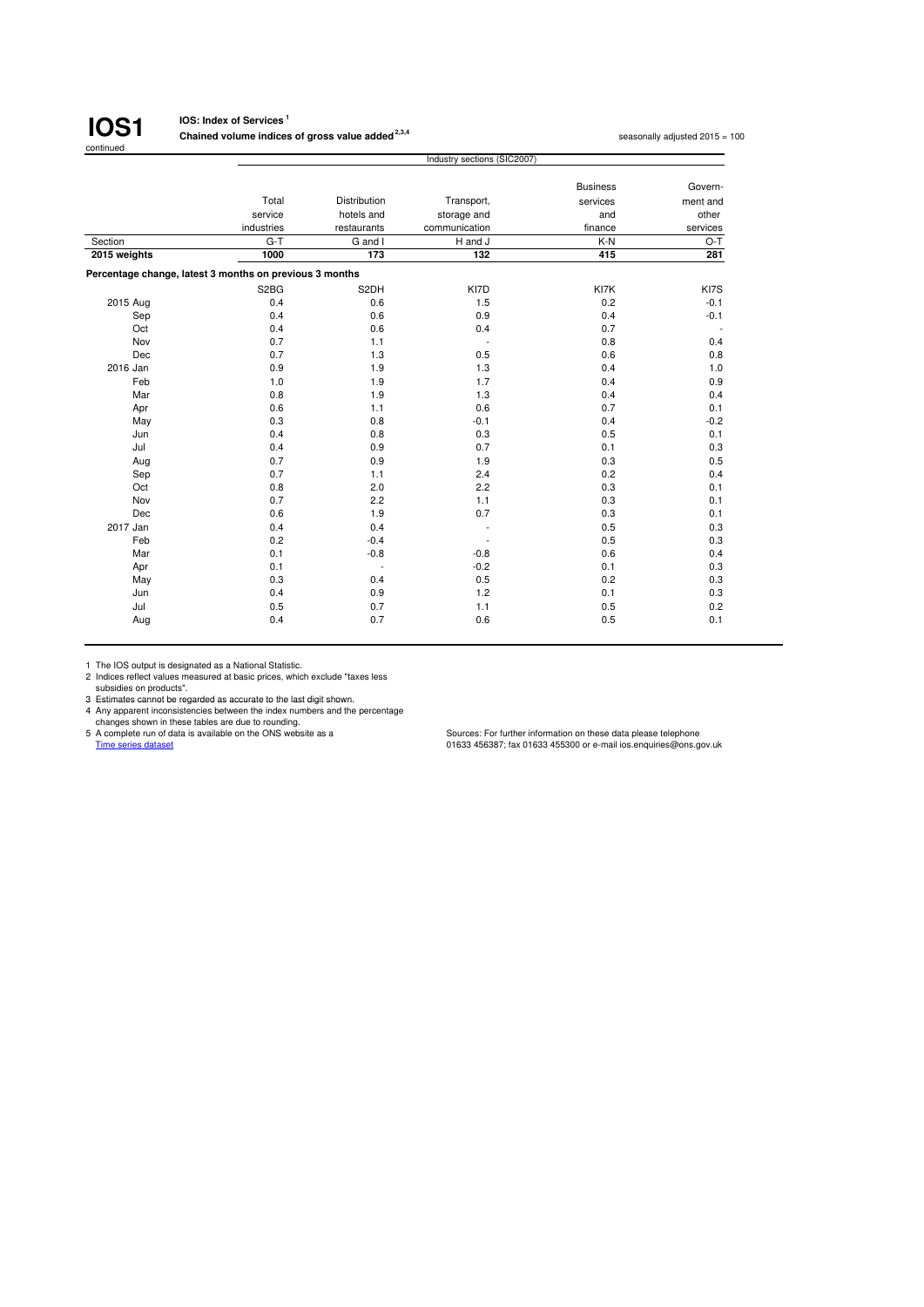#### **IOS: Index of Services Revisions since previously published estimates <sup>1</sup> RIOS1**

|              |                                                                  |                      | Industry sections (SIC2007) |                 |          |
|--------------|------------------------------------------------------------------|----------------------|-----------------------------|-----------------|----------|
|              |                                                                  |                      |                             |                 | Govern-  |
|              |                                                                  |                      |                             | <b>Business</b> |          |
|              | Total                                                            | Distribution         | Transport,                  | services        | ment and |
|              | service                                                          | hotels and           | storage and                 | and             | other    |
|              | industries                                                       | restaurants          | communication               | finance         | services |
| Section      | $G-T$                                                            | G and I              | H and J                     | K-N             | O-T      |
| 2015 weights | 1000                                                             | 173                  | 132                         | 415             | 281      |
|              | S2KU                                                             | S2MV                 | KI7B                        | KI7L            | KI7T     |
| 2012         | ÷,                                                               | $\overline{a}$       | ÷,                          | ÷,              |          |
| 2013         | $\ddot{\phantom{1}}$                                             | $\ddot{\phantom{1}}$ | $\ddot{\phantom{1}}$        | ä,              |          |
| 2014         |                                                                  | ä,                   |                             | ٠               |          |
| 2015         |                                                                  | J.                   |                             |                 |          |
| 2016         |                                                                  |                      |                             |                 |          |
|              |                                                                  |                      |                             |                 |          |
| 2015 Jul     |                                                                  |                      |                             |                 |          |
| Aug          |                                                                  |                      |                             |                 |          |
| Sep          |                                                                  |                      |                             |                 |          |
| Oct          |                                                                  |                      |                             |                 |          |
| Nov          |                                                                  |                      |                             |                 |          |
| Dec          |                                                                  |                      |                             |                 |          |
| 2016 Jan     |                                                                  |                      |                             |                 |          |
| Feb          |                                                                  |                      |                             |                 |          |
| Mar          |                                                                  |                      |                             |                 |          |
| Apr          |                                                                  |                      |                             |                 |          |
| May          |                                                                  |                      |                             |                 |          |
| Jun          |                                                                  |                      |                             |                 |          |
| Jul          |                                                                  |                      |                             |                 |          |
| Aug          |                                                                  |                      |                             |                 |          |
| Sep          |                                                                  |                      |                             |                 |          |
| Oct          |                                                                  |                      |                             |                 |          |
| Nov          |                                                                  |                      |                             |                 |          |
| Dec          |                                                                  |                      |                             |                 |          |
| 2017 Jan     |                                                                  |                      |                             |                 |          |
| Feb          |                                                                  |                      |                             |                 |          |
| Mar          |                                                                  |                      |                             |                 |          |
| Apr          |                                                                  |                      |                             |                 |          |
| May          |                                                                  | ä,                   |                             |                 |          |
| Jun          |                                                                  | J.                   | L,                          |                 |          |
| Jul          | 0.1                                                              | 0.1                  | 0.5                         | 0.1             | $-0.1$   |
|              | Percentage change, latest year on previous year                  |                      |                             |                 |          |
|              | S222                                                             | S243                 | <b>KI77</b>                 | KI7G            | KI7O     |
| 2012         | $\ddot{\phantom{1}}$                                             | ÷,                   | ٠                           | ä,              |          |
| 2013         |                                                                  | l,                   |                             | ä,              |          |
| 2014         |                                                                  |                      |                             |                 |          |
| 2015         |                                                                  |                      |                             |                 |          |
| 2016         | L.                                                               |                      |                             |                 |          |
|              |                                                                  |                      |                             |                 |          |
|              | Percentage change, latest month on same month a year ago<br>S26Q | <b>S28R</b>          | KI7A                        | KI7I            | KI7Q     |
| 2015 Jul     |                                                                  |                      |                             |                 |          |
| Aug          |                                                                  |                      |                             |                 |          |
| Sep          |                                                                  |                      |                             |                 |          |
| Oct          |                                                                  |                      |                             |                 |          |
| Nov          |                                                                  |                      |                             |                 |          |
| Dec          |                                                                  |                      |                             |                 |          |
| 2016 Jan     |                                                                  |                      |                             |                 |          |
| Feb          |                                                                  |                      |                             |                 |          |
| Mar          |                                                                  |                      |                             |                 |          |
| Apr          |                                                                  |                      |                             |                 |          |
| May          |                                                                  |                      |                             |                 |          |
| Jun          |                                                                  |                      |                             |                 |          |
| Jul          |                                                                  |                      |                             |                 |          |
| Aug          |                                                                  |                      |                             |                 |          |
| Sep          |                                                                  |                      |                             |                 |          |
| Oct          |                                                                  |                      |                             |                 |          |
| Nov          |                                                                  |                      |                             |                 |          |
| Dec          |                                                                  |                      |                             |                 |          |
| 2017 Jan     |                                                                  |                      |                             |                 |          |
| Feb          |                                                                  |                      |                             |                 |          |
| Mar          |                                                                  |                      |                             |                 |          |
| Apr          |                                                                  |                      |                             |                 |          |
| May          |                                                                  |                      |                             |                 |          |
| Jun          |                                                                  |                      |                             |                 |          |
| Jul          | 0.1                                                              | 0.1                  | 0.5                         | 0.1             |          |
|              |                                                                  |                      |                             |                 |          |

The earliest period open for revision is July 2017

Sources: For further information on these data please telephone 01633 456387; fax 01633 455300 or e-mail ios.enquiries@ons.gov.uk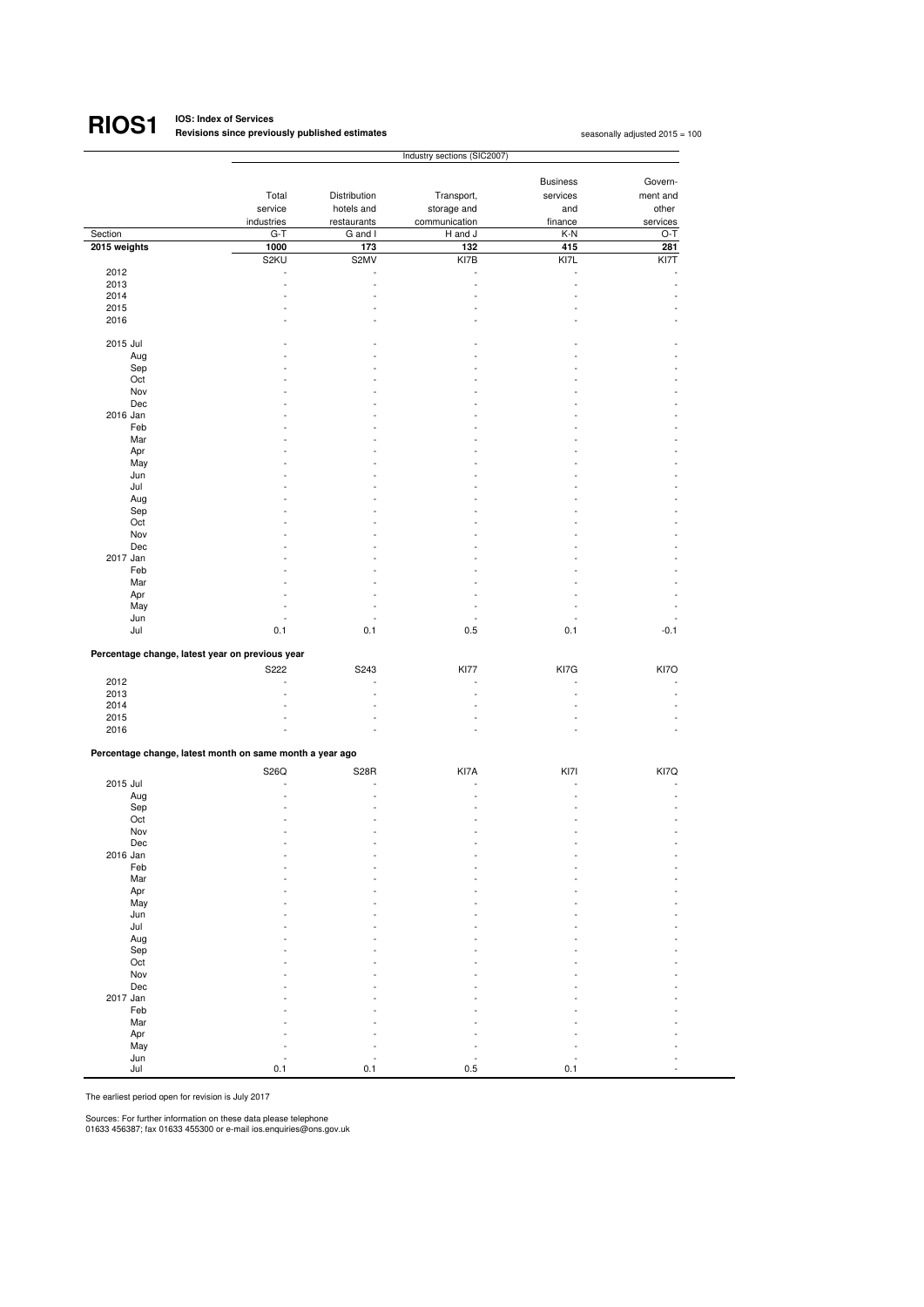

## **RIOS1** IOS: Index of Services<br>
RIOS1 Revisions since previously published estimates

seasonally adjusted 2015 = 100

|                                                                |            | Industry sections (SIC2007) |               |                 |          |  |  |  |
|----------------------------------------------------------------|------------|-----------------------------|---------------|-----------------|----------|--|--|--|
|                                                                |            |                             |               |                 |          |  |  |  |
|                                                                |            |                             |               | <b>Business</b> | Govern-  |  |  |  |
|                                                                | Total      | Distribution                | Transport,    | services        | ment and |  |  |  |
|                                                                | service    | hotels and                  | storage and   | and             | other    |  |  |  |
|                                                                | industries | restaurants                 | communication | finance         | services |  |  |  |
| Section                                                        | $G-T$      | G and I                     | H and J       | K-N             | $O-T$    |  |  |  |
| 2015 weights                                                   | 1000       | 173                         | 132           | 415             | 281      |  |  |  |
|                                                                |            |                             |               |                 |          |  |  |  |
| Percentage change, latest month on previous month              |            |                             |               |                 |          |  |  |  |
|                                                                | S222       | S243                        | <b>KI77</b>   | KI7G            | KI7O     |  |  |  |
| 2015 Jul                                                       |            |                             |               |                 |          |  |  |  |
| Aug                                                            |            |                             |               |                 |          |  |  |  |
| Sep                                                            |            |                             |               |                 |          |  |  |  |
| Oct                                                            |            |                             |               |                 |          |  |  |  |
| Nov                                                            |            |                             |               |                 |          |  |  |  |
| Dec                                                            |            |                             |               |                 |          |  |  |  |
| 2016 Jan                                                       |            |                             |               |                 |          |  |  |  |
| Feb                                                            |            |                             |               |                 |          |  |  |  |
| Mar                                                            |            |                             |               |                 |          |  |  |  |
| Apr                                                            |            |                             |               |                 |          |  |  |  |
| May                                                            |            |                             |               |                 |          |  |  |  |
| Jun                                                            |            |                             |               |                 |          |  |  |  |
| Jul                                                            |            |                             |               |                 |          |  |  |  |
| Aug                                                            |            |                             |               |                 |          |  |  |  |
| Sep                                                            |            |                             |               |                 |          |  |  |  |
| Oct                                                            |            |                             |               |                 |          |  |  |  |
| Nov                                                            |            |                             |               |                 |          |  |  |  |
| Dec                                                            |            |                             |               |                 |          |  |  |  |
| 2017 Jan                                                       |            |                             |               |                 |          |  |  |  |
| Feb                                                            |            |                             |               |                 |          |  |  |  |
| Mar                                                            |            |                             |               |                 |          |  |  |  |
| Apr                                                            |            |                             |               |                 |          |  |  |  |
| May                                                            |            |                             | L.            |                 |          |  |  |  |
| Jun                                                            |            |                             |               |                 |          |  |  |  |
| Jul                                                            | 0.1        | 0.1                         | 0.4           | 0.1             | $-0.1$   |  |  |  |
| Percentage change, latest 3 months on same 3 months a year ago |            |                             |               |                 |          |  |  |  |
|                                                                | S2G6       | S217                        | KI7C          | KI7J            | KI7R     |  |  |  |
| 2015 Jul                                                       |            |                             |               |                 |          |  |  |  |
| Aug                                                            |            |                             |               |                 |          |  |  |  |
| Sep                                                            |            |                             |               |                 |          |  |  |  |
| Oct                                                            |            |                             |               |                 |          |  |  |  |
| Nov                                                            |            |                             |               |                 |          |  |  |  |
| Dec                                                            |            |                             |               |                 |          |  |  |  |
| 2016 Jan                                                       |            |                             |               |                 |          |  |  |  |
| Feb                                                            |            |                             |               |                 |          |  |  |  |
| Mar                                                            |            |                             |               |                 |          |  |  |  |
| Apr                                                            |            |                             |               |                 |          |  |  |  |
| May                                                            |            |                             |               |                 |          |  |  |  |
| Jun                                                            |            |                             |               |                 |          |  |  |  |
| Jul                                                            |            |                             |               |                 |          |  |  |  |
| Aug                                                            |            |                             |               |                 |          |  |  |  |
| Sep                                                            |            |                             |               |                 |          |  |  |  |
| Oct                                                            |            |                             |               |                 |          |  |  |  |
| Nov                                                            |            |                             |               |                 |          |  |  |  |
| Dec                                                            |            |                             |               |                 |          |  |  |  |
| 2017 Jan                                                       |            |                             |               |                 |          |  |  |  |
| Feb                                                            |            |                             |               |                 |          |  |  |  |
| Mar                                                            |            |                             |               |                 |          |  |  |  |
| Apr                                                            |            |                             |               |                 |          |  |  |  |
| May                                                            |            |                             |               |                 |          |  |  |  |
| Jun                                                            |            |                             |               |                 |          |  |  |  |
| Jul                                                            |            |                             | 0.1           |                 |          |  |  |  |
|                                                                |            |                             |               |                 |          |  |  |  |

The earliest period open for revision is July 2017

Sources: For further information on these data please telephone 01633 456387; fax 01633 455300 or e-mail ios.enquiries@ons.gov.uk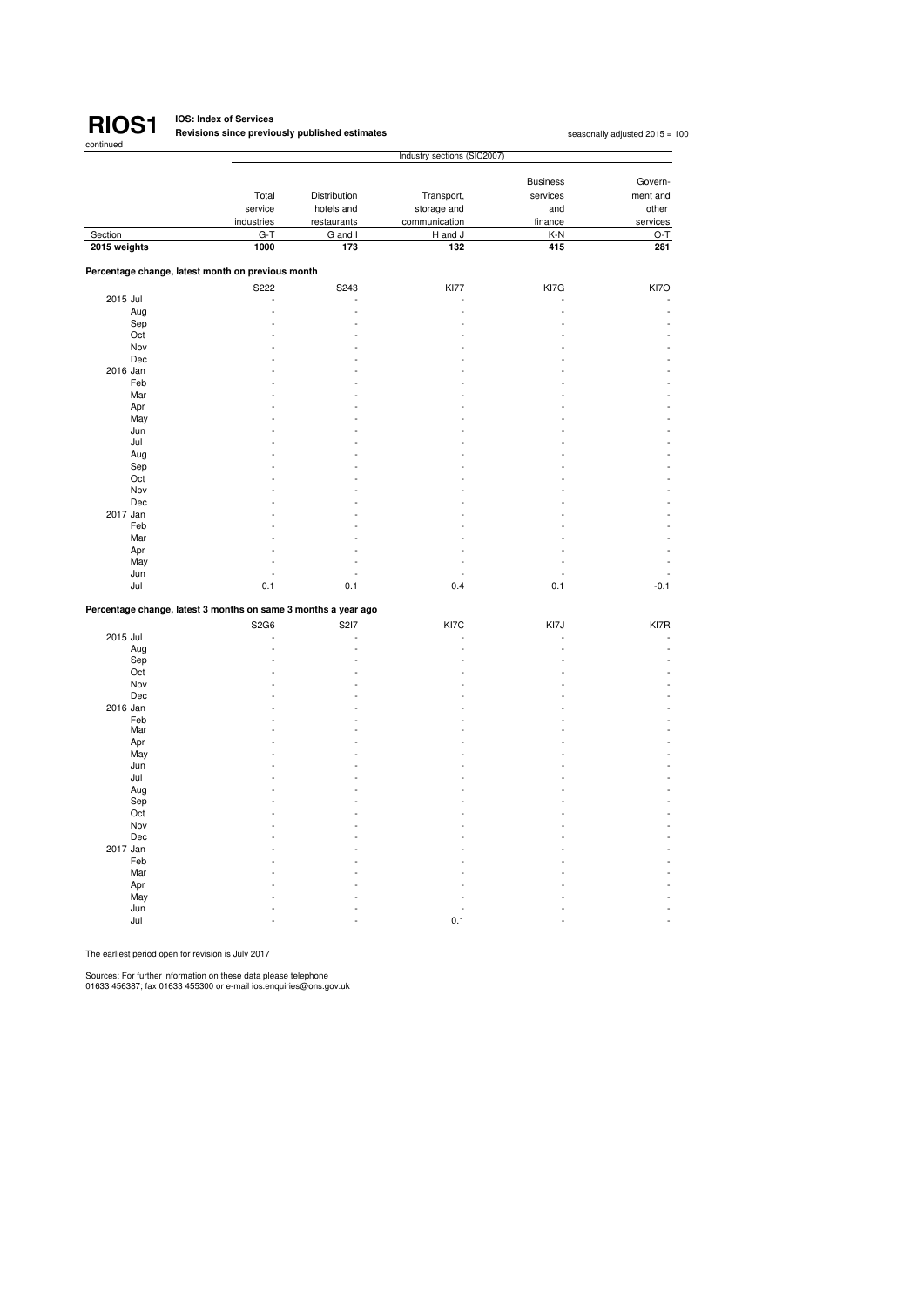

#### **IOS: Index of Services Revisions since previously published estimates<sup>1</sup>**

seasonally adjusted 2015 = 100

|              |                                                         |              | Industry sections (SIC2007) |                 |          |
|--------------|---------------------------------------------------------|--------------|-----------------------------|-----------------|----------|
|              |                                                         |              |                             | <b>Business</b> | Govern-  |
|              | Total                                                   | Distribution |                             |                 |          |
|              |                                                         |              | Transport,                  | services        | ment and |
|              | service<br>hotels and<br>storage and                    |              | and                         | other           |          |
|              | industries                                              | restaurants  | communication               | finance         | services |
| Section      | $G-T$                                                   | G and I      | H and J                     | K-N             | O-T      |
| 2015 weights | 1000                                                    | 173          | 132                         | 415             | 281      |
|              | Percentage change, latest 3 months on previous 3 months |              |                             |                 |          |
|              | S <sub>2</sub> B <sub>G</sub>                           | S2DH         | KI7D                        | KI7K            | KI7S     |
| 2015 Jul     |                                                         |              | ä,                          |                 |          |
| Aug          |                                                         |              |                             |                 |          |
| Sep          |                                                         |              |                             |                 |          |
| Oct          |                                                         |              |                             |                 |          |
| Nov          |                                                         |              |                             |                 |          |
| Dec          |                                                         |              |                             |                 |          |
| 2016 Jan     |                                                         |              |                             |                 |          |
| Feb          |                                                         |              |                             |                 |          |
| Mar          |                                                         |              |                             |                 |          |
| Apr          |                                                         |              |                             |                 |          |
| May          |                                                         |              |                             |                 |          |
| Jun          |                                                         |              |                             |                 |          |
| Jul          |                                                         |              |                             |                 |          |
| Aug          |                                                         |              |                             |                 |          |
| Sep          |                                                         |              |                             |                 |          |
| Oct          |                                                         |              |                             |                 |          |
| Nov          |                                                         |              |                             |                 |          |
| Dec          |                                                         |              |                             |                 |          |
| 2017 Jan     |                                                         |              |                             |                 |          |
| Feb          |                                                         |              |                             |                 |          |
| Mar          |                                                         |              |                             |                 |          |
| Apr          |                                                         |              |                             |                 |          |
| May          |                                                         |              |                             |                 |          |
| Jun          |                                                         |              |                             |                 |          |
| Jul          |                                                         |              | 0.2                         |                 |          |

The earliest period open for revision is July 2017

Sources: For further information on these data please telephone 01633 456387; fax 01633 455300 or e-mail ios.enquiries@ons.gov.uk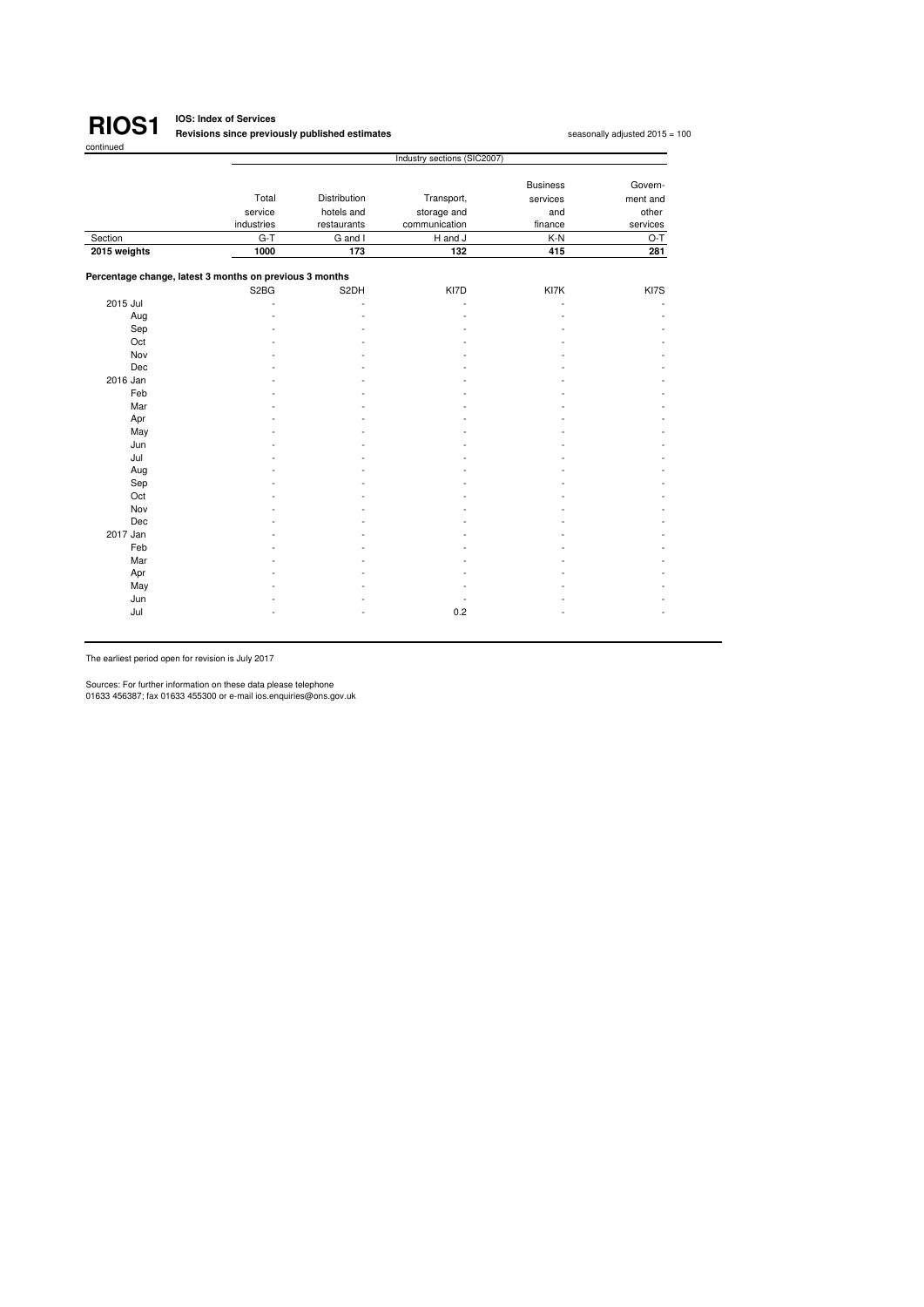## **IOSCOMP** Chained volume indice

**Chained volume indices of gross value added <sup>1,2,3</sup> seasonally adjusted 2015 = 100 seasonally adjusted 2015 = 100** 

| Wholesale<br>and retail.<br>Wholesale<br>Retail trades<br>repair of<br>trade, except<br>except of<br>motor vehicles<br>motor vehicles<br>Land<br>motor vehicles<br>and motorcycles<br>and motorcycles<br>and motorcycles<br>transport<br>Air transport<br>47<br>49<br>Component<br>45<br>46<br>51<br>23<br>$\overline{\mathbf{r}}$<br>24<br>43<br>69<br>2015 weights<br>S2KW<br>S <sub>2KY</sub><br>KFV6<br>S <sub>2</sub> L <sub>5</sub><br>S <sub>2</sub> KX<br>2012<br>75.3<br>85.3<br>91.7<br>87.5<br>88.4<br>2013<br>83.7<br>92.3<br>92.5<br>88.7<br>91.8<br>97.3<br>96.1<br>95.6<br>97.1<br>2014<br>91.3<br>2015<br>100.0<br>100.0<br>100.0<br>100.0<br>100.0<br>101.0<br>2016<br>110.5<br>102.3<br>104.8<br>107.0<br>2015 Aug<br>99.4<br>100.8<br>99.3<br>100.0<br>101.2<br>101.5<br>98.7<br>101.6<br>100.5<br>101.1<br>Sep<br>Oct<br>101.9<br>100.1<br>100.4<br>100.6<br>102.8<br>Nov<br>102.8<br>99.7<br>102.1<br>102.7<br>101.8<br>Dec<br>107.1<br>101.2<br>100.9<br>100.5<br>100.5<br>108.7<br>2016 Jan<br>101.2<br>103.6<br>101.0<br>103.9<br>Feb<br>100.4<br>102.7<br>110.6<br>100.9<br>106.7<br>98.1<br>Mar<br>110.7<br>100.8<br>102.6<br>104.4<br>103.0<br>Apr<br>110.7<br>101.4<br>102.0<br>105.2<br>100.9<br>99.7<br>May<br>109.2<br>105.1<br>106.9<br>103.7<br>Jun<br>109.4<br>102.1<br>100.8<br>108.1<br>Jul<br>106.8<br>100.6<br>105.6<br>100.2<br>109.0<br>102.3<br>105.9<br>101.5<br>Aug<br>109.9<br>108.7<br>102.4<br>Sep<br>113.4<br>103.0<br>105.8<br>109.2<br>Oct<br>112.5<br>103.7<br>107.8<br>102.5<br>108.2<br>Nov<br>107.4<br>101.2<br>110.9<br>104.8<br>106.4<br>Dec<br>113.0<br>106.5<br>104.9<br>102.0<br>107.1<br>2017 Jan<br>103.4<br>104.6<br>102.3<br>110.8<br>108.1<br>Feb<br>109.9<br>104.5<br>102.2<br>106.1<br>111.6<br>Mar<br>114.4<br>103.4<br>104.6<br>102.6<br>112.9<br>107.1<br>104.3<br>107.2<br>Apr<br>101.0<br>114.6<br>May<br>111.2<br>103.9<br>106.3<br>102.8<br>115.4<br>112.1<br>106.1<br>106.6<br>99.3<br>Jun<br>116.4<br>Jul<br>112.0<br>104.5<br>107.1<br>100.3<br>117.3<br>Aug<br>111.2<br>104.3<br>108.0<br>100.0<br>117.5<br>Percentage change, latest year on previous year<br>S225<br>S226<br>KFV5<br>S22B<br>S224<br>2012<br>7.4<br>$-1.3$<br>$-0.7$<br>0.5<br>6.5<br>3.9<br>2013<br>11.2<br>8.2<br>0.9<br>1.4<br>9.1<br>5.4<br>7.7<br>5.8<br>2014<br>3.9<br>2015<br>9.5<br>2.8<br>4.0<br>4.6<br>2.9<br>2016<br>10.5<br>2.3<br>4.8<br>1.0<br>7.0<br>Percentage change, latest month on same month a year ago<br><b>S26U</b><br>KFI6<br><b>S26S</b><br>S26T<br>S26Z<br>2015 Aug<br>7.7<br>3.0<br>2.8<br>2.6<br>3.2<br>9.8<br>$-1.0$<br>3.1<br>3.0<br>Sep<br>6.0<br>Oct<br>9.2<br>0.9<br>3.5<br>1.4<br>4.6<br>Nov<br>8.5<br>4.0<br>2.2<br>5.0<br>Dec<br>12.4<br>2.5<br>1.8<br>1.7<br>2.5<br>14.6<br>4.8<br>2.1<br>6.2<br>2016 Jan<br>1.5<br>Feb<br>13.5<br>1.5<br>3.8<br>13.6<br>1.6<br>Mar<br>15.6<br>1.1<br>6.6<br>3.5<br>-0.9<br>Apr<br>12.9<br>1.1<br>3.3<br>2.6<br>4.8<br>5.7<br>May<br>10.2<br>1.4<br>$-0.1$<br>6.4<br>8.2<br>2.0<br>3.8<br>0.6<br>7.8<br>Jun<br>5.7<br>$-0.6$<br>7.9<br>Jul<br>5.6<br>0.4<br>Aug<br>10.6<br>1.5<br>6.7<br>1.5<br>7.4<br>4.3<br>4.2<br>11.7<br>1.8<br>8.0<br>Sep<br>7.4<br>5.2<br>10.3<br>3.6<br>1.9<br>Oct<br>Nov<br>7.9<br>5.2<br>5.2<br>$-0.6$<br>3.5<br>$5.5\,$<br>Dec<br>5.3<br>4.0<br>1.5<br>6.6<br>2017 Jan<br>1.9<br>2.2<br>1.0<br>1.2<br>4.1<br>Feb<br>$-0.7$<br>4.0<br>3.3<br>1.3<br>4.6<br>4.5<br>Mar<br>3.4<br>2.6<br>1.9<br>8.2<br>Apr<br>$-3.2$<br>2.8<br>4.1<br>$-0.9$<br>9.0<br>1.9<br>3.0<br>1.1<br>3.1<br>8.0<br>May<br>2.5<br>4.0<br>2.9<br>$-1.5$<br>7.7<br>Jun<br>Jul<br>4.9<br>3.9<br>1.5<br>0.2<br>7.6<br>1.2<br>1.9<br>2.0<br>$-1.6$<br>8.1<br>Aug |  | Industry components (SIC2007) |  |
|------------------------------------------------------------------------------------------------------------------------------------------------------------------------------------------------------------------------------------------------------------------------------------------------------------------------------------------------------------------------------------------------------------------------------------------------------------------------------------------------------------------------------------------------------------------------------------------------------------------------------------------------------------------------------------------------------------------------------------------------------------------------------------------------------------------------------------------------------------------------------------------------------------------------------------------------------------------------------------------------------------------------------------------------------------------------------------------------------------------------------------------------------------------------------------------------------------------------------------------------------------------------------------------------------------------------------------------------------------------------------------------------------------------------------------------------------------------------------------------------------------------------------------------------------------------------------------------------------------------------------------------------------------------------------------------------------------------------------------------------------------------------------------------------------------------------------------------------------------------------------------------------------------------------------------------------------------------------------------------------------------------------------------------------------------------------------------------------------------------------------------------------------------------------------------------------------------------------------------------------------------------------------------------------------------------------------------------------------------------------------------------------------------------------------------------------------------------------------------------------------------------------------------------------------------------------------------------------------------------------------------------------------------------------------------------------------------------------------------------------------------------------------------------------------------------------------------------------------------------------------------------------------------------------------------------------------------------------------------------------------------------------------------------------------------------------------------------------------------------------------------------------------------------------------------------------------------------------------------------------------------------------------------------------------------------------------------------------------------------------------------------------------------------------------------------------------------------------------------------------------------------------------------------------------------------------------------------------------------------------------------------------------------------------------|--|-------------------------------|--|
|                                                                                                                                                                                                                                                                                                                                                                                                                                                                                                                                                                                                                                                                                                                                                                                                                                                                                                                                                                                                                                                                                                                                                                                                                                                                                                                                                                                                                                                                                                                                                                                                                                                                                                                                                                                                                                                                                                                                                                                                                                                                                                                                                                                                                                                                                                                                                                                                                                                                                                                                                                                                                                                                                                                                                                                                                                                                                                                                                                                                                                                                                                                                                                                                                                                                                                                                                                                                                                                                                                                                                                                                                                                                              |  |                               |  |
|                                                                                                                                                                                                                                                                                                                                                                                                                                                                                                                                                                                                                                                                                                                                                                                                                                                                                                                                                                                                                                                                                                                                                                                                                                                                                                                                                                                                                                                                                                                                                                                                                                                                                                                                                                                                                                                                                                                                                                                                                                                                                                                                                                                                                                                                                                                                                                                                                                                                                                                                                                                                                                                                                                                                                                                                                                                                                                                                                                                                                                                                                                                                                                                                                                                                                                                                                                                                                                                                                                                                                                                                                                                                              |  |                               |  |
|                                                                                                                                                                                                                                                                                                                                                                                                                                                                                                                                                                                                                                                                                                                                                                                                                                                                                                                                                                                                                                                                                                                                                                                                                                                                                                                                                                                                                                                                                                                                                                                                                                                                                                                                                                                                                                                                                                                                                                                                                                                                                                                                                                                                                                                                                                                                                                                                                                                                                                                                                                                                                                                                                                                                                                                                                                                                                                                                                                                                                                                                                                                                                                                                                                                                                                                                                                                                                                                                                                                                                                                                                                                                              |  |                               |  |
|                                                                                                                                                                                                                                                                                                                                                                                                                                                                                                                                                                                                                                                                                                                                                                                                                                                                                                                                                                                                                                                                                                                                                                                                                                                                                                                                                                                                                                                                                                                                                                                                                                                                                                                                                                                                                                                                                                                                                                                                                                                                                                                                                                                                                                                                                                                                                                                                                                                                                                                                                                                                                                                                                                                                                                                                                                                                                                                                                                                                                                                                                                                                                                                                                                                                                                                                                                                                                                                                                                                                                                                                                                                                              |  |                               |  |
|                                                                                                                                                                                                                                                                                                                                                                                                                                                                                                                                                                                                                                                                                                                                                                                                                                                                                                                                                                                                                                                                                                                                                                                                                                                                                                                                                                                                                                                                                                                                                                                                                                                                                                                                                                                                                                                                                                                                                                                                                                                                                                                                                                                                                                                                                                                                                                                                                                                                                                                                                                                                                                                                                                                                                                                                                                                                                                                                                                                                                                                                                                                                                                                                                                                                                                                                                                                                                                                                                                                                                                                                                                                                              |  |                               |  |
|                                                                                                                                                                                                                                                                                                                                                                                                                                                                                                                                                                                                                                                                                                                                                                                                                                                                                                                                                                                                                                                                                                                                                                                                                                                                                                                                                                                                                                                                                                                                                                                                                                                                                                                                                                                                                                                                                                                                                                                                                                                                                                                                                                                                                                                                                                                                                                                                                                                                                                                                                                                                                                                                                                                                                                                                                                                                                                                                                                                                                                                                                                                                                                                                                                                                                                                                                                                                                                                                                                                                                                                                                                                                              |  |                               |  |
|                                                                                                                                                                                                                                                                                                                                                                                                                                                                                                                                                                                                                                                                                                                                                                                                                                                                                                                                                                                                                                                                                                                                                                                                                                                                                                                                                                                                                                                                                                                                                                                                                                                                                                                                                                                                                                                                                                                                                                                                                                                                                                                                                                                                                                                                                                                                                                                                                                                                                                                                                                                                                                                                                                                                                                                                                                                                                                                                                                                                                                                                                                                                                                                                                                                                                                                                                                                                                                                                                                                                                                                                                                                                              |  |                               |  |
|                                                                                                                                                                                                                                                                                                                                                                                                                                                                                                                                                                                                                                                                                                                                                                                                                                                                                                                                                                                                                                                                                                                                                                                                                                                                                                                                                                                                                                                                                                                                                                                                                                                                                                                                                                                                                                                                                                                                                                                                                                                                                                                                                                                                                                                                                                                                                                                                                                                                                                                                                                                                                                                                                                                                                                                                                                                                                                                                                                                                                                                                                                                                                                                                                                                                                                                                                                                                                                                                                                                                                                                                                                                                              |  |                               |  |
|                                                                                                                                                                                                                                                                                                                                                                                                                                                                                                                                                                                                                                                                                                                                                                                                                                                                                                                                                                                                                                                                                                                                                                                                                                                                                                                                                                                                                                                                                                                                                                                                                                                                                                                                                                                                                                                                                                                                                                                                                                                                                                                                                                                                                                                                                                                                                                                                                                                                                                                                                                                                                                                                                                                                                                                                                                                                                                                                                                                                                                                                                                                                                                                                                                                                                                                                                                                                                                                                                                                                                                                                                                                                              |  |                               |  |
|                                                                                                                                                                                                                                                                                                                                                                                                                                                                                                                                                                                                                                                                                                                                                                                                                                                                                                                                                                                                                                                                                                                                                                                                                                                                                                                                                                                                                                                                                                                                                                                                                                                                                                                                                                                                                                                                                                                                                                                                                                                                                                                                                                                                                                                                                                                                                                                                                                                                                                                                                                                                                                                                                                                                                                                                                                                                                                                                                                                                                                                                                                                                                                                                                                                                                                                                                                                                                                                                                                                                                                                                                                                                              |  |                               |  |
|                                                                                                                                                                                                                                                                                                                                                                                                                                                                                                                                                                                                                                                                                                                                                                                                                                                                                                                                                                                                                                                                                                                                                                                                                                                                                                                                                                                                                                                                                                                                                                                                                                                                                                                                                                                                                                                                                                                                                                                                                                                                                                                                                                                                                                                                                                                                                                                                                                                                                                                                                                                                                                                                                                                                                                                                                                                                                                                                                                                                                                                                                                                                                                                                                                                                                                                                                                                                                                                                                                                                                                                                                                                                              |  |                               |  |
|                                                                                                                                                                                                                                                                                                                                                                                                                                                                                                                                                                                                                                                                                                                                                                                                                                                                                                                                                                                                                                                                                                                                                                                                                                                                                                                                                                                                                                                                                                                                                                                                                                                                                                                                                                                                                                                                                                                                                                                                                                                                                                                                                                                                                                                                                                                                                                                                                                                                                                                                                                                                                                                                                                                                                                                                                                                                                                                                                                                                                                                                                                                                                                                                                                                                                                                                                                                                                                                                                                                                                                                                                                                                              |  |                               |  |
|                                                                                                                                                                                                                                                                                                                                                                                                                                                                                                                                                                                                                                                                                                                                                                                                                                                                                                                                                                                                                                                                                                                                                                                                                                                                                                                                                                                                                                                                                                                                                                                                                                                                                                                                                                                                                                                                                                                                                                                                                                                                                                                                                                                                                                                                                                                                                                                                                                                                                                                                                                                                                                                                                                                                                                                                                                                                                                                                                                                                                                                                                                                                                                                                                                                                                                                                                                                                                                                                                                                                                                                                                                                                              |  |                               |  |
|                                                                                                                                                                                                                                                                                                                                                                                                                                                                                                                                                                                                                                                                                                                                                                                                                                                                                                                                                                                                                                                                                                                                                                                                                                                                                                                                                                                                                                                                                                                                                                                                                                                                                                                                                                                                                                                                                                                                                                                                                                                                                                                                                                                                                                                                                                                                                                                                                                                                                                                                                                                                                                                                                                                                                                                                                                                                                                                                                                                                                                                                                                                                                                                                                                                                                                                                                                                                                                                                                                                                                                                                                                                                              |  |                               |  |
|                                                                                                                                                                                                                                                                                                                                                                                                                                                                                                                                                                                                                                                                                                                                                                                                                                                                                                                                                                                                                                                                                                                                                                                                                                                                                                                                                                                                                                                                                                                                                                                                                                                                                                                                                                                                                                                                                                                                                                                                                                                                                                                                                                                                                                                                                                                                                                                                                                                                                                                                                                                                                                                                                                                                                                                                                                                                                                                                                                                                                                                                                                                                                                                                                                                                                                                                                                                                                                                                                                                                                                                                                                                                              |  |                               |  |
|                                                                                                                                                                                                                                                                                                                                                                                                                                                                                                                                                                                                                                                                                                                                                                                                                                                                                                                                                                                                                                                                                                                                                                                                                                                                                                                                                                                                                                                                                                                                                                                                                                                                                                                                                                                                                                                                                                                                                                                                                                                                                                                                                                                                                                                                                                                                                                                                                                                                                                                                                                                                                                                                                                                                                                                                                                                                                                                                                                                                                                                                                                                                                                                                                                                                                                                                                                                                                                                                                                                                                                                                                                                                              |  |                               |  |
|                                                                                                                                                                                                                                                                                                                                                                                                                                                                                                                                                                                                                                                                                                                                                                                                                                                                                                                                                                                                                                                                                                                                                                                                                                                                                                                                                                                                                                                                                                                                                                                                                                                                                                                                                                                                                                                                                                                                                                                                                                                                                                                                                                                                                                                                                                                                                                                                                                                                                                                                                                                                                                                                                                                                                                                                                                                                                                                                                                                                                                                                                                                                                                                                                                                                                                                                                                                                                                                                                                                                                                                                                                                                              |  |                               |  |
|                                                                                                                                                                                                                                                                                                                                                                                                                                                                                                                                                                                                                                                                                                                                                                                                                                                                                                                                                                                                                                                                                                                                                                                                                                                                                                                                                                                                                                                                                                                                                                                                                                                                                                                                                                                                                                                                                                                                                                                                                                                                                                                                                                                                                                                                                                                                                                                                                                                                                                                                                                                                                                                                                                                                                                                                                                                                                                                                                                                                                                                                                                                                                                                                                                                                                                                                                                                                                                                                                                                                                                                                                                                                              |  |                               |  |
|                                                                                                                                                                                                                                                                                                                                                                                                                                                                                                                                                                                                                                                                                                                                                                                                                                                                                                                                                                                                                                                                                                                                                                                                                                                                                                                                                                                                                                                                                                                                                                                                                                                                                                                                                                                                                                                                                                                                                                                                                                                                                                                                                                                                                                                                                                                                                                                                                                                                                                                                                                                                                                                                                                                                                                                                                                                                                                                                                                                                                                                                                                                                                                                                                                                                                                                                                                                                                                                                                                                                                                                                                                                                              |  |                               |  |
|                                                                                                                                                                                                                                                                                                                                                                                                                                                                                                                                                                                                                                                                                                                                                                                                                                                                                                                                                                                                                                                                                                                                                                                                                                                                                                                                                                                                                                                                                                                                                                                                                                                                                                                                                                                                                                                                                                                                                                                                                                                                                                                                                                                                                                                                                                                                                                                                                                                                                                                                                                                                                                                                                                                                                                                                                                                                                                                                                                                                                                                                                                                                                                                                                                                                                                                                                                                                                                                                                                                                                                                                                                                                              |  |                               |  |
|                                                                                                                                                                                                                                                                                                                                                                                                                                                                                                                                                                                                                                                                                                                                                                                                                                                                                                                                                                                                                                                                                                                                                                                                                                                                                                                                                                                                                                                                                                                                                                                                                                                                                                                                                                                                                                                                                                                                                                                                                                                                                                                                                                                                                                                                                                                                                                                                                                                                                                                                                                                                                                                                                                                                                                                                                                                                                                                                                                                                                                                                                                                                                                                                                                                                                                                                                                                                                                                                                                                                                                                                                                                                              |  |                               |  |
|                                                                                                                                                                                                                                                                                                                                                                                                                                                                                                                                                                                                                                                                                                                                                                                                                                                                                                                                                                                                                                                                                                                                                                                                                                                                                                                                                                                                                                                                                                                                                                                                                                                                                                                                                                                                                                                                                                                                                                                                                                                                                                                                                                                                                                                                                                                                                                                                                                                                                                                                                                                                                                                                                                                                                                                                                                                                                                                                                                                                                                                                                                                                                                                                                                                                                                                                                                                                                                                                                                                                                                                                                                                                              |  |                               |  |
|                                                                                                                                                                                                                                                                                                                                                                                                                                                                                                                                                                                                                                                                                                                                                                                                                                                                                                                                                                                                                                                                                                                                                                                                                                                                                                                                                                                                                                                                                                                                                                                                                                                                                                                                                                                                                                                                                                                                                                                                                                                                                                                                                                                                                                                                                                                                                                                                                                                                                                                                                                                                                                                                                                                                                                                                                                                                                                                                                                                                                                                                                                                                                                                                                                                                                                                                                                                                                                                                                                                                                                                                                                                                              |  |                               |  |
|                                                                                                                                                                                                                                                                                                                                                                                                                                                                                                                                                                                                                                                                                                                                                                                                                                                                                                                                                                                                                                                                                                                                                                                                                                                                                                                                                                                                                                                                                                                                                                                                                                                                                                                                                                                                                                                                                                                                                                                                                                                                                                                                                                                                                                                                                                                                                                                                                                                                                                                                                                                                                                                                                                                                                                                                                                                                                                                                                                                                                                                                                                                                                                                                                                                                                                                                                                                                                                                                                                                                                                                                                                                                              |  |                               |  |
|                                                                                                                                                                                                                                                                                                                                                                                                                                                                                                                                                                                                                                                                                                                                                                                                                                                                                                                                                                                                                                                                                                                                                                                                                                                                                                                                                                                                                                                                                                                                                                                                                                                                                                                                                                                                                                                                                                                                                                                                                                                                                                                                                                                                                                                                                                                                                                                                                                                                                                                                                                                                                                                                                                                                                                                                                                                                                                                                                                                                                                                                                                                                                                                                                                                                                                                                                                                                                                                                                                                                                                                                                                                                              |  |                               |  |
|                                                                                                                                                                                                                                                                                                                                                                                                                                                                                                                                                                                                                                                                                                                                                                                                                                                                                                                                                                                                                                                                                                                                                                                                                                                                                                                                                                                                                                                                                                                                                                                                                                                                                                                                                                                                                                                                                                                                                                                                                                                                                                                                                                                                                                                                                                                                                                                                                                                                                                                                                                                                                                                                                                                                                                                                                                                                                                                                                                                                                                                                                                                                                                                                                                                                                                                                                                                                                                                                                                                                                                                                                                                                              |  |                               |  |
|                                                                                                                                                                                                                                                                                                                                                                                                                                                                                                                                                                                                                                                                                                                                                                                                                                                                                                                                                                                                                                                                                                                                                                                                                                                                                                                                                                                                                                                                                                                                                                                                                                                                                                                                                                                                                                                                                                                                                                                                                                                                                                                                                                                                                                                                                                                                                                                                                                                                                                                                                                                                                                                                                                                                                                                                                                                                                                                                                                                                                                                                                                                                                                                                                                                                                                                                                                                                                                                                                                                                                                                                                                                                              |  |                               |  |
|                                                                                                                                                                                                                                                                                                                                                                                                                                                                                                                                                                                                                                                                                                                                                                                                                                                                                                                                                                                                                                                                                                                                                                                                                                                                                                                                                                                                                                                                                                                                                                                                                                                                                                                                                                                                                                                                                                                                                                                                                                                                                                                                                                                                                                                                                                                                                                                                                                                                                                                                                                                                                                                                                                                                                                                                                                                                                                                                                                                                                                                                                                                                                                                                                                                                                                                                                                                                                                                                                                                                                                                                                                                                              |  |                               |  |
|                                                                                                                                                                                                                                                                                                                                                                                                                                                                                                                                                                                                                                                                                                                                                                                                                                                                                                                                                                                                                                                                                                                                                                                                                                                                                                                                                                                                                                                                                                                                                                                                                                                                                                                                                                                                                                                                                                                                                                                                                                                                                                                                                                                                                                                                                                                                                                                                                                                                                                                                                                                                                                                                                                                                                                                                                                                                                                                                                                                                                                                                                                                                                                                                                                                                                                                                                                                                                                                                                                                                                                                                                                                                              |  |                               |  |
|                                                                                                                                                                                                                                                                                                                                                                                                                                                                                                                                                                                                                                                                                                                                                                                                                                                                                                                                                                                                                                                                                                                                                                                                                                                                                                                                                                                                                                                                                                                                                                                                                                                                                                                                                                                                                                                                                                                                                                                                                                                                                                                                                                                                                                                                                                                                                                                                                                                                                                                                                                                                                                                                                                                                                                                                                                                                                                                                                                                                                                                                                                                                                                                                                                                                                                                                                                                                                                                                                                                                                                                                                                                                              |  |                               |  |
|                                                                                                                                                                                                                                                                                                                                                                                                                                                                                                                                                                                                                                                                                                                                                                                                                                                                                                                                                                                                                                                                                                                                                                                                                                                                                                                                                                                                                                                                                                                                                                                                                                                                                                                                                                                                                                                                                                                                                                                                                                                                                                                                                                                                                                                                                                                                                                                                                                                                                                                                                                                                                                                                                                                                                                                                                                                                                                                                                                                                                                                                                                                                                                                                                                                                                                                                                                                                                                                                                                                                                                                                                                                                              |  |                               |  |
|                                                                                                                                                                                                                                                                                                                                                                                                                                                                                                                                                                                                                                                                                                                                                                                                                                                                                                                                                                                                                                                                                                                                                                                                                                                                                                                                                                                                                                                                                                                                                                                                                                                                                                                                                                                                                                                                                                                                                                                                                                                                                                                                                                                                                                                                                                                                                                                                                                                                                                                                                                                                                                                                                                                                                                                                                                                                                                                                                                                                                                                                                                                                                                                                                                                                                                                                                                                                                                                                                                                                                                                                                                                                              |  |                               |  |
|                                                                                                                                                                                                                                                                                                                                                                                                                                                                                                                                                                                                                                                                                                                                                                                                                                                                                                                                                                                                                                                                                                                                                                                                                                                                                                                                                                                                                                                                                                                                                                                                                                                                                                                                                                                                                                                                                                                                                                                                                                                                                                                                                                                                                                                                                                                                                                                                                                                                                                                                                                                                                                                                                                                                                                                                                                                                                                                                                                                                                                                                                                                                                                                                                                                                                                                                                                                                                                                                                                                                                                                                                                                                              |  |                               |  |
|                                                                                                                                                                                                                                                                                                                                                                                                                                                                                                                                                                                                                                                                                                                                                                                                                                                                                                                                                                                                                                                                                                                                                                                                                                                                                                                                                                                                                                                                                                                                                                                                                                                                                                                                                                                                                                                                                                                                                                                                                                                                                                                                                                                                                                                                                                                                                                                                                                                                                                                                                                                                                                                                                                                                                                                                                                                                                                                                                                                                                                                                                                                                                                                                                                                                                                                                                                                                                                                                                                                                                                                                                                                                              |  |                               |  |
|                                                                                                                                                                                                                                                                                                                                                                                                                                                                                                                                                                                                                                                                                                                                                                                                                                                                                                                                                                                                                                                                                                                                                                                                                                                                                                                                                                                                                                                                                                                                                                                                                                                                                                                                                                                                                                                                                                                                                                                                                                                                                                                                                                                                                                                                                                                                                                                                                                                                                                                                                                                                                                                                                                                                                                                                                                                                                                                                                                                                                                                                                                                                                                                                                                                                                                                                                                                                                                                                                                                                                                                                                                                                              |  |                               |  |
|                                                                                                                                                                                                                                                                                                                                                                                                                                                                                                                                                                                                                                                                                                                                                                                                                                                                                                                                                                                                                                                                                                                                                                                                                                                                                                                                                                                                                                                                                                                                                                                                                                                                                                                                                                                                                                                                                                                                                                                                                                                                                                                                                                                                                                                                                                                                                                                                                                                                                                                                                                                                                                                                                                                                                                                                                                                                                                                                                                                                                                                                                                                                                                                                                                                                                                                                                                                                                                                                                                                                                                                                                                                                              |  |                               |  |
|                                                                                                                                                                                                                                                                                                                                                                                                                                                                                                                                                                                                                                                                                                                                                                                                                                                                                                                                                                                                                                                                                                                                                                                                                                                                                                                                                                                                                                                                                                                                                                                                                                                                                                                                                                                                                                                                                                                                                                                                                                                                                                                                                                                                                                                                                                                                                                                                                                                                                                                                                                                                                                                                                                                                                                                                                                                                                                                                                                                                                                                                                                                                                                                                                                                                                                                                                                                                                                                                                                                                                                                                                                                                              |  |                               |  |
|                                                                                                                                                                                                                                                                                                                                                                                                                                                                                                                                                                                                                                                                                                                                                                                                                                                                                                                                                                                                                                                                                                                                                                                                                                                                                                                                                                                                                                                                                                                                                                                                                                                                                                                                                                                                                                                                                                                                                                                                                                                                                                                                                                                                                                                                                                                                                                                                                                                                                                                                                                                                                                                                                                                                                                                                                                                                                                                                                                                                                                                                                                                                                                                                                                                                                                                                                                                                                                                                                                                                                                                                                                                                              |  |                               |  |
|                                                                                                                                                                                                                                                                                                                                                                                                                                                                                                                                                                                                                                                                                                                                                                                                                                                                                                                                                                                                                                                                                                                                                                                                                                                                                                                                                                                                                                                                                                                                                                                                                                                                                                                                                                                                                                                                                                                                                                                                                                                                                                                                                                                                                                                                                                                                                                                                                                                                                                                                                                                                                                                                                                                                                                                                                                                                                                                                                                                                                                                                                                                                                                                                                                                                                                                                                                                                                                                                                                                                                                                                                                                                              |  |                               |  |
|                                                                                                                                                                                                                                                                                                                                                                                                                                                                                                                                                                                                                                                                                                                                                                                                                                                                                                                                                                                                                                                                                                                                                                                                                                                                                                                                                                                                                                                                                                                                                                                                                                                                                                                                                                                                                                                                                                                                                                                                                                                                                                                                                                                                                                                                                                                                                                                                                                                                                                                                                                                                                                                                                                                                                                                                                                                                                                                                                                                                                                                                                                                                                                                                                                                                                                                                                                                                                                                                                                                                                                                                                                                                              |  |                               |  |
|                                                                                                                                                                                                                                                                                                                                                                                                                                                                                                                                                                                                                                                                                                                                                                                                                                                                                                                                                                                                                                                                                                                                                                                                                                                                                                                                                                                                                                                                                                                                                                                                                                                                                                                                                                                                                                                                                                                                                                                                                                                                                                                                                                                                                                                                                                                                                                                                                                                                                                                                                                                                                                                                                                                                                                                                                                                                                                                                                                                                                                                                                                                                                                                                                                                                                                                                                                                                                                                                                                                                                                                                                                                                              |  |                               |  |
|                                                                                                                                                                                                                                                                                                                                                                                                                                                                                                                                                                                                                                                                                                                                                                                                                                                                                                                                                                                                                                                                                                                                                                                                                                                                                                                                                                                                                                                                                                                                                                                                                                                                                                                                                                                                                                                                                                                                                                                                                                                                                                                                                                                                                                                                                                                                                                                                                                                                                                                                                                                                                                                                                                                                                                                                                                                                                                                                                                                                                                                                                                                                                                                                                                                                                                                                                                                                                                                                                                                                                                                                                                                                              |  |                               |  |
|                                                                                                                                                                                                                                                                                                                                                                                                                                                                                                                                                                                                                                                                                                                                                                                                                                                                                                                                                                                                                                                                                                                                                                                                                                                                                                                                                                                                                                                                                                                                                                                                                                                                                                                                                                                                                                                                                                                                                                                                                                                                                                                                                                                                                                                                                                                                                                                                                                                                                                                                                                                                                                                                                                                                                                                                                                                                                                                                                                                                                                                                                                                                                                                                                                                                                                                                                                                                                                                                                                                                                                                                                                                                              |  |                               |  |
|                                                                                                                                                                                                                                                                                                                                                                                                                                                                                                                                                                                                                                                                                                                                                                                                                                                                                                                                                                                                                                                                                                                                                                                                                                                                                                                                                                                                                                                                                                                                                                                                                                                                                                                                                                                                                                                                                                                                                                                                                                                                                                                                                                                                                                                                                                                                                                                                                                                                                                                                                                                                                                                                                                                                                                                                                                                                                                                                                                                                                                                                                                                                                                                                                                                                                                                                                                                                                                                                                                                                                                                                                                                                              |  |                               |  |
|                                                                                                                                                                                                                                                                                                                                                                                                                                                                                                                                                                                                                                                                                                                                                                                                                                                                                                                                                                                                                                                                                                                                                                                                                                                                                                                                                                                                                                                                                                                                                                                                                                                                                                                                                                                                                                                                                                                                                                                                                                                                                                                                                                                                                                                                                                                                                                                                                                                                                                                                                                                                                                                                                                                                                                                                                                                                                                                                                                                                                                                                                                                                                                                                                                                                                                                                                                                                                                                                                                                                                                                                                                                                              |  |                               |  |
|                                                                                                                                                                                                                                                                                                                                                                                                                                                                                                                                                                                                                                                                                                                                                                                                                                                                                                                                                                                                                                                                                                                                                                                                                                                                                                                                                                                                                                                                                                                                                                                                                                                                                                                                                                                                                                                                                                                                                                                                                                                                                                                                                                                                                                                                                                                                                                                                                                                                                                                                                                                                                                                                                                                                                                                                                                                                                                                                                                                                                                                                                                                                                                                                                                                                                                                                                                                                                                                                                                                                                                                                                                                                              |  |                               |  |
|                                                                                                                                                                                                                                                                                                                                                                                                                                                                                                                                                                                                                                                                                                                                                                                                                                                                                                                                                                                                                                                                                                                                                                                                                                                                                                                                                                                                                                                                                                                                                                                                                                                                                                                                                                                                                                                                                                                                                                                                                                                                                                                                                                                                                                                                                                                                                                                                                                                                                                                                                                                                                                                                                                                                                                                                                                                                                                                                                                                                                                                                                                                                                                                                                                                                                                                                                                                                                                                                                                                                                                                                                                                                              |  |                               |  |
|                                                                                                                                                                                                                                                                                                                                                                                                                                                                                                                                                                                                                                                                                                                                                                                                                                                                                                                                                                                                                                                                                                                                                                                                                                                                                                                                                                                                                                                                                                                                                                                                                                                                                                                                                                                                                                                                                                                                                                                                                                                                                                                                                                                                                                                                                                                                                                                                                                                                                                                                                                                                                                                                                                                                                                                                                                                                                                                                                                                                                                                                                                                                                                                                                                                                                                                                                                                                                                                                                                                                                                                                                                                                              |  |                               |  |
|                                                                                                                                                                                                                                                                                                                                                                                                                                                                                                                                                                                                                                                                                                                                                                                                                                                                                                                                                                                                                                                                                                                                                                                                                                                                                                                                                                                                                                                                                                                                                                                                                                                                                                                                                                                                                                                                                                                                                                                                                                                                                                                                                                                                                                                                                                                                                                                                                                                                                                                                                                                                                                                                                                                                                                                                                                                                                                                                                                                                                                                                                                                                                                                                                                                                                                                                                                                                                                                                                                                                                                                                                                                                              |  |                               |  |
|                                                                                                                                                                                                                                                                                                                                                                                                                                                                                                                                                                                                                                                                                                                                                                                                                                                                                                                                                                                                                                                                                                                                                                                                                                                                                                                                                                                                                                                                                                                                                                                                                                                                                                                                                                                                                                                                                                                                                                                                                                                                                                                                                                                                                                                                                                                                                                                                                                                                                                                                                                                                                                                                                                                                                                                                                                                                                                                                                                                                                                                                                                                                                                                                                                                                                                                                                                                                                                                                                                                                                                                                                                                                              |  |                               |  |
|                                                                                                                                                                                                                                                                                                                                                                                                                                                                                                                                                                                                                                                                                                                                                                                                                                                                                                                                                                                                                                                                                                                                                                                                                                                                                                                                                                                                                                                                                                                                                                                                                                                                                                                                                                                                                                                                                                                                                                                                                                                                                                                                                                                                                                                                                                                                                                                                                                                                                                                                                                                                                                                                                                                                                                                                                                                                                                                                                                                                                                                                                                                                                                                                                                                                                                                                                                                                                                                                                                                                                                                                                                                                              |  |                               |  |
|                                                                                                                                                                                                                                                                                                                                                                                                                                                                                                                                                                                                                                                                                                                                                                                                                                                                                                                                                                                                                                                                                                                                                                                                                                                                                                                                                                                                                                                                                                                                                                                                                                                                                                                                                                                                                                                                                                                                                                                                                                                                                                                                                                                                                                                                                                                                                                                                                                                                                                                                                                                                                                                                                                                                                                                                                                                                                                                                                                                                                                                                                                                                                                                                                                                                                                                                                                                                                                                                                                                                                                                                                                                                              |  |                               |  |
|                                                                                                                                                                                                                                                                                                                                                                                                                                                                                                                                                                                                                                                                                                                                                                                                                                                                                                                                                                                                                                                                                                                                                                                                                                                                                                                                                                                                                                                                                                                                                                                                                                                                                                                                                                                                                                                                                                                                                                                                                                                                                                                                                                                                                                                                                                                                                                                                                                                                                                                                                                                                                                                                                                                                                                                                                                                                                                                                                                                                                                                                                                                                                                                                                                                                                                                                                                                                                                                                                                                                                                                                                                                                              |  |                               |  |
|                                                                                                                                                                                                                                                                                                                                                                                                                                                                                                                                                                                                                                                                                                                                                                                                                                                                                                                                                                                                                                                                                                                                                                                                                                                                                                                                                                                                                                                                                                                                                                                                                                                                                                                                                                                                                                                                                                                                                                                                                                                                                                                                                                                                                                                                                                                                                                                                                                                                                                                                                                                                                                                                                                                                                                                                                                                                                                                                                                                                                                                                                                                                                                                                                                                                                                                                                                                                                                                                                                                                                                                                                                                                              |  |                               |  |
|                                                                                                                                                                                                                                                                                                                                                                                                                                                                                                                                                                                                                                                                                                                                                                                                                                                                                                                                                                                                                                                                                                                                                                                                                                                                                                                                                                                                                                                                                                                                                                                                                                                                                                                                                                                                                                                                                                                                                                                                                                                                                                                                                                                                                                                                                                                                                                                                                                                                                                                                                                                                                                                                                                                                                                                                                                                                                                                                                                                                                                                                                                                                                                                                                                                                                                                                                                                                                                                                                                                                                                                                                                                                              |  |                               |  |
|                                                                                                                                                                                                                                                                                                                                                                                                                                                                                                                                                                                                                                                                                                                                                                                                                                                                                                                                                                                                                                                                                                                                                                                                                                                                                                                                                                                                                                                                                                                                                                                                                                                                                                                                                                                                                                                                                                                                                                                                                                                                                                                                                                                                                                                                                                                                                                                                                                                                                                                                                                                                                                                                                                                                                                                                                                                                                                                                                                                                                                                                                                                                                                                                                                                                                                                                                                                                                                                                                                                                                                                                                                                                              |  |                               |  |
|                                                                                                                                                                                                                                                                                                                                                                                                                                                                                                                                                                                                                                                                                                                                                                                                                                                                                                                                                                                                                                                                                                                                                                                                                                                                                                                                                                                                                                                                                                                                                                                                                                                                                                                                                                                                                                                                                                                                                                                                                                                                                                                                                                                                                                                                                                                                                                                                                                                                                                                                                                                                                                                                                                                                                                                                                                                                                                                                                                                                                                                                                                                                                                                                                                                                                                                                                                                                                                                                                                                                                                                                                                                                              |  |                               |  |
|                                                                                                                                                                                                                                                                                                                                                                                                                                                                                                                                                                                                                                                                                                                                                                                                                                                                                                                                                                                                                                                                                                                                                                                                                                                                                                                                                                                                                                                                                                                                                                                                                                                                                                                                                                                                                                                                                                                                                                                                                                                                                                                                                                                                                                                                                                                                                                                                                                                                                                                                                                                                                                                                                                                                                                                                                                                                                                                                                                                                                                                                                                                                                                                                                                                                                                                                                                                                                                                                                                                                                                                                                                                                              |  |                               |  |
|                                                                                                                                                                                                                                                                                                                                                                                                                                                                                                                                                                                                                                                                                                                                                                                                                                                                                                                                                                                                                                                                                                                                                                                                                                                                                                                                                                                                                                                                                                                                                                                                                                                                                                                                                                                                                                                                                                                                                                                                                                                                                                                                                                                                                                                                                                                                                                                                                                                                                                                                                                                                                                                                                                                                                                                                                                                                                                                                                                                                                                                                                                                                                                                                                                                                                                                                                                                                                                                                                                                                                                                                                                                                              |  |                               |  |
|                                                                                                                                                                                                                                                                                                                                                                                                                                                                                                                                                                                                                                                                                                                                                                                                                                                                                                                                                                                                                                                                                                                                                                                                                                                                                                                                                                                                                                                                                                                                                                                                                                                                                                                                                                                                                                                                                                                                                                                                                                                                                                                                                                                                                                                                                                                                                                                                                                                                                                                                                                                                                                                                                                                                                                                                                                                                                                                                                                                                                                                                                                                                                                                                                                                                                                                                                                                                                                                                                                                                                                                                                                                                              |  |                               |  |
|                                                                                                                                                                                                                                                                                                                                                                                                                                                                                                                                                                                                                                                                                                                                                                                                                                                                                                                                                                                                                                                                                                                                                                                                                                                                                                                                                                                                                                                                                                                                                                                                                                                                                                                                                                                                                                                                                                                                                                                                                                                                                                                                                                                                                                                                                                                                                                                                                                                                                                                                                                                                                                                                                                                                                                                                                                                                                                                                                                                                                                                                                                                                                                                                                                                                                                                                                                                                                                                                                                                                                                                                                                                                              |  |                               |  |
|                                                                                                                                                                                                                                                                                                                                                                                                                                                                                                                                                                                                                                                                                                                                                                                                                                                                                                                                                                                                                                                                                                                                                                                                                                                                                                                                                                                                                                                                                                                                                                                                                                                                                                                                                                                                                                                                                                                                                                                                                                                                                                                                                                                                                                                                                                                                                                                                                                                                                                                                                                                                                                                                                                                                                                                                                                                                                                                                                                                                                                                                                                                                                                                                                                                                                                                                                                                                                                                                                                                                                                                                                                                                              |  |                               |  |
|                                                                                                                                                                                                                                                                                                                                                                                                                                                                                                                                                                                                                                                                                                                                                                                                                                                                                                                                                                                                                                                                                                                                                                                                                                                                                                                                                                                                                                                                                                                                                                                                                                                                                                                                                                                                                                                                                                                                                                                                                                                                                                                                                                                                                                                                                                                                                                                                                                                                                                                                                                                                                                                                                                                                                                                                                                                                                                                                                                                                                                                                                                                                                                                                                                                                                                                                                                                                                                                                                                                                                                                                                                                                              |  |                               |  |
|                                                                                                                                                                                                                                                                                                                                                                                                                                                                                                                                                                                                                                                                                                                                                                                                                                                                                                                                                                                                                                                                                                                                                                                                                                                                                                                                                                                                                                                                                                                                                                                                                                                                                                                                                                                                                                                                                                                                                                                                                                                                                                                                                                                                                                                                                                                                                                                                                                                                                                                                                                                                                                                                                                                                                                                                                                                                                                                                                                                                                                                                                                                                                                                                                                                                                                                                                                                                                                                                                                                                                                                                                                                                              |  |                               |  |
|                                                                                                                                                                                                                                                                                                                                                                                                                                                                                                                                                                                                                                                                                                                                                                                                                                                                                                                                                                                                                                                                                                                                                                                                                                                                                                                                                                                                                                                                                                                                                                                                                                                                                                                                                                                                                                                                                                                                                                                                                                                                                                                                                                                                                                                                                                                                                                                                                                                                                                                                                                                                                                                                                                                                                                                                                                                                                                                                                                                                                                                                                                                                                                                                                                                                                                                                                                                                                                                                                                                                                                                                                                                                              |  |                               |  |
|                                                                                                                                                                                                                                                                                                                                                                                                                                                                                                                                                                                                                                                                                                                                                                                                                                                                                                                                                                                                                                                                                                                                                                                                                                                                                                                                                                                                                                                                                                                                                                                                                                                                                                                                                                                                                                                                                                                                                                                                                                                                                                                                                                                                                                                                                                                                                                                                                                                                                                                                                                                                                                                                                                                                                                                                                                                                                                                                                                                                                                                                                                                                                                                                                                                                                                                                                                                                                                                                                                                                                                                                                                                                              |  |                               |  |
|                                                                                                                                                                                                                                                                                                                                                                                                                                                                                                                                                                                                                                                                                                                                                                                                                                                                                                                                                                                                                                                                                                                                                                                                                                                                                                                                                                                                                                                                                                                                                                                                                                                                                                                                                                                                                                                                                                                                                                                                                                                                                                                                                                                                                                                                                                                                                                                                                                                                                                                                                                                                                                                                                                                                                                                                                                                                                                                                                                                                                                                                                                                                                                                                                                                                                                                                                                                                                                                                                                                                                                                                                                                                              |  |                               |  |
|                                                                                                                                                                                                                                                                                                                                                                                                                                                                                                                                                                                                                                                                                                                                                                                                                                                                                                                                                                                                                                                                                                                                                                                                                                                                                                                                                                                                                                                                                                                                                                                                                                                                                                                                                                                                                                                                                                                                                                                                                                                                                                                                                                                                                                                                                                                                                                                                                                                                                                                                                                                                                                                                                                                                                                                                                                                                                                                                                                                                                                                                                                                                                                                                                                                                                                                                                                                                                                                                                                                                                                                                                                                                              |  |                               |  |
|                                                                                                                                                                                                                                                                                                                                                                                                                                                                                                                                                                                                                                                                                                                                                                                                                                                                                                                                                                                                                                                                                                                                                                                                                                                                                                                                                                                                                                                                                                                                                                                                                                                                                                                                                                                                                                                                                                                                                                                                                                                                                                                                                                                                                                                                                                                                                                                                                                                                                                                                                                                                                                                                                                                                                                                                                                                                                                                                                                                                                                                                                                                                                                                                                                                                                                                                                                                                                                                                                                                                                                                                                                                                              |  |                               |  |
|                                                                                                                                                                                                                                                                                                                                                                                                                                                                                                                                                                                                                                                                                                                                                                                                                                                                                                                                                                                                                                                                                                                                                                                                                                                                                                                                                                                                                                                                                                                                                                                                                                                                                                                                                                                                                                                                                                                                                                                                                                                                                                                                                                                                                                                                                                                                                                                                                                                                                                                                                                                                                                                                                                                                                                                                                                                                                                                                                                                                                                                                                                                                                                                                                                                                                                                                                                                                                                                                                                                                                                                                                                                                              |  |                               |  |
|                                                                                                                                                                                                                                                                                                                                                                                                                                                                                                                                                                                                                                                                                                                                                                                                                                                                                                                                                                                                                                                                                                                                                                                                                                                                                                                                                                                                                                                                                                                                                                                                                                                                                                                                                                                                                                                                                                                                                                                                                                                                                                                                                                                                                                                                                                                                                                                                                                                                                                                                                                                                                                                                                                                                                                                                                                                                                                                                                                                                                                                                                                                                                                                                                                                                                                                                                                                                                                                                                                                                                                                                                                                                              |  |                               |  |
|                                                                                                                                                                                                                                                                                                                                                                                                                                                                                                                                                                                                                                                                                                                                                                                                                                                                                                                                                                                                                                                                                                                                                                                                                                                                                                                                                                                                                                                                                                                                                                                                                                                                                                                                                                                                                                                                                                                                                                                                                                                                                                                                                                                                                                                                                                                                                                                                                                                                                                                                                                                                                                                                                                                                                                                                                                                                                                                                                                                                                                                                                                                                                                                                                                                                                                                                                                                                                                                                                                                                                                                                                                                                              |  |                               |  |
|                                                                                                                                                                                                                                                                                                                                                                                                                                                                                                                                                                                                                                                                                                                                                                                                                                                                                                                                                                                                                                                                                                                                                                                                                                                                                                                                                                                                                                                                                                                                                                                                                                                                                                                                                                                                                                                                                                                                                                                                                                                                                                                                                                                                                                                                                                                                                                                                                                                                                                                                                                                                                                                                                                                                                                                                                                                                                                                                                                                                                                                                                                                                                                                                                                                                                                                                                                                                                                                                                                                                                                                                                                                                              |  |                               |  |
|                                                                                                                                                                                                                                                                                                                                                                                                                                                                                                                                                                                                                                                                                                                                                                                                                                                                                                                                                                                                                                                                                                                                                                                                                                                                                                                                                                                                                                                                                                                                                                                                                                                                                                                                                                                                                                                                                                                                                                                                                                                                                                                                                                                                                                                                                                                                                                                                                                                                                                                                                                                                                                                                                                                                                                                                                                                                                                                                                                                                                                                                                                                                                                                                                                                                                                                                                                                                                                                                                                                                                                                                                                                                              |  |                               |  |

1 Indices reflect values measured at basic prices, which exclude "taxes less

subsidies on products".<br>
2 Estimates cannot be regarded as accurate to the last digit shown.<br>
3 Any apparent inconsistencies between the index numbers and the percentage<br>
2 A complete run of data is available on the ONS we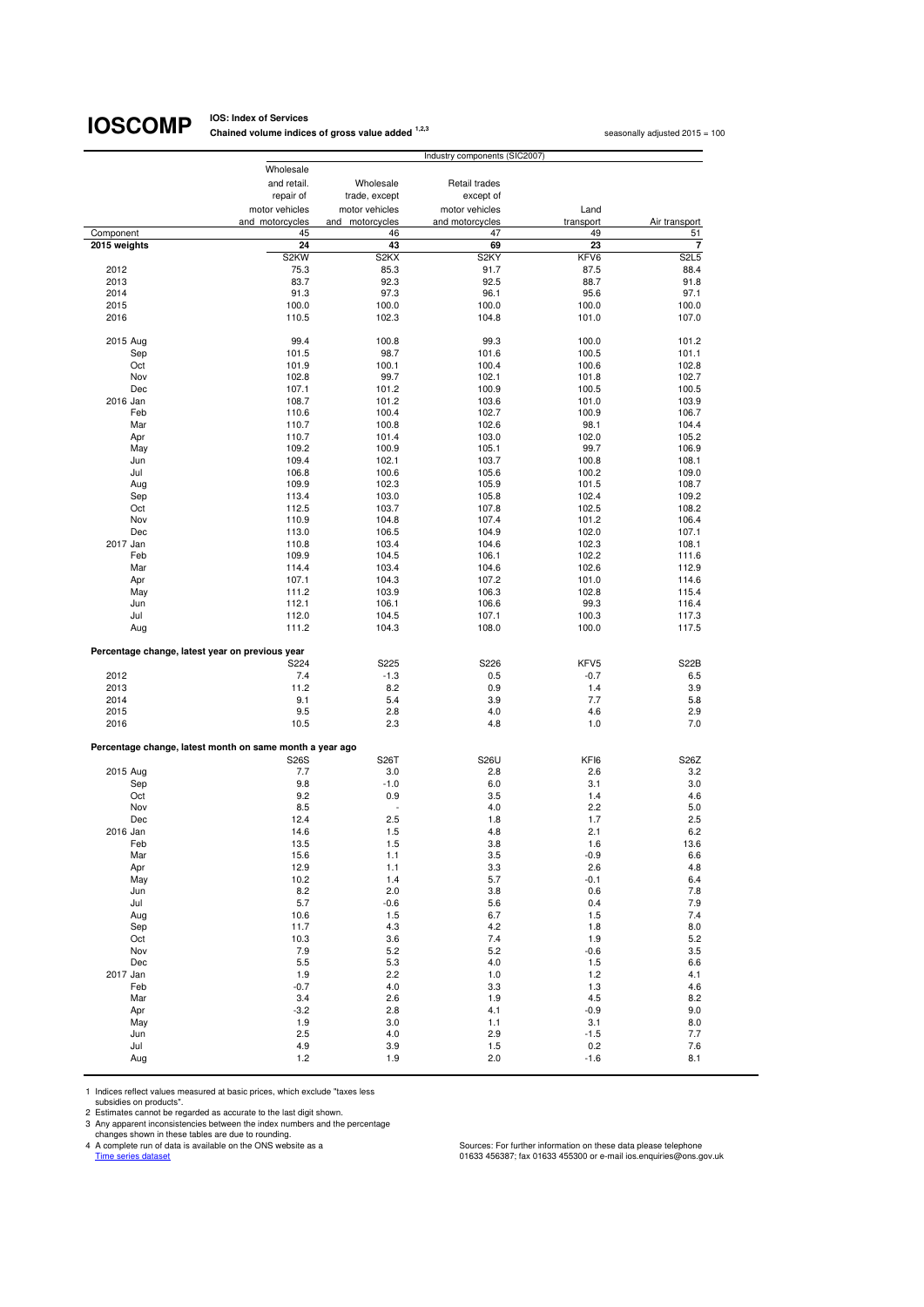**IOS: Index of Services Chained volume indices of gross value added <sup>1,2,3</sup> seasonally adjusted 2015 = 100** 

|              |                                                                |                 | Industry components (SIC2007) |                  |                         |
|--------------|----------------------------------------------------------------|-----------------|-------------------------------|------------------|-------------------------|
|              | Wholesale                                                      |                 |                               |                  |                         |
|              | and retail.                                                    | Wholesale       | Retail trades                 |                  |                         |
|              | repair of                                                      | trade, except   | except of                     |                  |                         |
|              | motor vehicles                                                 | motor vehicles  | motor vehicles                | Land             |                         |
|              | and motorcycles                                                | and motorcycles | and motorcycles               | transport        | Air transport           |
| Component    | 45                                                             | 46              | 47                            | 49               | 51                      |
| 2015 weights | 24                                                             | 43              | 69                            | 23               | $\overline{\mathbf{r}}$ |
|              |                                                                |                 |                               |                  |                         |
|              | Percentage change, latest month on previous month              |                 |                               |                  |                         |
|              | S224                                                           | S225            | S226                          | KFV5             | <b>S22B</b>             |
| 2015 Aug     | $-1.6$                                                         | $-0.4$          | $-0.6$                        | 0.2              | 0.2                     |
| Sep          | 2.1                                                            | $-2.1$          | 2.3                           | 0.5              | $-0.1$                  |
| Oct          | 0.4                                                            | 1.4             | $-1.2$                        |                  | 1.7                     |
| Nov          | 0.9                                                            | $-0.4$          | 1.7                           | 1.3              | $-0.1$                  |
| Dec          | 4.2                                                            | 1.5             | $-1.2$                        | $-1.3$           | $-2.2$                  |
| 2016 Jan     | 1.5                                                            |                 | 2.7                           | 0.5              | 3.4                     |
| Feb          | 1.8                                                            | $-0.7$          | $-0.8$                        | $-0.1$           | 2.7                     |
| Mar          | 0.1                                                            | 0.4             | $-0.1$                        | $-2.7$           | $-2.1$                  |
| Apr          |                                                                | 0.6             | 0.4                           | 3.9              | 0.8                     |
| May          | $-1.4$                                                         | $-0.6$          | 2.1                           | $-2.3$           | 1.6                     |
| Jun          | 0.2                                                            | 1.2             | $-1.4$                        | 1.1              | 1.1                     |
| Jul          | $-2.4$                                                         | $-1.4$          | 1.8                           | $-0.6$           | 0.8                     |
| Aug          | 2.9                                                            | 1.7             | 0.3                           | 1.4              | $-0.2$                  |
| Sep          | 3.2                                                            | 0.6             | $-0.1$                        | 0.8              | 0.4                     |
| Oct          | $-0.9$                                                         | 0.7             | 1.8                           | 0.1              | $-0.9$                  |
| Nov          | $-1.4$                                                         | 1.1             | $-0.4$                        | $-1.2$           | $-1.7$                  |
| Dec          | 1.9                                                            | 1.6             | $-2.4$                        | 0.8              | 0.7                     |
| 2017 Jan     | $-2.0$                                                         | $-2.9$          | $-0.2$                        | 0.2              | 1.0                     |
| Feb          | $-0.8$                                                         | 1.0             | 1.5                           | $-0.1$           | 3.2                     |
| Mar          | 4.2                                                            | $-1.0$<br>0.8   | $-1.5$                        | 0.4              | 1.2                     |
| Apr          | $-6.3$<br>3.8                                                  | $-0.4$          | 2.5<br>$-0.9$                 | $-1.5$           | 1.5                     |
| May          | 0.8                                                            | 2.2             | 0.3                           | 1.7<br>$-3.4$    | 0.7<br>0.9              |
| Jun<br>Jul   | $-0.2$                                                         | $-1.5$          | 0.5                           | 1.1              | 0.7                     |
| Aug          | $-0.7$                                                         | $-0.2$          | 0.9                           | $-0.4$           | 0.2                     |
|              |                                                                |                 |                               |                  |                         |
|              | Percentage change, latest 3 months on same 3 months a year ago |                 |                               |                  |                         |
|              | <b>S2G8</b>                                                    | <b>S2G9</b>     | S <sub>2</sub> GA             | KF <sub>18</sub> | S <sub>2</sub> GF       |
| 2015 Aug     | 10.1                                                           | 3.8             | 3.5                           | 3.4              | 4.1                     |
| Sep          | 9.5                                                            | 2.1             | 4.3                           | 2.9              | 4.0                     |
| Oct          | 8.9                                                            | 1.0             | 4.1                           | 2.3              | 3.6                     |
| Nov          | 9.2                                                            |                 | 4.5                           | 2.2              | 4.2                     |
| Dec          | 10.0                                                           | 1.1             | 3.1                           | 1.7              | 4.0                     |
| 2016 Jan     | 11.8                                                           | 1.3             | 3.6                           | 2.0              | 4.6                     |
| Feb          | 13.5                                                           | 1.8             | 3.5                           | 1.8              | 7.4                     |
| Mar          | 14.6                                                           | 1.4             | 4.0                           | 0.9              | 8.8                     |
| Apr          | 14.0                                                           | 1.2             | 3.5                           | 1.1              | 8.2                     |
| May          | 12.9                                                           | 1.2             | 4.2                           | 0.5              | 5.9                     |
| Jun          | 10.4                                                           | 1.5             | 4.3                           | 1.0              | 6.3                     |
| Jul          | 8.0                                                            | 0.9             | 5.0                           | 0.3              | 7.3                     |
| Aug          | 8.1                                                            | 1.0             | 5.4                           | 0.8              | 7.7                     |
| Sep          | 9.3                                                            | 1.7             | 5.5                           | 1.2              | 7.8                     |
| Oct          | 10.9                                                           | 3.2             | 6.1                           | 1.8              | 6.9                     |
| Nov          | 10.0                                                           | 4.4             | 5.6                           | 1.0              | 5.6                     |
| Dec          | 7.9                                                            | 4.7             | 5.5                           | 0.9              | 5.1                     |
| 2017 Jan     | 5.0                                                            | 4.2             | 3.4                           | 0.7              | 4.7                     |
| Feb          | 2.2                                                            | 3.8             | 2.8                           | 1.3              | 5.1                     |
| Mar          | 1.5                                                            | 2.9             | 2.1                           | 2.3              | 5.6                     |
| Apr          | $-0.2$                                                         | 3.1             | 3.1                           | 1.6              | 7.2                     |
| May          | 0.7                                                            | 2.8             | 2.4                           | 2.2              | 8.4                     |
| Jun          | 0.4                                                            | 3.3             | 2.7                           | 0.2              | 8.2                     |
| Jul          | 3.1                                                            | 3.6             | 1.8                           | 0.6              | 7.8                     |
| Aug          | 2.8                                                            | 3.3             | 2.1                           | $-1.0$           | 7.8                     |
|              |                                                                |                 |                               |                  |                         |

1 Indices reflect values measured at basic prices, which exclude "taxes less<br>subsidies on products".<br>2 Estimates cannot be regarded as accurate to the last digit shown.<br>3 Any apparent inconsistencies between the index numb

craariges snown in mese tables are que to rounding.<br>
A complete run of data is available on the ONS website as a<br>
Time series dataset dataset of data is available on the ONS website as a<br>
Time series dataset consequiries@o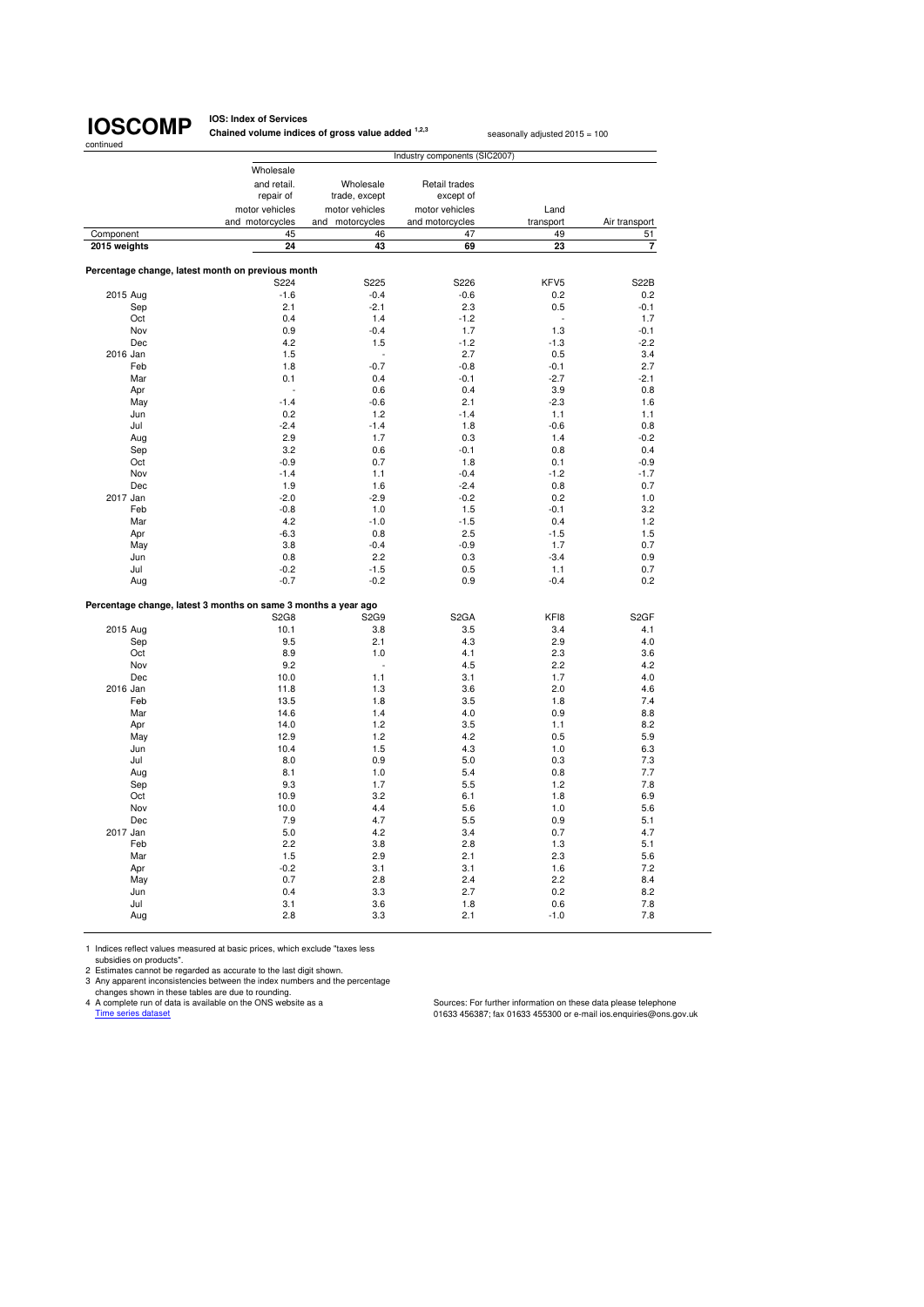**IOS: Index of Services Chained volume indices of gross value added<sup>1,2,3</sup> seasonally adjusted 2015 = 100** 

|              |                                                         | Industry components (SIC2007) |                 |           |                   |  |  |
|--------------|---------------------------------------------------------|-------------------------------|-----------------|-----------|-------------------|--|--|
|              | Wholesale                                               |                               |                 |           |                   |  |  |
|              | and retail.                                             | Wholesale                     | Retail trades   |           |                   |  |  |
|              | repair of                                               | trade, except                 | except of       |           |                   |  |  |
|              | motor vehicles                                          | motor vehicles                | motor vehicles  | Land      |                   |  |  |
|              | and motorcycles                                         | and motorcycles               | and motorcycles | transport | Air transport     |  |  |
| Component    | 45                                                      | 46                            | 47              | 49        | 51                |  |  |
| 2015 weights | 24                                                      | 43                            | 69              | 23        | $\overline{7}$    |  |  |
|              | Percentage change, latest 3 months on previous 3 months |                               |                 |           |                   |  |  |
|              | S <sub>2</sub> BI                                       | S <sub>2</sub> BJ             | S2BK            | KFJ2      | S <sub>2</sub> BP |  |  |
| 2015 Aug     | 3.0                                                     | 0.8                           | 0.3             | 0.6       | 1.3               |  |  |
| Sep          | 1.2                                                     | 0.2                           | 0.6             | 0.3       | 0.7               |  |  |
| Oct          | 0.6                                                     | $-0.4$                        | 0.7             | 0.5       | 1.1               |  |  |
| Nov          | 1.6                                                     | $-1.2$                        | 1.7             | 1.0       | 1.3               |  |  |
| Dec          | 3.3                                                     | 0.1                           | 0.9             | 0.9       | 0.9               |  |  |
| 2016 Jan     | 5.2                                                     | 0.8                           | 1.8             | 0.8       | 0.7               |  |  |
| Feb          | 6.6                                                     | 1.5                           | 1.0             | $-0.2$    | 1.5               |  |  |
| Mar          | 5.8                                                     | 0.5                           | 1.8             | $-1.0$    | 2.9               |  |  |
| Apr          | 4.2                                                     | 0.2                           | 0.6             | $-0.8$    | 3.0               |  |  |
| May          | 1.3                                                     | 0.1                           | 1.2             | $-0.9$    | 1.7               |  |  |
| Jun          | $-0.2$                                                  | 0.6                           | 0.9             | 0.8       | 1.7               |  |  |
| Jul          | $-2.0$                                                  | 0.3                           | 2.0             | $-0.1$    | 2.4               |  |  |
| Aug          | $-1.3$                                                  | 0.6                           | 1.4             | 0.9       | 2.9               |  |  |
| Sep          | 0.3                                                     | 0.5                           | 1.8             | 0.5       | 2.1               |  |  |
| Oct          | 3.2                                                     | 1.8                           | 1.6             | 1.9       | 0.6               |  |  |
| Nov          | 3.3                                                     | 2.1                           | 1.9             | 1.2       | $-0.6$            |  |  |
| Dec          | 1.9                                                     | 3.0                           | 0.9             | 0.5       | $-1.6$            |  |  |
| 2017 Jan     | $-0.3$                                                  | 1.9                           | $-0.8$          | $-0.3$    | $-1.4$            |  |  |
| Feb          | $-1.0$                                                  | 0.9                           | $-1.7$          | 0.1       | 1.0               |  |  |
| Mar          | $-0.4$                                                  | $-1.2$                        | $-1.5$          | 0.4       | 3.4               |  |  |
| Apr          | $-1.0$                                                  | $-0.8$                        | 0.3             | 0.1       | 5.5               |  |  |
| May          | $-0.2$                                                  | $-0.9$                        | 0.8             |           | 4.9               |  |  |
| Jun          | $-1.3$                                                  | 1.0                           | 1.5             | $-1.3$    | 4.2               |  |  |
| Jul          | 1.2                                                     | 0.7                           | 0.7             | $-1.1$    | 2.9               |  |  |
| Aug          | 0.8                                                     | 1.1                           | 1.2             | $-2.2$    | 2.4               |  |  |

1 Indices reflect values measured at basic prices, which exclude "taxes less

subsidies on products".<br>
2 Estimates cannot be regarded as accurate to the last digit shown.<br>
3 Any apparent inconsistencies between the index numbers and the percentage<br>
2 A complete run of data is a vailable on the ONS w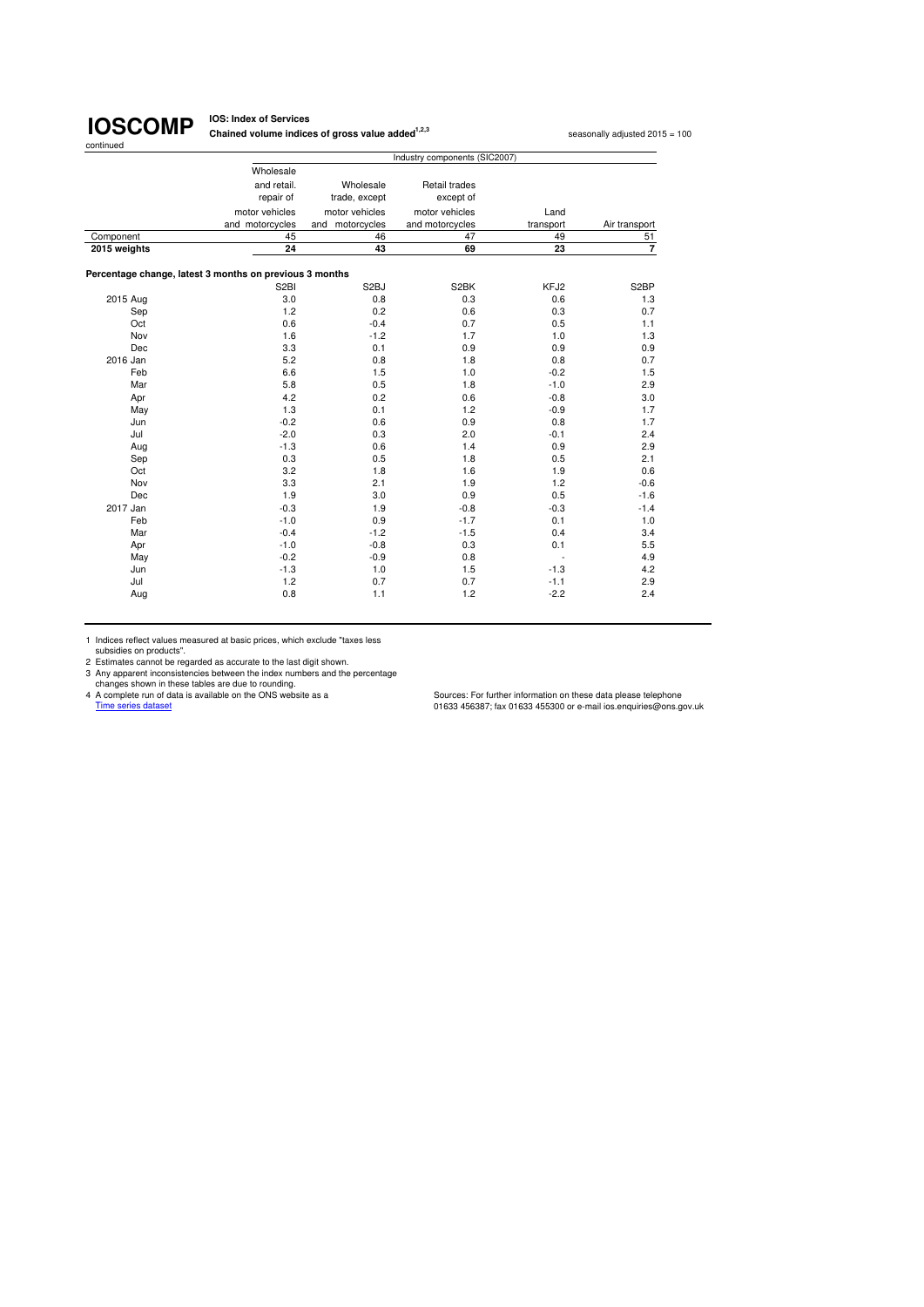## **IOSCOMP**

**IOS: Index of Services Chained volume indices of gross value added <sup>1,2,3</sup> seasonally adjusted 2015 = 100<br>
<b>Chained volume indices of gross value added** <sup>1,2,3</sup>

| continued    |                                                          |                               | Industry components (SIC2007) |                   |                                |  |
|--------------|----------------------------------------------------------|-------------------------------|-------------------------------|-------------------|--------------------------------|--|
|              | Warehousing                                              |                               | Food and                      |                   |                                |  |
|              | and support                                              | Postal                        |                               | beverage          | Publishing,<br>audiovisual and |  |
|              | activities for                                           | and courier                   |                               | service           | broadcasting                   |  |
|              | transportation                                           | activities                    | Accommodation                 | activities        | activities                     |  |
| Component    | 52                                                       | 53                            | 55                            | 56                | 58-60                          |  |
| 2015 weights | 14                                                       | 8                             | 10                            | 27                | 20                             |  |
|              | S <sub>2</sub> L <sub>6</sub>                            | S <sub>2</sub> L <sub>7</sub> | S <sub>2</sub> L <sub>9</sub> | S <sub>2</sub> LA | KFW8                           |  |
| 2012         | 89.8                                                     | 96.2                          | 84.5                          | 99.1              | 91.3                           |  |
| 2013         | 92.2                                                     | 97.8                          | 87.3                          | 94.5              | 95.5                           |  |
| 2014         | 100.1                                                    | 97.3                          | 89.6                          | 97.4              | 91.9                           |  |
| 2015<br>2016 | 100.0<br>96.7                                            | 100.0<br>106.4                | 100.0<br>106.1                | 100.0<br>104.9    | 100.0<br>110.4                 |  |
|              |                                                          |                               |                               |                   |                                |  |
| 2015 Aug     | 100.1                                                    | 100.3                         | 99.1                          | 98.6              | 100.8                          |  |
| Sep          | 101.0                                                    | 99.9                          | 102.3                         | 100.8             | 99.2                           |  |
| Oct          | 97.9                                                     | 102.6                         | 104.9                         | 101.3             | 101.1                          |  |
| Nov          | 97.9                                                     | 98.8                          | 101.6                         | 101.2             | 102.8                          |  |
| Dec          | 95.6                                                     | 108.5                         | 103.6                         | 102.1             | 104.8                          |  |
| 2016 Jan     | 96.4                                                     | 108.3                         | 101.6                         | 102.7             | 104.6                          |  |
| Feb          | 96.4                                                     | 106.4                         | 107.4                         | 101.8             | 106.2                          |  |
| Mar          | 95.4                                                     | 103.9                         | 106.8                         | 101.8             | 107.6                          |  |
| Apr          | 98.5                                                     | 104.6                         | 104.8                         | 102.0             | 105.8                          |  |
| May          | 96.3                                                     | 105.4                         | 105.0                         | 104.3             | 104.7                          |  |
| Jun          | 95.8                                                     | 103.8                         | 105.6                         | 105.4             | 108.8                          |  |
| Jul          | 97.0                                                     | 103.3                         | 104.5                         | 103.7             | 114.6                          |  |
| Aug          | 96.9                                                     | 105.3                         | 106.9                         | 106.0             | 113.5                          |  |
| Sep          | 95.7                                                     | 106.4                         | 104.1                         | 107.6             | 117.2                          |  |
| Oct          | 96.3                                                     | 107.9                         | 107.9                         | 107.0             | 109.5                          |  |
| Nov          | 96.6                                                     | 109.7                         | 109.2                         | 108.2             | 111.8                          |  |
| Dec          | 99.5                                                     | 112.0                         | 109.9                         | 108.1             | 120.4                          |  |
| 2017 Jan     | 98.4                                                     | 108.1                         | 105.2                         | 108.6             | 111.3                          |  |
| Feb          | 98.3                                                     | 104.2                         | 102.9                         | 111.0             | 109.5                          |  |
| Mar          | 99.0                                                     | 109.5                         | 103.5                         | 111.2             | 116.5                          |  |
| Apr          | 98.3                                                     | 104.1                         | 106.2                         | 111.7             | 110.1                          |  |
| May          | 97.6                                                     | 110.0                         | 106.2                         | 112.2             | 113.7                          |  |
| Jun          | 97.4                                                     | 109.3                         | 104.9                         | 110.1             | 118.6                          |  |
|              | 96.9                                                     | 108.2                         | 108.0                         | 111.5             |                                |  |
| Jul<br>Aug   | 96.7                                                     | 109.5                         | 105.1                         | 110.5             | 107.4<br>111.3                 |  |
|              | Percentage change, latest year on previous year          |                               |                               |                   |                                |  |
|              | <b>S22C</b>                                              | S22D                          | S <sub>2</sub> 2F             | S22G              | KFW7                           |  |
| 2012         | 2.0                                                      | $-5.7$                        | 0.2                           | 5.5               | 4.6                            |  |
| 2013         | 2.7                                                      | 1.7                           | 3.3                           | $-4.6$            | 4.6                            |  |
| 2014         | 8.6                                                      | $-0.5$                        | 2.7                           | 3.0               | $-3.8$                         |  |
| 2015         | $-0.1$                                                   | 2.7                           | 11.6                          | 2.7               | 8.9                            |  |
| 2016         | $-3.3$                                                   | 6.4                           | 6.1                           | 4.9               | 10.4                           |  |
|              | Percentage change, latest month on same month a year ago |                               |                               |                   |                                |  |
|              | S272                                                     | S273                          | S275                          | S276              | KFM4                           |  |
| 2015 Aug     | $-1.9$                                                   | 4.2                           | 10.5                          | 1.2               | 9.7                            |  |
| Sep          | $-1.2$                                                   | 1.0                           | 12.5                          | 2.0               | 9.0                            |  |
| Oct          | $-7.2$                                                   | 2.6                           | 14.3                          | 3.3               | 7.8                            |  |
| Nov          | $-5.3$                                                   | $-1.2$                        | 8.4                           | 2.3               | 9.3                            |  |
| Dec          | $-9.0$                                                   | 11.2                          | 10.1                          | 2.7               | 12.9                           |  |
| 2016 Jan     | $-5.0$                                                   | 9.7                           | 7.7                           | 4.7               | 7.5                            |  |
| Feb          | $-4.6$                                                   | 9.8                           | 10.5                          | 2.6               | 7.8                            |  |
| Mar          | $-6.0$                                                   | 6.6                           | 5.2                           | 1.4               | 12.1                           |  |
| Apr          | $-2.6$                                                   | 5.4                           | 6.8                           | 1.7               | 8.9                            |  |
| May          | $-4.4$                                                   | 8.3                           | $7.0$                         | 4.8               | 6.0                            |  |
| Jun          | $-5.2$                                                   | 4.6                           | 6.3                           | 6.5               | 6.8                            |  |
| Jul          | $-3.6$                                                   | 2.0                           | 4.6                           | 4.3               | 12.5                           |  |
| Aug          | $-3.2$                                                   | 5.0                           | 7.9                           | 7.5               | 12.6                           |  |
| Sep          | $-5.2$                                                   | 6.5                           | 1.7                           | 6.7               | 18.2                           |  |
| Oct          | $-1.6$                                                   | 5.2                           | 2.9                           | 5.6               | 8.4                            |  |
| Nov          | $-1.3$                                                   | 11.1                          | 7.4                           | 7.0               | 8.7                            |  |
| Dec          | 4.0                                                      | 3.3                           | 6.1                           | 5.9               | 14.9                           |  |
| 2017 Jan     | 2.0                                                      | $-0.2$                        | 3.5                           | 5.7               | 6.5                            |  |
| Feb          | 1.9                                                      | $-2.1$                        | $-4.3$                        | 9.0               | 3.2                            |  |
| Mar          | 3.8                                                      | 5.5                           | $-3.1$                        | 9.3               | 8.3                            |  |
| Apr          | $-0.2$                                                   | $-0.5$                        | 1.3                           | 9.5               | 4.1                            |  |
| May          | 1.3                                                      | 4.3                           | 1.2                           | 7.6               | 8.7                            |  |
| Jun          | 1.7                                                      | 5.3                           | $-0.6$                        | 4.4               | 9.0                            |  |
| Jul          | $-0.1$                                                   | 4.7                           | 3.4                           | 7.5               | $-6.3$                         |  |
| Aug          | $-0.2$                                                   | 4.0                           | $-1.7$                        | 4.3               | $-1.9$                         |  |
|              |                                                          |                               |                               |                   |                                |  |

1 Indices reflect values measured at basic prices, which exclude "taxes less

subsidies on products".<br>
2 Estimates cannot be regarded as accurate to the last digit shown.<br>
3 Any apparent inconsistencies between the index numbers and the percentage<br>
changes shown in these tables are due to rounding.<br>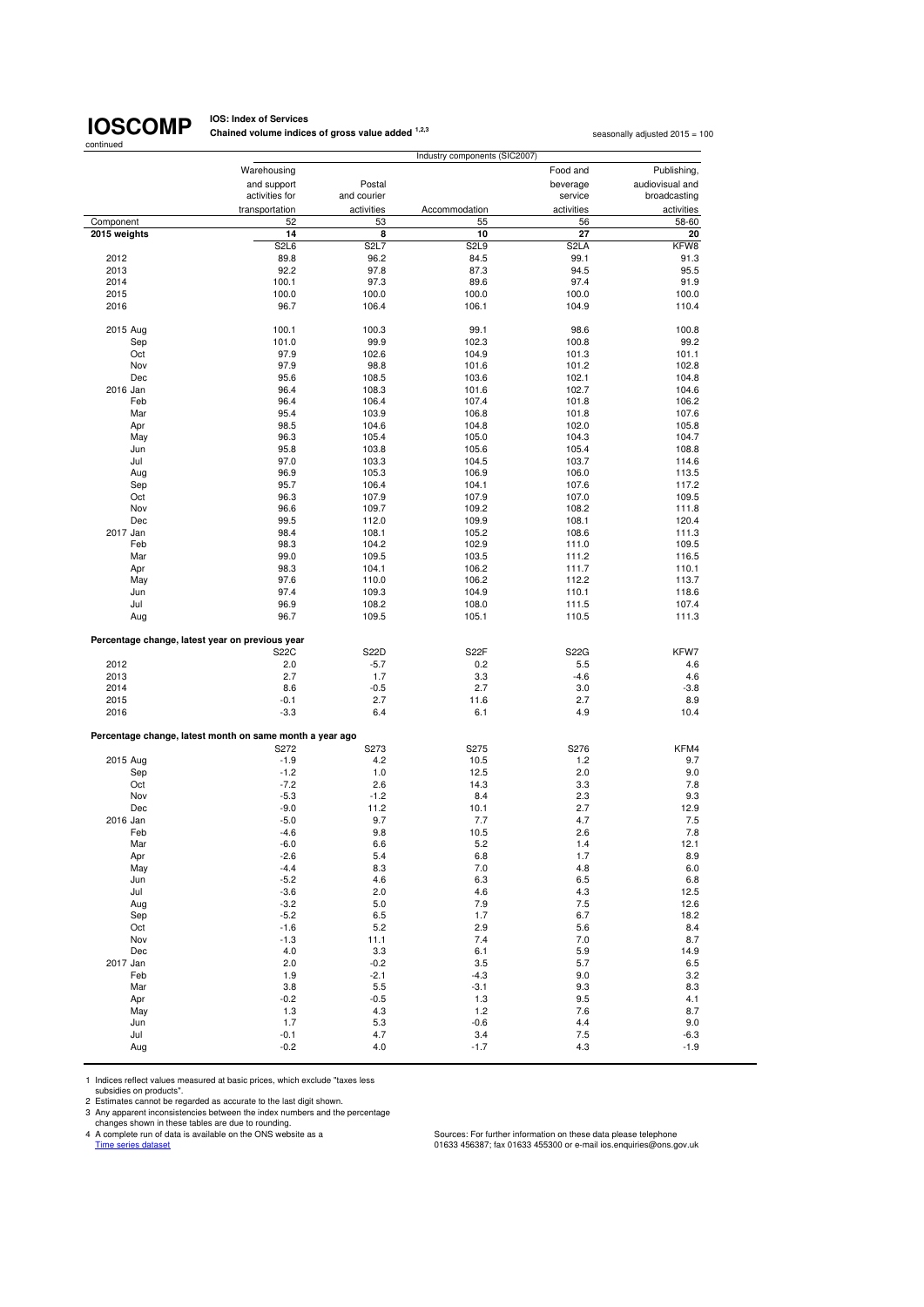**IOS: Index of Services Chained volume indices of gross value added <sup>1,2,3</sup> seasonally adjusted 2015 = 100** 

|              |                                                                |                          | Industry components (SIC2007) |                   |                 |
|--------------|----------------------------------------------------------------|--------------------------|-------------------------------|-------------------|-----------------|
|              | Warehousing                                                    |                          |                               | Food and          | Publishing,     |
|              | and support                                                    | Postal                   |                               | beverage          | audiovisual and |
|              | activities for                                                 | and courier              |                               | service           | broadcasting    |
|              | transportation                                                 | activities               | Accommodation                 | activities        | activities      |
| Component    | 52                                                             | 53                       | 55                            | 56                | 58-60           |
|              |                                                                |                          |                               |                   |                 |
| 2015 weights | 14                                                             | 8                        | 10                            | 27                | 20              |
|              | Percentage change, latest month on previous month              |                          |                               |                   |                 |
|              | <b>S22C</b>                                                    | S22D                     | S22F                          | <b>S22G</b>       | KFW7            |
| 2015 Aug     | $-0.6$                                                         | $-1.0$                   | $-0.8$                        | $-0.8$            | $-1.1$          |
| Sep          | 0.9                                                            | $-0.4$                   | 3.3                           | 2.2               | $-1.6$          |
| Oct          | $-3.1$                                                         | 2.8                      | 2.6                           | 0.5               | 1.9             |
| Nov          |                                                                | $-3.7$                   | $-3.1$                        | $-0.1$            | 1.7             |
| Dec          | $-2.3$                                                         | 9.8                      | 1.9                           | 0.9               | 1.9             |
| 2016 Jan     | 0.8                                                            | $-0.2$                   | $-1.9$                        | 0.6               | $-0.2$          |
| Feb          | 0.1                                                            | $-1.7$                   | 5.7                           | $-0.9$            | 1.5             |
| Mar          | $-1.1$                                                         | $-2.4$                   | $-0.6$                        |                   | 1.3             |
| Apr          | 3.2                                                            | 0.7                      | $-1.8$                        | 0.2               | $-1.6$          |
| May          | $-2.2$                                                         | 0.8                      | 0.1                           | 2.2               | $-1.1$          |
| Jun          | $-0.6$                                                         | $-1.6$                   | 0.6                           | 1.1               | 4.0             |
|              |                                                                | $-0.4$                   |                               | $-1.7$            | 5.3             |
| Jul          | 1.3                                                            |                          | $-1.0$<br>2.3                 |                   |                 |
| Aug          | $-0.1$                                                         | 1.9                      |                               | 2.2               | $-1.0$          |
| Sep          | $-1.2$                                                         | 1.0                      | $-2.7$                        | 1.5               | 3.3             |
| Oct          | 0.6                                                            | 1.5                      | 3.7                           | $-0.5$            | $-6.6$          |
| Nov          | 0.4                                                            | 1.6                      | 1.2                           | 1.2               | 2.1             |
| Dec          | 2.9                                                            | 2.1                      | 0.7                           | $-0.1$            | 7.7             |
| 2017 Jan     | $-1.1$                                                         | $-3.5$                   | $-4.3$                        | 0.5               | $-7.5$          |
| Feb          | $-0.1$                                                         | $-3.6$                   | $-2.2$                        | 2.2               | $-1.6$          |
| Mar          | 0.7                                                            | 5.1                      | 0.6                           | 0.2               | 6.3             |
| Apr          | $-0.7$                                                         | $-4.9$                   | 2.6                           | 0.4               | $-5.4$          |
| May          | $-0.7$                                                         | 5.6                      | $-0.1$                        | 0.5               | 3.3             |
| Jun          | $-0.2$                                                         | $-0.6$                   | $-1.2$                        | $-1.9$            | 4.3             |
| Jul          | $-0.5$                                                         | $-1.0$                   | 2.9                           | 1.2               | $-9.4$          |
| Aug          | $-0.2$                                                         | 1.2                      | $-2.7$                        | $-0.8$            | 3.6             |
|              |                                                                |                          |                               |                   |                 |
|              | Percentage change, latest 3 months on same 3 months a year ago |                          |                               | S <sub>2</sub> GK |                 |
|              | S <sub>2</sub> G <sub>G</sub><br>0.3                           | S <sub>2</sub> GH<br>3.2 | S <sub>2</sub> GJ             | 1.7               | KFM6            |
| 2015 Aug     |                                                                |                          | 11.8                          |                   | 11.7            |
| Sep          | $-0.9$                                                         | 3.1                      | 12.3                          | 1.8               | 10.1            |
| Oct          | $-3.5$                                                         | 2.6                      | 12.5                          | 2.2               | 8.8             |
| Nov          | $-4.6$                                                         | 0.8                      | 11.7                          | 2.5               | 8.7             |
| Dec          | $-7.2$                                                         | 4.1                      | 10.9                          | 2.8               | 10.0            |
| 2016 Jan     | $-6.4$                                                         | 6.5                      | 8.7                           | 3.2               | 9.9             |
| Feb          | $-6.2$                                                         | 10.2                     | 9.4                           | 3.3               | 9.3             |
| Mar          | $-5.2$                                                         | 8.7                      | 7.8                           | 2.9               | 9.1             |
| Apr          | $-4.4$                                                         | 7.3                      | 7.5                           | 1.9               | 9.6             |
| May          | $-4.3$                                                         | 6.8                      | 6.3                           | 2.6               | 9.0             |
| Jun          | $-4.1$                                                         | 6.1                      | 6.7                           | 4.3               | 7.2             |
| Jul          | $-4.4$                                                         | 4.9                      | 6.0                           | 5.2               | 8.5             |
| Aug          | $-4.0$                                                         | 3.9                      | 6.3                           | 6.1               | 10.7            |
| Sep          | $-4.0$                                                         | 4.5                      | 4.7                           | 6.1               | 14.4            |
| Oct          | $-3.4$                                                         | 5.6                      | 4.1                           | 6.6               | 13.0            |
| Nov          | $-2.7$                                                         | 7.5                      | 4.0                           | 6.4               | 11.7            |
| Dec          | 0.4                                                            | 6.4                      | 5.4                           | 6.1               | 10.7            |
| 2017 Jan     | 1.6                                                            | 4.5                      | 5.7                           | 6.2               | 10.0            |
| Feb          | 2.7                                                            | 0.4                      | 1.7                           | 6.9               | 8.2             |
| Mar          | 2.6                                                            | 1.0                      | $-1.4$                        | 8.0               | 6.0             |
| Apr          | 1.8                                                            | 0.9                      | $-2.0$                        | 9.2               | 5.2             |
| May          | 1.6                                                            | 3.1                      | $-0.2$                        | 8.8               | 7.0             |
| Jun          | 0.9                                                            | 3.1                      | 0.6                           | 7.1               | 7.2             |
| Jul          | 1.0                                                            | 4.8                      | 1.3                           | 6.5               | 3.5             |
|              | 0.5                                                            | 4.7                      | 0.3                           | 5.4               | 0.1             |
| Aug          |                                                                |                          |                               |                   |                 |
|              |                                                                |                          |                               |                   |                 |

1 Indices reflect values measured at basic prices, which exclude "taxes less

subsidies on products". 2 Estimates cannot be regarded as accurate to the last digit shown.

3 Any apparent inconsistencies between the index numbers and the percentage<br>changes shown in these tables are due to rounding.<br>4 A complete run of data is available on the ONS website as a complete the Sources: For further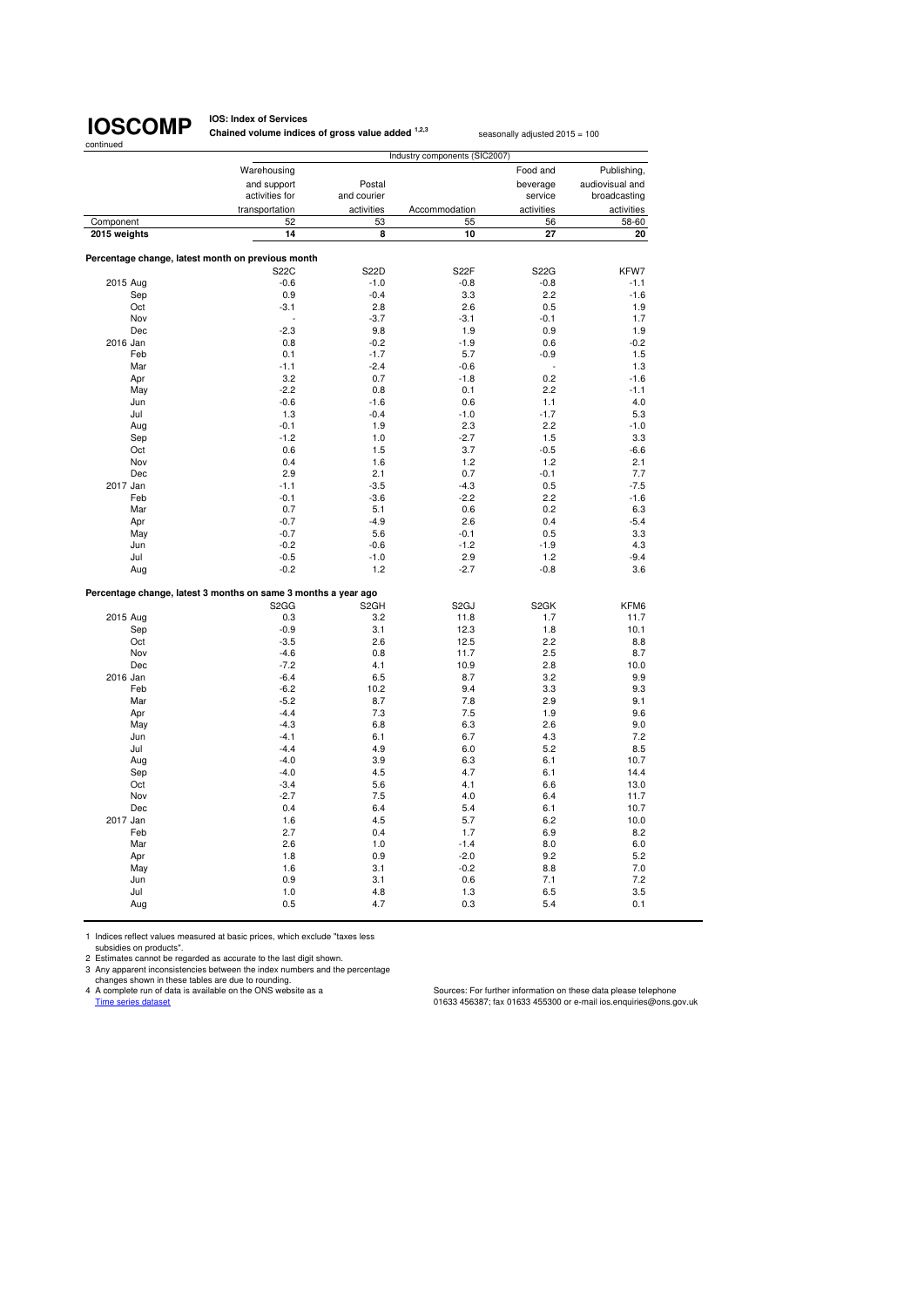**IOS: Index of Services Chained volume indices of gross value added<sup>1,2,3</sup> seasonally adjusted 2015 = 100** 

|              |                                                         |                   | Industry components (SIC2007) |            |                 |  |  |  |  |
|--------------|---------------------------------------------------------|-------------------|-------------------------------|------------|-----------------|--|--|--|--|
|              | Warehousing                                             |                   |                               | Food and   | Publishing,     |  |  |  |  |
|              | and support                                             | Postal            |                               | beverage   | audiovisual and |  |  |  |  |
|              | activities for                                          | and courier       |                               | service    | broadcasting    |  |  |  |  |
|              | transportation                                          | activities        | Accommodation                 | activities | activities      |  |  |  |  |
| Component    | 52                                                      | 53                | 55                            | 56         | 58-60           |  |  |  |  |
| 2015 weights | 14                                                      | 8                 | 10                            | 27         | 20              |  |  |  |  |
|              | Percentage change, latest 3 months on previous 3 months |                   |                               |            |                 |  |  |  |  |
|              | S2BQ                                                    | S <sub>2</sub> BR | S <sub>2</sub> BT             | S2BU       | KFM8            |  |  |  |  |
| 2015 Aug     | $-0.5$                                                  | 2.3               | 0.2                           | $-1.1$     | 4.3             |  |  |  |  |
| Sep          | $-0.4$                                                  | 1.9               | 1.9                           | ä,         | 1.4             |  |  |  |  |
| Oct          | $-1.2$                                                  | 1.7               | 3.0                           | 1.0        | $-0.5$          |  |  |  |  |
| Nov          | $-1.7$                                                  | 0.2               | 3.5                           | 2.1        | $-0.5$          |  |  |  |  |
| Dec          | $-3.4$                                                  | 2.8               | 3.0                           | 1.9        | 2.3             |  |  |  |  |
| 2016 Jan     | $-3.0$                                                  | 4.2               | 0.2                           | 1.7        | 3.7             |  |  |  |  |
| Feb          | $-2.8$                                                  | 7.3               | 1.2                           | 1.1        | 4.1             |  |  |  |  |
| Mar          | $-1.1$                                                  | 2.8               | 1.8                           | 0.6        | 3.1             |  |  |  |  |
| Apr          | 0.2                                                     | $-0.2$            | 4.0                           | $-0.1$     | 2.4             |  |  |  |  |
| May          | 0.6                                                     | $-2.9$            | 1.3                           | 0.5        | 0.8             |  |  |  |  |
| Jun          | 0.8                                                     | $-1.5$            | $-0.1$                        | 1.8        | 0.3             |  |  |  |  |
| Jul          | $-0.4$                                                  | $-0.8$            | $-1.3$                        | 2.5        | 2.7             |  |  |  |  |
| Aug          | $-0.2$                                                  | $-0.5$            | 0.1                           | 2.3        | 6.0             |  |  |  |  |
| Sep          | $-0.3$                                                  | 0.4               | $\sim$                        | 1.8        | 8.2             |  |  |  |  |
| Oct          | $-0.1$                                                  | 2.3               | 1.2                           | 2.3        | 3.7             |  |  |  |  |
| Nov          | $-0.3$                                                  | 3.7               | 1.3                           | 2.4        | 0.5             |  |  |  |  |
| Dec          | 1.0                                                     | 4.7               | 3.7                           | 1.9        | $-1.1$          |  |  |  |  |
| 2017 Jan     | 1.9                                                     | 3.2               | 1.7                           | 1.4        | 1.0             |  |  |  |  |
| Feb          | 2.6                                                     | 0.1               | $-1.0$                        | 1.5        | 0.8             |  |  |  |  |
| Mar          | 1.1                                                     | $-2.4$            | $-4.7$                        | 2.3        | $-1.3$          |  |  |  |  |
| Apr          | 0.4                                                     | $-3.6$            | $-3.6$                        | 2.8        | $-2.2$          |  |  |  |  |
| May          | $-0.4$                                                  | $-0.2$            | $-0.6$                        | 2.3        | $-0.3$          |  |  |  |  |
| Jun          | $-0.8$                                                  | 0.5               | 1.9                           | 1.0        | 1.5             |  |  |  |  |
| Jul          | $-1.2$                                                  | 3.0               | 2.1                           |            | 1.1             |  |  |  |  |
| Aug          | $-1.3$                                                  | 1.0               | 0.7                           | $-0.9$     | $-0.9$          |  |  |  |  |

1 Indices reflect values measured at basic prices, which exclude "taxes less

subsidies on products".<br>
2 Estimates cannot be regarded as accurate to the last digit shown.<br>
3 Any apparent inconsistencies between the index numbers and the percentage<br>
2 Any apparent inconsistencies between the index nu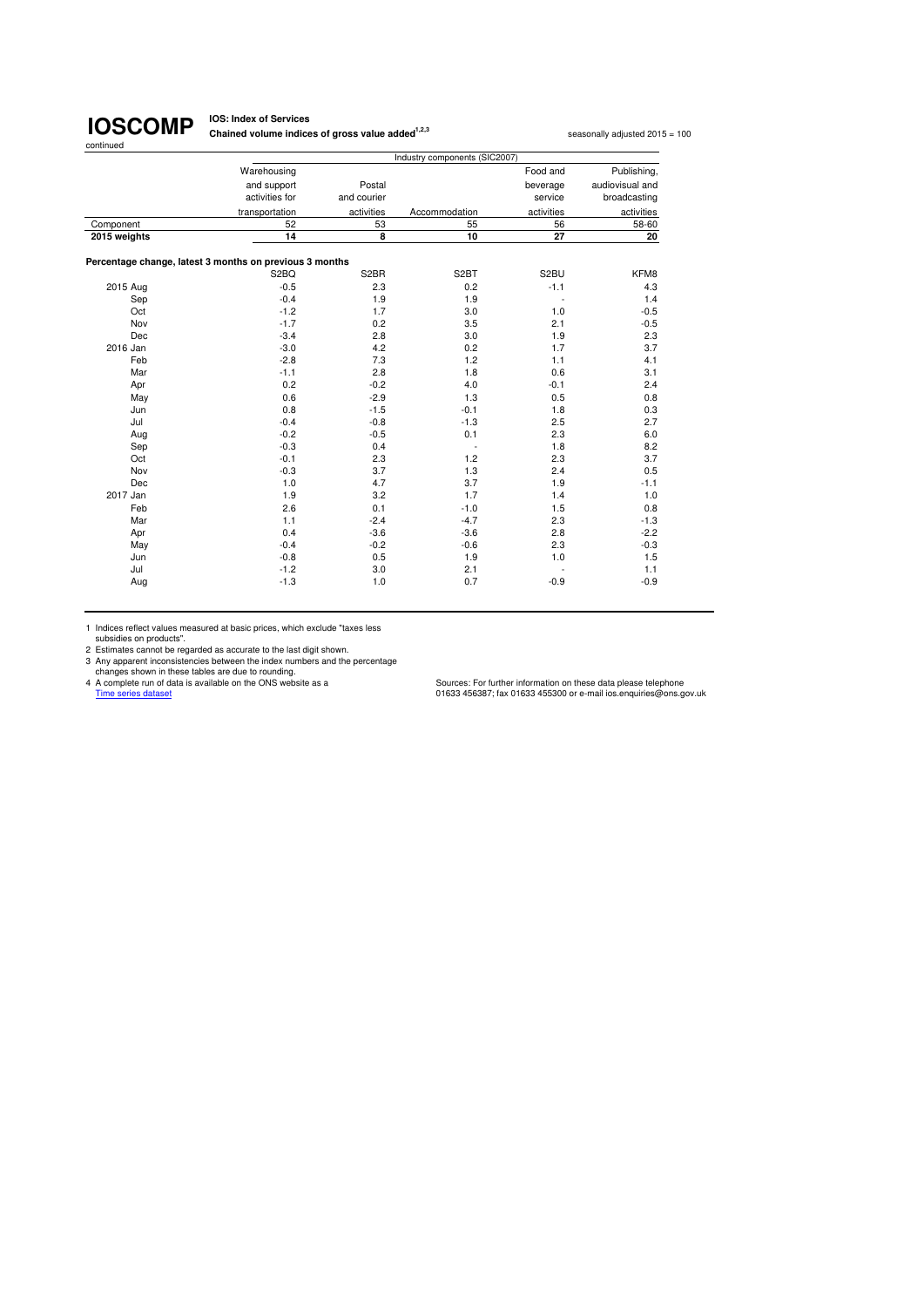# **IOSCOMP**

**IOS: Index of Services Chained volume indices of gross value added <sup>1,2,3</sup> seasonally adjusted 2015 = 100<br>
<b>Chained volume indices of gross value added** <sup>1,2,3</sup>

| continued                 | Industry components (SIC2007)                            |                    |                               |                     |                          |
|---------------------------|----------------------------------------------------------|--------------------|-------------------------------|---------------------|--------------------------|
|                           |                                                          | Computer           |                               | Financial           |                          |
|                           |                                                          | programming,       | Information                   | service activities  |                          |
|                           | Telecom                                                  | consultancy and    | service                       | except insurance    | Real estate              |
|                           | -munications                                             | related activities | activities                    | and pension funding | activities               |
| Component<br>2015 weights | 61<br>23                                                 | 62<br>28           | 63<br>4                       | 64<br>51            | 68<br>176                |
|                           | S <sub>2</sub> LE                                        | S <sub>2</sub> LF  | S <sub>2</sub> L <sub>G</sub> | S <sub>2LI</sub>    | KFW4                     |
| 2012                      | 105.2                                                    | 84.9               | 82.7                          | 108.4               | 92.3                     |
| 2013                      | 100.4                                                    | 87.9               | 90.9                          | 104.6               | 94.4                     |
| 2014                      | 96.0                                                     | 94.6               | 95.0                          | 101.3               | 97.3                     |
| 2015                      | 100.0                                                    | 100.0              | 100.0                         | 100.0               | 100.0                    |
| 2016                      | 97.6                                                     | 112.0              | 103.0                         | 102.6               | 100.3                    |
|                           |                                                          |                    |                               |                     |                          |
| 2015 Aug                  | 103.0                                                    | 102.1              | 95.4                          | 98.5                | 100.7                    |
| Sep                       | 100.0                                                    | 100.7              | 98.7                          | 99.0                | 100.7                    |
| Oct                       | 99.3                                                     | 101.9              | 98.3                          | 99.1                | 100.5                    |
| Nov                       | 99.4                                                     | 104.8              | 100.0                         | 99.6                | 100.5                    |
| Dec                       | 99.5                                                     | 103.8              | 96.0                          | 100.4               | 100.8                    |
| 2016 Jan                  | 99.9                                                     | 108.5              | 100.7                         | 101.5               | 100.8                    |
| Feb                       | 98.7                                                     | 107.1              | 107.5                         | 102.4               | 101.1                    |
| Mar                       | 97.7                                                     | 106.9              | 98.7                          | 102.1               | 100.9                    |
| Apr                       | 98.1                                                     | 108.8              | 106.4                         | 102.0               | 100.8                    |
| May                       | 94.2                                                     | 112.1              | 100.8                         | 102.0               | 100.3                    |
| Jun                       | 97.0                                                     | 110.8              | 98.1                          | 102.4               | 100.4                    |
| Jul                       | 96.5                                                     | 113.6              | 99.6                          | 102.5               | 100.2                    |
| Aug                       | 96.5                                                     | 115.2              | 104.9                         | 102.8               | 100.2                    |
|                           | 97.2                                                     | 114.1              | 104.7                         | 103.0               | 99.8                     |
| Sep                       |                                                          |                    |                               |                     |                          |
| Oct                       | 98.3                                                     | 117.6              | 103.0                         | 103.2               | 99.8                     |
| Nov                       | 97.2                                                     | 114.6              | 106.6                         | 103.3               | 99.8                     |
| Dec                       | 99.7                                                     | 114.5              | 104.4                         | 103.3               | 99.8                     |
| 2017 Jan                  | 98.4                                                     | 111.1              | 105.5                         | 104.4               | 100.2                    |
| Feb                       | 96.6                                                     | 113.7              | 102.1                         | 104.6               | 100.3                    |
| Mar                       | 96.1                                                     | 115.0              | 103.9                         | 104.4               | 100.2                    |
| Apr                       | 99.3                                                     | 116.0              | 104.8                         | 105.0               | 100.3                    |
| May                       | 96.7                                                     | 114.4              | 107.7                         | 105.2               | 100.4                    |
| Jun                       | 98.4                                                     | 119.2              | 106.2                         | 105.1               | 100.4                    |
| Jul                       | 100.6                                                    | 119.2              | 105.7                         | 105.4               | 100.4                    |
| Aug                       | 98.6                                                     | 118.5              | 107.9                         | 105.6               | 100.6                    |
|                           | Percentage change, latest year on previous year          |                    |                               |                     |                          |
|                           | <b>S22K</b>                                              | S22L               | <b>S22M</b>                   | S22O                | KFW3                     |
| 2012                      | $-0.2$                                                   | 6.0                | 9.5                           | $-0.7$              | 3.3                      |
| 2013                      | $-4.5$                                                   | 3.5                | 9.9                           | $-3.5$              | 2.3                      |
| 2014                      | $-4.4$                                                   | 7.7                | 4.5                           | $-3.2$              | 3.1                      |
| 2015                      | 4.2                                                      | 5.7                | 5.2                           | $-1.2$              | 2.8                      |
| 2016                      | $-2.4$                                                   | 12.0               | 3.0                           | 2.6                 | 0.3                      |
|                           | Percentage change, latest month on same month a year ago |                    |                               |                     |                          |
|                           | <b>S27A</b>                                              | S27B               | <b>S27C</b>                   | <b>S27E</b>         | KFK8                     |
| 2015 Aug                  | 7.8                                                      | 6.3                | 1.0                           | $-1.9$              | 3.0                      |
| Sep                       | 3.6                                                      | 4.5                | 3.6                           | $-0.9$              | 2.9                      |
| Oct                       | 2.2                                                      | 3.4                | $-1.0$                        | $-2.0$              | 2.4                      |
| Nov                       | 3.0                                                      | 8.2                | 2.5                           | $-2.3$              | 2.5                      |
| Dec                       | 3.1                                                      | 6.9                | $-3.0$                        | $-2.7$              | 2.7                      |
| 2016 Jan                  | 3.0                                                      | 11.7               | 1.2                           | $-0.8$              | 2.1                      |
|                           | $-0.8$                                                   | 9.2                | 5.4                           | 0.3                 | 2.3                      |
| Feb                       |                                                          |                    |                               |                     |                          |
| Mar                       | $-3.3$                                                   | 11.4               | $-1.8$                        | 0.7                 | 1.8                      |
| Apr                       | $-1.8$                                                   | 10.7               | 6.7                           | 1.3                 | 0.8                      |
| May                       | $-7.4$                                                   | 14.8               | $-6.4$                        | 2.4                 | 0.4                      |
| Jun                       | $-3.6$                                                   | 12.0               | $-2.6$                        | 3.7                 | 0.3                      |
| Jul                       | $-2.6$                                                   | 12.9               | $-1.9$                        | 4.1                 | $-0.2$                   |
| Aug                       | $-6.3$                                                   | 12.9               | 10.0                          | 4.4                 | $-0.5$                   |
| Sep                       | $-2.7$                                                   | 13.4               | 6.1                           | 4.0                 | $-0.9$                   |
| Oct                       | $-0.9$                                                   | 15.4               | 4.8                           | 4.2                 | $-0.7$                   |
| Nov                       | $-2.3$                                                   | 9.3                | 6.7                           | 3.7                 | $-0.7$                   |
| Dec                       | 0.2                                                      | 10.3               | 8.8                           | 2.9                 | $-0.9$                   |
| 2017 Jan                  | $-1.5$                                                   | 2.4                | 4.8                           | 2.8                 | $-0.5$                   |
| Feb                       | $-2.1$                                                   | 6.2                | $-5.0$                        | 2.1                 | $-0.8$                   |
| Mar                       | $-1.7$                                                   | 7.6                | 5.2                           | 2.3                 | $-0.7$                   |
|                           |                                                          |                    |                               | 2.9                 |                          |
| Apr                       | 1.2                                                      | 6.6                | $-1.5$                        |                     | $-0.5$                   |
| May                       | 2.7                                                      | 2.1                | 6.8                           | 3.1                 | 0.1                      |
| Jun                       | 1.5                                                      | 7.6                | 8.2                           | 2.6                 | $\overline{\phantom{a}}$ |
| Jul                       | 4.2                                                      | 4.9                | 6.1                           | 2.7                 | 0.3                      |
| Aug                       | 2.2                                                      | 2.8                | 2.8                           | 2.7                 | 0.4                      |

1 Indices reflect values measured at basic prices, which exclude "taxes less

subsidies on products".<br>
2 Estimates cannot be regarded as accurate to the last digit shown.<br>
3 Any apparent inconsistencies between the index numbers and the percentage<br>
2 Any apparent inconsistencies between the index nu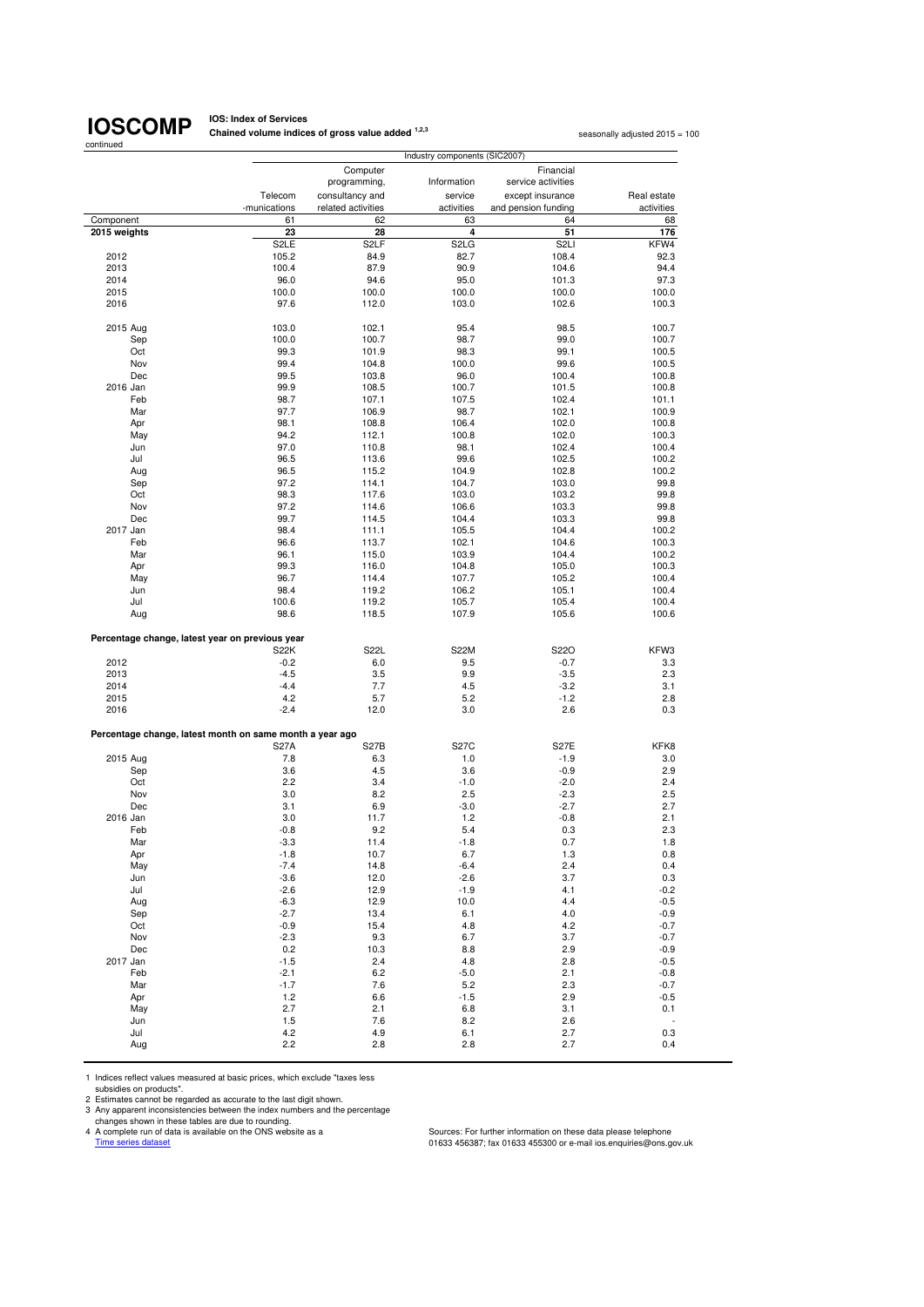**IOS: Index of Services Chained volume indices of gross value added <sup>1,2,3</sup> seasonally adjusted 2015 = 100** 

|              |                                                                                     |                                       | Industry components (SIC2007) |                                         |                           |
|--------------|-------------------------------------------------------------------------------------|---------------------------------------|-------------------------------|-----------------------------------------|---------------------------|
|              |                                                                                     | Computer<br>programming,              | Information                   | Financial<br>service activities         |                           |
|              | Telecom<br>-munications                                                             | consultancy and<br>related activities | service<br>activities         | except insurance<br>and pension funding | Real estate<br>activities |
| Component    | 61                                                                                  | 62                                    | 63                            | 64                                      | 68                        |
| 2015 weights | 23                                                                                  | 28                                    | 4                             | 51                                      | 176                       |
|              |                                                                                     |                                       |                               |                                         |                           |
|              | Percentage change, latest month on previous month                                   |                                       |                               |                                         |                           |
|              | <b>S22K</b>                                                                         | <b>S22L</b>                           | <b>S22M</b>                   | S22O                                    | KFW3                      |
| 2015 Aug     | 4.0                                                                                 | 1.4                                   | $-6.0$                        |                                         | 0.3                       |
| Sep          | $-2.9$                                                                              | $-1.4$                                | 3.5                           | 0.5                                     |                           |
| Oct          | $-0.7$                                                                              | 1.2                                   | $-0.4$                        | 0.1                                     | $-0.2$                    |
| Nov          | 0.2                                                                                 | 2.8                                   | 1.7                           | 0.5                                     |                           |
| Dec          | 0.1                                                                                 | $-0.9$                                | $-4.0$                        | 0.8                                     | 0.2                       |
| 2016 Jan     | 0.4                                                                                 | 4.5                                   | 4.9                           | 1.1                                     |                           |
| Feb          | $-1.2$                                                                              | $-1.3$                                | 6.8                           | 0.8                                     | 0.4                       |
| Mar          | $-1.0$                                                                              | $-0.2$                                | $-8.2$                        | $-0.3$                                  | $-0.2$                    |
| Apr          | 0.4                                                                                 | 1.8                                   | 7.8                           | $-0.1$                                  | $-0.2$                    |
| May          | $-3.9$                                                                              | 3.0                                   | $-5.3$                        | ÷,                                      | $-0.4$                    |
| Jun          | 2.9                                                                                 | $-1.1$                                | $-2.6$                        | 0.4                                     |                           |
| Jul          | $-0.5$                                                                              | 2.6                                   | 1.5                           | 0.1                                     | $-0.2$                    |
| Aug          | $-0.1$                                                                              | 1.4                                   | 5.3                           | 0.3                                     |                           |
| Sep          | 0.8                                                                                 | $-0.9$                                | $-0.2$                        | 0.2                                     | $-0.4$                    |
| Oct          | 1.2                                                                                 | 3.0                                   | $-1.6$                        | 0.2                                     |                           |
| Nov          | $-1.2$                                                                              | $-2.6$                                | 3.6                           | ÷,                                      | ÷,                        |
| Dec          | 2.7                                                                                 |                                       | $-2.1$                        | $\overline{a}$                          | 0.1                       |
| 2017 Jan     | $-1.4$                                                                              | $-3.0$                                | 1.0                           | 1.1                                     | 0.4                       |
| Feb          | $-1.8$                                                                              | 2.4                                   | $-3.2$                        | 0.2                                     | 0.1                       |
| Mar          | $-0.6$                                                                              | 1.1                                   | 1.7                           | $-0.2$                                  | $-0.1$                    |
| Apr          | 3.3                                                                                 | 0.8                                   | 0.9                           | 0.5                                     | 0.1                       |
| May          | $-2.5$                                                                              | $-1.3$                                | 2.7                           | 0.2                                     | 0.1                       |
| Jun          | 1.7                                                                                 | 4.1                                   | $-1.4$                        | $-0.1$                                  |                           |
| Jul          | 2.2                                                                                 |                                       | $-0.4$                        | 0.3                                     |                           |
| Aug          | $-1.9$                                                                              | $-0.6$                                | 2.0                           | 0.2                                     | 0.1                       |
|              |                                                                                     |                                       |                               |                                         |                           |
|              | Percentage change, latest 3 months on same 3 months a year ago<br>S <sub>2</sub> GO | S <sub>2</sub> GP                     | S <sub>2</sub> GQ             | S <sub>2</sub> GS                       | KFL <sub>2</sub>          |
| 2015 Aug     | 5.2                                                                                 | 5.4                                   | 2.4                           | $-2.2$                                  | 2.9                       |
| Sep          | 5.0                                                                                 | 5.4                                   | 3.0                           | $-1.8$                                  | 2.9                       |
| Oct          | 4.5                                                                                 | 4.7                                   | 1.2                           | $-1.6$                                  | 2.8                       |
| Nov          | 2.9                                                                                 | 5.3                                   | 1.7                           | $-1.7$                                  | 2.6                       |
| Dec          | 2.8                                                                                 | 6.1                                   | $-0.5$                        | $-2.3$                                  | 2.6                       |
| 2016 Jan     | 3.0                                                                                 | 8.9                                   | 0.2                           | $-1.9$                                  | 2.4                       |
| Feb          | 1.7                                                                                 | 9.3                                   | 1.2                           | $-1.1$                                  | 2.3                       |
| Mar          | $-0.4$                                                                              | 10.8                                  | 1.6                           | 0.1                                     | 2.1                       |
| Apr          | $-2.0$                                                                              | 10.4                                  | 3.4                           | 0.8                                     | 1.6                       |
| May          | $-4.2$                                                                              | 12.3                                  | $-0.7$                        | 1.5                                     | 1.0                       |
| Jun          | $-4.3$                                                                              | 12.5                                  | $-0.9$                        | 2.5                                     | 0.5                       |
| Jul          | $-4.5$                                                                              | 13.2                                  | $-3.7$                        | 3.4                                     | 0.2                       |
| Aug          | $-4.2$                                                                              | 12.6                                  | 1.7                           | 4.1                                     | $-0.1$                    |
| Sep          | $-3.9$                                                                              | 13.0                                  | 4.6                           | 4.2                                     | $-0.5$                    |
| Oct          | $-3.4$                                                                              | 13.9                                  | 6.9                           | 4.2                                     | $-0.7$                    |
| Nov          | $-2.0$                                                                              | 12.7                                  | 5.8                           | 4.0                                     | $-0.8$                    |
| Dec          | $-1.0$                                                                              | 11.6                                  | 6.7                           | 3.6                                     | $-0.8$                    |
| 2017 Jan     | $-1.2$                                                                              | 7.3                                   | 6.7                           | 3.1                                     | $-0.7$                    |
| Feb          | $-1.1$                                                                              | 6.2                                   | 2.6                           | 2.6                                     | $-0.8$                    |
| Mar          | $-1.8$                                                                              | 5.4                                   | 1.5                           | 2.4                                     | $-0.7$                    |
| Apr          | $-0.8$                                                                              | 6.8                                   | $-0.6$                        | 2.5                                     | $-0.7$                    |
| May          | 0.7                                                                                 | 5.4                                   | 3.4                           | 2.8                                     | $-0.4$                    |
| Jun          | 1.8                                                                                 | 5.4                                   | 4.4                           | 2.9                                     | $-0.1$                    |
| Jul          | 2.8                                                                                 | 4.9                                   | 7.0                           | 2.8                                     | 0.1                       |
| Aug          | 2.6                                                                                 | 5.1                                   | 5.6                           | 2.7                                     | 0.2                       |
|              |                                                                                     |                                       |                               |                                         |                           |
|              |                                                                                     |                                       |                               |                                         |                           |

1 Indices reflect values measured at basic prices, which exclude "taxes less<br>subsidies on products".<br>2 Estimates cannot be regarded as accurate to the last digit shown.<br>3 Any apparent inconsistencies between the index numb

Time series data is available on the ONS website as a<br>
A complete run of data is available on the ONS website as a<br>
Time series dataset dataset of data is available on the ONS website as a<br>
O1633 456387; fax 01633 456300 o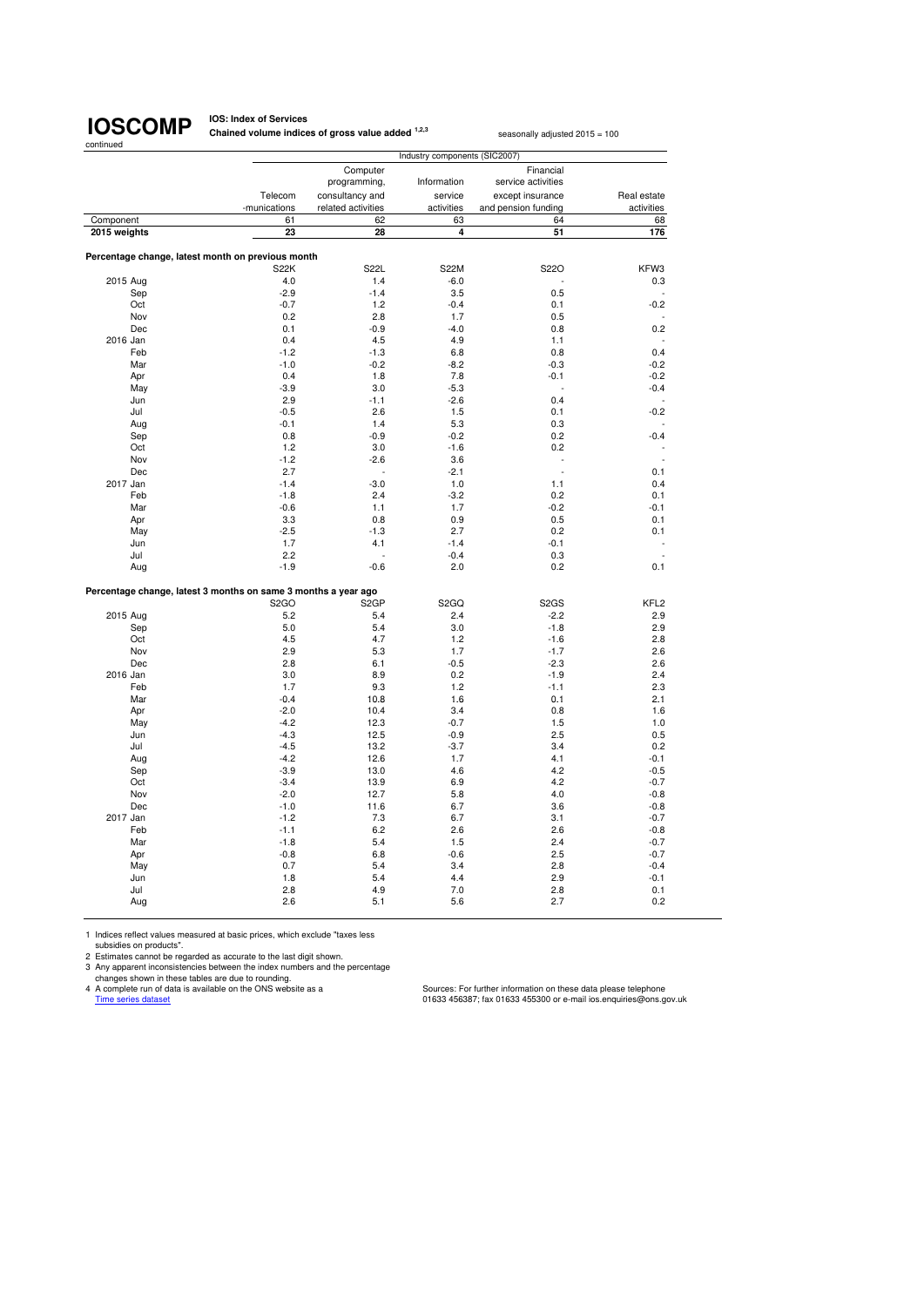**IOS: Index of Services Chained volume indices of gross value added <sup>1,2,3</sup> seasonally adjusted 2015 = 100** 

|                                                         |              |                               | Industry components (SIC2007) |                     |             |
|---------------------------------------------------------|--------------|-------------------------------|-------------------------------|---------------------|-------------|
|                                                         |              | Computer                      |                               | Financial           |             |
|                                                         |              | programming,                  | Information                   | service activities  |             |
|                                                         | Telecom      | consultancy and               | service                       | except insurance    | Real estate |
|                                                         | -munications | related activities            | activities                    | and pension funding | activities  |
| Component                                               | 61           | 62                            | 63                            | 64                  | 68          |
| 2015 weights                                            | 23           | 28                            | $\overline{\mathbf{4}}$       | 51                  | 176         |
| Percentage change, latest 3 months on previous 3 months |              |                               |                               |                     |             |
|                                                         | S2BY         | S <sub>2</sub> B <sub>Z</sub> | <b>S2C2</b>                   | <b>S2C4</b>         | KFL4        |
| 2015 Aug                                                |              | 3.3                           | $-3.3$                        | $-1.9$              | 0.7         |
| Sep                                                     | $-0.1$       | 2.9                           | $-4.1$                        | $-1.0$              | 0.6         |
| Oct                                                     | 0.3          | 2.5                           | $-5.7$                        | $-0.1$              | 0.5         |
| Nov                                                     | $-1.3$       | 1.9                           | $-0.2$                        | 0.7                 | 0.2         |
| Dec                                                     | $-1.2$       | 2.4                           | $-0.5$                        | 1.1                 |             |
| 2016 Jan                                                | $-1.1$       | 4.1                           | 1.5                           | 1.7                 | 0.1         |
| Feb                                                     | $-0.2$       | 3.9                           | 2.4                           | 2.2                 | 0.3         |
| Mar                                                     | $-0.7$       | 3.9                           | 4.3                           | 2.3                 | 0.4         |
| Apr                                                     | $-1.5$       | 1.8                           | 5.4                           | 1.6                 | 0.3         |
| May                                                     | $-2.7$       | 2.6                           | 0.6                           | 0.6                 | $-0.2$      |
| Jun                                                     | $-2.4$       | 2.8                           | $-0.5$                        | 0.1                 | $-0.4$      |
| Jul                                                     | $-2.3$       | 4.2                           | $-4.5$                        | 0.2                 | $-0.7$      |
| Aug                                                     | $\sim$       | 3.6                           | $-1.0$                        | 0.6                 | $-0.4$      |
| Sep                                                     | 0.3          | 3.4                           | 1.3                           | 0.6                 | $-0.4$      |
| Oct                                                     | 1.5          | 3.1                           | 4.7                           | 0.7                 | $-0.3$      |
| Nov                                                     | 1.0          | 2.0                           | 3.8                           | 0.6                 | $-0.4$      |
| Dec                                                     | 1.7          | 1.1                           | 1.6                           | 0.5                 | $-0.2$      |
| 2017 Jan                                                | 1.1          | $-1.9$                        | 1.3                           | 0.6                 |             |
| Feb                                                     | 0.7          | $-2.0$                        | $-0.7$                        | 0.9                 | 0.3         |
| Mar                                                     | $-1.4$       | $-2.0$                        | $-0.8$                        | 1.2                 | 0.4         |
| Apr                                                     | $-1.1$       | 1.3                           | $-1.8$                        | 1.0                 | 0.3         |
| May                                                     | $-0.9$       | 1.8                           | 1.4                           | 0.7                 | 0.2         |
| Jun                                                     | 1.1          | 2.9                           | 2.3                           | 0.6                 | 0.1         |
| Jul                                                     | 1.3          | 2.4                           | 2.8                           | 0.5                 | 0.2         |
| Aug                                                     | 1.9          | 3.3                           | 1.1                           | 0.5                 | 0.2         |
|                                                         |              |                               |                               |                     |             |

1 Indices reflect values measured at basic prices, which exclude "taxes less subsidies on products".

2 Estimates cannot be regarded as accurate to the last digit shown.<br>
2 Any apparent inconsistencies between the index numbers and the percentage<br>
changes shown in these tables are due to rounding.<br>
4 A complete run of data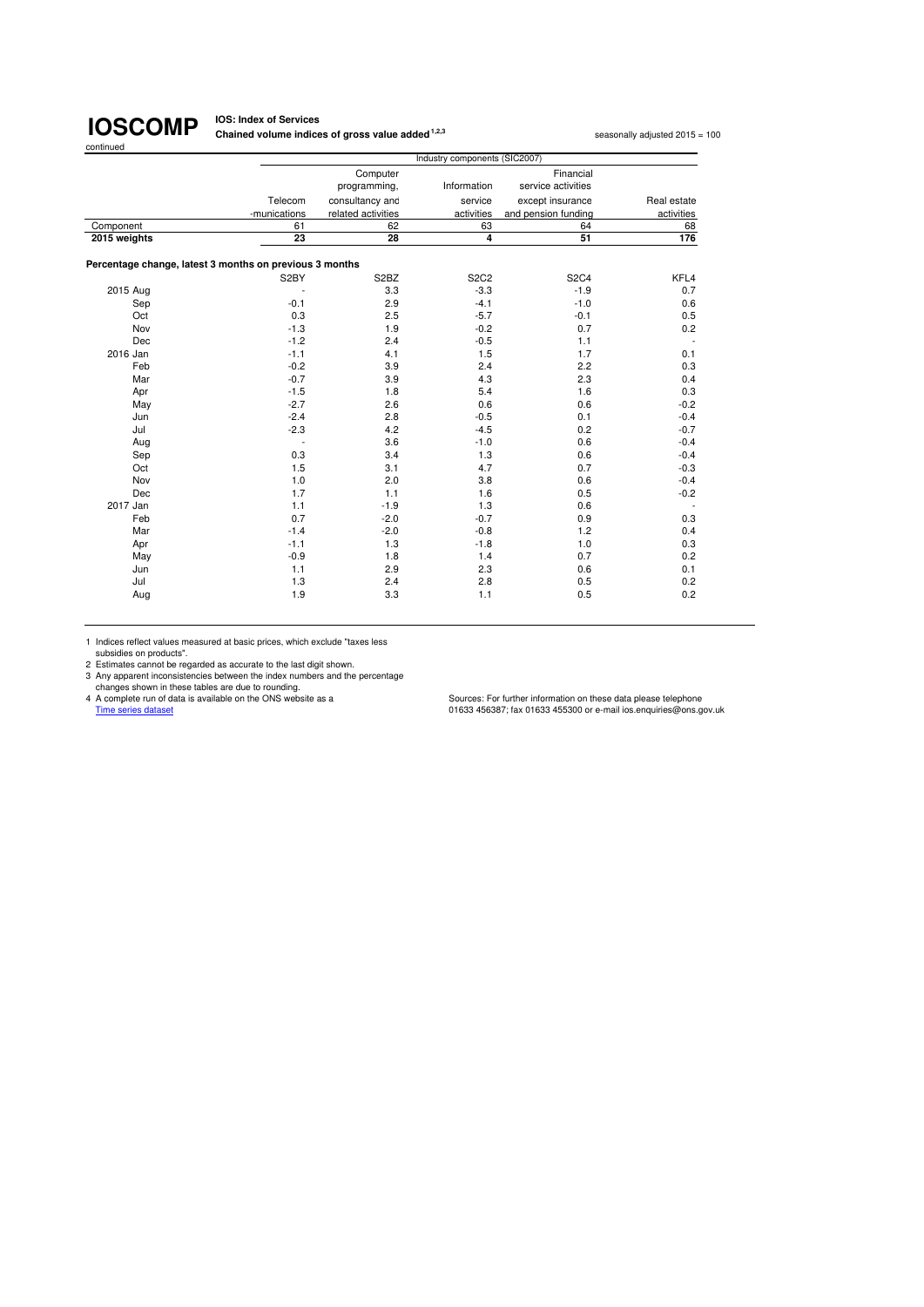# continued

**IOSCOMP** Chained volume indices of gross value added <sup>1,2,3</sup> seasonally adjusted 2015 = 100<br>
seasonally adjusted 2015 = 100

|                                                          |                         |                                                | Industry components (SIC2007) |                               |                   |
|----------------------------------------------------------|-------------------------|------------------------------------------------|-------------------------------|-------------------------------|-------------------|
|                                                          |                         |                                                |                               |                               |                   |
|                                                          |                         |                                                |                               | Public admin                  |                   |
|                                                          | Other                   |                                                | Administrative                | and defence;<br>compulsory    |                   |
|                                                          | professional<br>service | Other professional<br>scientific and technical | and support<br>service        | social                        |                   |
|                                                          |                         |                                                |                               |                               |                   |
| Component                                                | activities<br>69-71     | activities<br>73-75                            | activities<br>77-82           | security<br>84                | Education<br>85   |
| 2015 weights                                             | 70                      | 19                                             | 58                            | 60                            | 77                |
|                                                          | KFX6                    | KFY <sub>2</sub>                               | S <sub>2</sub> LZ             | S <sub>2</sub> M <sub>9</sub> | S2MB              |
| 2012                                                     | 82.9                    | 91.0                                           | 82.2                          | 105.8                         | 95.7              |
| 2013                                                     | 88.7                    | 91.6                                           | 86.4                          | 103.4                         | 96.5              |
| 2014                                                     | 94.7                    | 97.6                                           | 94.6                          | 101.8                         | 98.3              |
| 2015                                                     | 100.0                   | 100.0                                          | 100.0                         | 100.0                         | 100.0             |
| 2016                                                     | 103.7                   | 106.8                                          | 103.1                         | 98.6                          | 100.0             |
| 2015 Aug                                                 | 99.7                    | 98.6                                           | 101.3                         | 99.4                          | 100.2             |
| Sep                                                      | 102.0                   | 99.9                                           | 101.2                         | 99.3                          | 100.2             |
| Oct                                                      | 101.9                   | 102.2                                          | 101.5                         | 99.2                          | 100.0             |
| Nov                                                      | 101.6                   | 102.4                                          | 101.1                         | 99.2                          | 100.3             |
| Dec                                                      | 101.4                   | 104.0                                          | 100.5                         | 99.2                          | 100.5             |
| 2016 Jan                                                 | 99.8                    | 105.9                                          | 101.2                         | 99.1                          | 100.4             |
| Feb                                                      | 101.8                   | 102.7                                          | 103.1                         | 99.0                          | 100.8             |
| Mar                                                      | 102.4                   | 101.6                                          | 101.8                         | 98.7                          | 99.7              |
| Apr                                                      | 104.4                   | 106.6                                          | 102.8                         | 98.6                          | 99.2              |
| May                                                      | 103.2                   | 106.9                                          | 101.9                         | 98.4                          | 99.7              |
| Jun                                                      | 104.0                   | 106.4                                          | 102.7                         | 98.4                          | 99.7              |
| Jul                                                      | 103.7                   | 106.5                                          | 103.2                         | 98.5                          | 99.7              |
| Aug                                                      | 103.8                   | 106.2                                          | 103.1                         | 98.5                          | 99.8              |
| Sep                                                      | 104.3                   | 107.5                                          | 104.7                         | 98.5                          | 100.0             |
| Oct                                                      | 104.9                   | 108.5                                          | 104.1                         | 98.5                          | 100.2             |
| Nov<br>Dec                                               | 106.7<br>105.6          | 109.7<br>113.0                                 | 104.4<br>103.9                | 98.5<br>98.5                  | 100.4<br>100.6    |
| 2017 Jan                                                 | 108.4                   | 106.1                                          | 105.0                         | 98.5                          | 100.9             |
| Feb                                                      | 106.4                   | 105.2                                          | 104.8                         | 98.5                          | 101.2             |
| Mar                                                      | 107.5                   | 103.2                                          | 105.8                         | 98.5                          | 101.2             |
| Apr                                                      | 107.3                   | 103.5                                          | 103.6                         | 98.4                          | 101.3             |
| May                                                      | 108.1                   | 107.1                                          | 105.2                         | 98.4                          | 101.4             |
| Jun                                                      | 108.2                   | 108.5                                          | 105.0                         | 98.3                          | 101.5             |
| Jul                                                      | 109.2                   | 106.7                                          | 104.6                         | 98.3                          | 101.7             |
| Aug                                                      | 109.7                   | 107.7                                          | 105.1                         | 98.2                          | 101.8             |
| Percentage change, latest year on previous year          |                         |                                                |                               |                               |                   |
|                                                          | KFX5                    | KFX9                                           | S237                          | S23F                          | S <sub>23</sub> H |
| 2012                                                     | 3.7                     | 8.0                                            | 7.8                           | $-1.3$                        | 3.3               |
| 2013                                                     | 7.1                     | 0.6                                            | 5.0                           | $-2.2$                        | 0.8               |
| 2014                                                     | 6.7                     | 6.6                                            | 9.6                           | $-1.6$                        | 1.8               |
| 2015                                                     | 5.6                     | 2.4                                            | 5.7                           | $-1.8$                        | 1.8               |
| 2016                                                     | 3.7                     | 6.8                                            | 3.1                           | $-1.4$                        |                   |
| Percentage change, latest month on same month a year ago |                         |                                                |                               |                               |                   |
|                                                          | KFO <sub>6</sub>        | KFQ2                                           | <b>S27V</b>                   | S285                          | S287              |
| 2015 Aug                                                 | 4.7                     | 0.3                                            | 6.0                           | $-2.4$                        | 1.5               |
| Sep                                                      | 6.6                     | 1.6                                            | 6.0                           | $-2.4$                        | 1.5               |
| Oct                                                      | 3.2                     | 4.9                                            | 3.8                           | $-2.8$                        | 1.0               |
| Nov                                                      | 4.1                     | $-0.6$                                         | 4.9                           | $-2.6$                        | 1.3               |
| Dec                                                      | 3.8                     | 2.8                                            | 2.7                           | $-2.3$                        | 1.4               |
| 2016 Jan                                                 | 2.3                     | 4.6                                            | 3.9                           | $-2.0$                        | 0.9               |
| Feb                                                      | 4.0                     | 4.5                                            | 5.4                           | $-2.0$                        | 1.3               |
| Mar                                                      | 4.7<br>4.9              | 0.6                                            | 2.2                           | $-2.1$                        | 0.1               |
| Apr                                                      |                         | 11.3                                           | 3.1<br>3.7                    | $-2.3$                        | $-0.8$            |
| May<br>Jun                                               | 2.6<br>3.6              | 9.3<br>5.8                                     | 3.1                           | $-2.0$<br>$-1.5$              | $-0.3$<br>$-0.4$  |
| Jul                                                      | 3.9                     | 8.1                                            | 1.3                           | $-1.0$                        | $-0.4$            |
| Aug                                                      | 4.1                     | 7.8                                            | 1.7                           | $-0.9$                        | $-0.4$            |
| Sep                                                      | 2.2                     | 7.5                                            | 3.4                           | $-0.8$                        | $-0.2$            |
| Oct                                                      | 3.0                     | 6.2                                            | 2.6                           | $-0.7$                        | 0.1               |
| Nov                                                      | 4.9                     | 7.2                                            | 3.2                           | $-0.7$                        | 0.1               |
| Dec                                                      | 4.1                     | 8.7                                            | 3.3                           | $-0.7$                        | 0.1               |
| 2017 Jan                                                 | 8.7                     | 0.2                                            | 3.8                           | $-0.6$                        | 0.6               |
| Feb                                                      | 4.5                     | 2.4                                            | 1.6                           | $-0.5$                        | 0.4               |
| Mar                                                      | 5.0                     | 1.6                                            | 4.0                           | $-0.2$                        | 1.5               |
| Apr                                                      | 2.7                     | $-2.9$                                         | 0.8                           | $-0.2$                        | 2.1               |
| May                                                      | 4.8                     | 0.2                                            | 3.2                           | $\frac{1}{2}$                 | 1.7               |
| Jun                                                      | 4.1                     | 2.0                                            | 2.3                           |                               | 1.8               |
| Jul                                                      | 5.3                     | 0.2                                            | 1.4                           | $-0.2$                        | 2.0               |
| Aug                                                      | 5.7                     | 1.4                                            | 2.0                           | $-0.3$                        | 2.0               |

1 Indices reflect values measured at basic prices, which exclude "taxes less<br>
2 Estimates can products".<br>
2 Estimates cannot be regarded as accurate to the last digit shown.<br>
2 Any apparent inconsistencies between the inde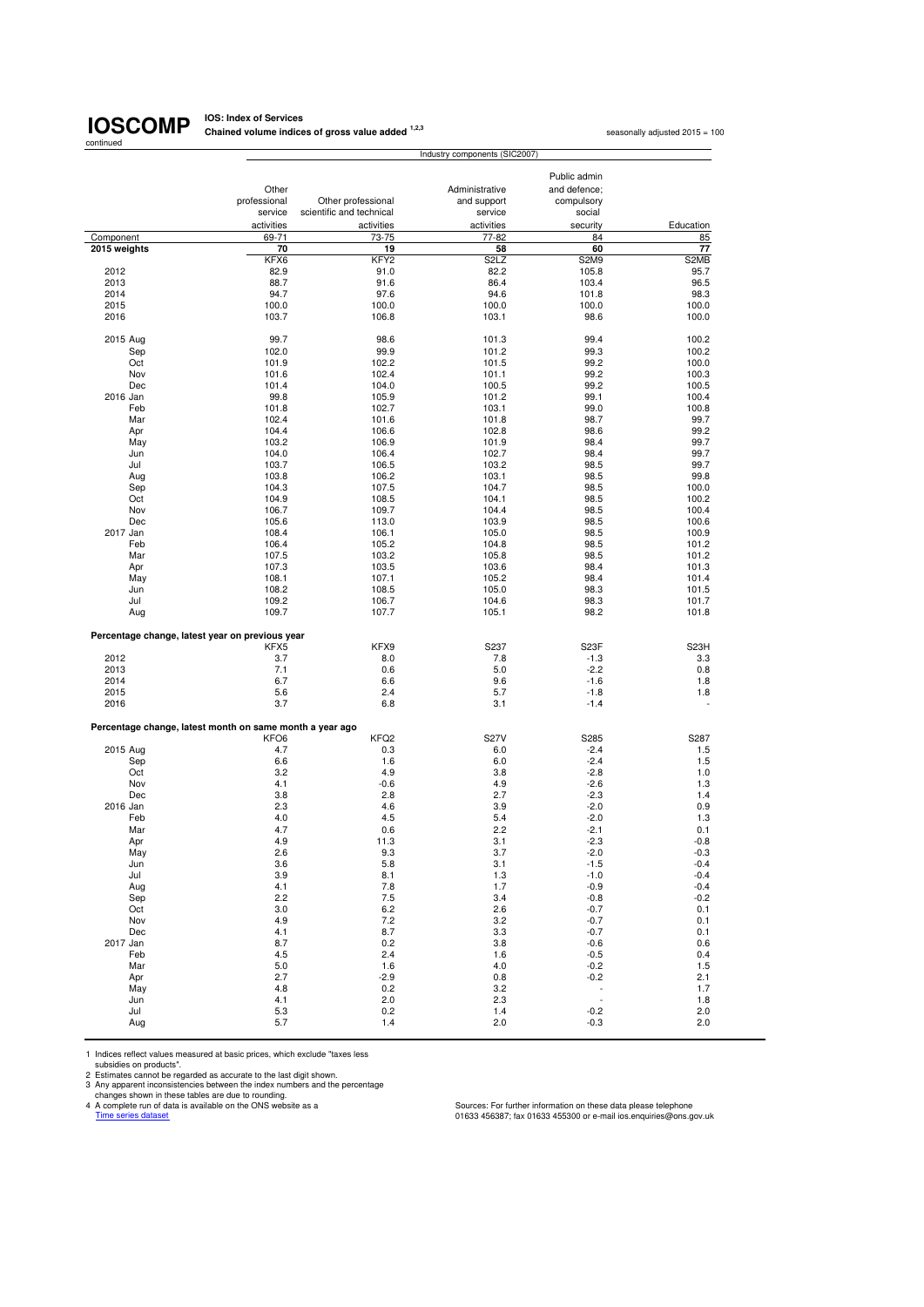**IOS: Index of Services Chained volume indices of gross value added <sup>1,2,3</sup> seasonally adjusted 2015 = 100** 

|                                                                |                         |                                                | Industry components (SIC2007) |                              |                   |
|----------------------------------------------------------------|-------------------------|------------------------------------------------|-------------------------------|------------------------------|-------------------|
|                                                                | Other                   |                                                | Administrative                | Public admin<br>and defence: |                   |
|                                                                | professional<br>service | Other professional<br>scientific and technical | and support<br>service        | compulsory<br>social         |                   |
|                                                                | activities              | activities                                     | activities                    | security                     | Education         |
| Component                                                      | 69-71                   | 73-75                                          | 77-82                         | 84                           | 85                |
| 2015 weights                                                   | 70                      | 19                                             | 58                            | 60                           | 77                |
| Percentage change, latest month on previous month              |                         |                                                |                               |                              |                   |
|                                                                | KFX5                    | KFX9                                           | S237                          | S23F                         | S <sub>23</sub> H |
| 2015 Aug                                                       | $-0.1$                  | 0.1                                            | $-0.6$                        | $-0.1$                       | 0.1               |
| Sep                                                            | 2.3                     | 1.4                                            | $-0.1$                        | $-0.1$                       |                   |
| Oct                                                            | $-0.2$                  | 2.2                                            | 0.2                           | $-0.1$                       | $-0.2$            |
| Nov                                                            | $-0.2$                  | 0.2                                            | $-0.3$                        |                              | 0.2               |
| Dec                                                            | $-0.2$                  | 1.6                                            | $-0.6$                        | ÷,                           | 0.2               |
| 2016 Jan                                                       | $-1.7$                  | 1.9                                            | 0.7                           | $-0.1$                       | $-0.1$            |
| Feb                                                            | 2.0                     | $-3.0$                                         | 1.9                           | $-0.1$                       | 0.4               |
| Mar                                                            | 0.6                     | $-1.1$                                         | $-1.3$                        | $-0.3$                       | $-1.1$            |
| Apr                                                            | 2.0                     | 5.0                                            | 1.0                           | $-0.1$                       | $-0.5$            |
| May                                                            | $-1.2$                  | 0.3                                            | $-0.9$                        | $-0.2$                       | 0.5               |
| Jun                                                            | 0.8                     | $-0.5$                                         | 0.8                           |                              | $-0.1$            |
| Jul                                                            | $-0.3$                  | 0.1                                            | 0.5                           | 0.1                          | 0.1               |
| Aug                                                            | 0.1                     | $-0.2$                                         | $-0.2$                        |                              | 0.1               |
| Sep                                                            | 0.5                     | 1.2                                            | 1.6                           | $\overline{a}$               | 0.2               |
| Oct                                                            | 0.5                     | 1.0                                            | $-0.5$                        | L.                           | 0.2               |
| Nov                                                            | 1.7                     | 1.1                                            | 0.3                           | ÷,                           | 0.2               |
| Dec                                                            | $-1.0$                  | 2.9                                            | $-0.5$                        |                              | 0.2               |
| 2017 Jan                                                       | 2.7                     | $-6.1$                                         | 1.1                           |                              | 0.3               |
| Feb                                                            | $-1.8$                  | $-0.8$                                         | $-0.3$                        | ÷,                           | 0.2               |
| Mar                                                            | 1.0                     | $-2.0$                                         | 1.0                           |                              |                   |
| Apr                                                            | $-0.2$                  | 0.4                                            | $-2.2$                        | $-0.1$                       | 0.1               |
| May                                                            | 0.7                     | 3.4                                            | 1.6                           | $-0.1$                       | 0.1               |
| Jun                                                            | 0.2                     | 1.3                                            | $-0.1$                        |                              | 0.1               |
| Jul                                                            | 0.9                     | $-1.6$                                         | $-0.4$                        | $-0.1$                       | 0.2               |
| Aug                                                            | 0.5                     | 1.0                                            | 0.4                           |                              | 0.1               |
| Percentage change, latest 3 months on same 3 months a year ago |                         |                                                |                               |                              |                   |
|                                                                | KFO <sub>8</sub>        | KFQ4                                           | S <sub>2</sub> HB             | S <sub>2</sub> HJ            | S <sub>2HL</sub>  |
| 2015 Aug                                                       | 5.4                     | 0.9                                            | 5.7                           | $-2.1$                       | 1.5               |
| Sep                                                            | 5.5                     | 0.3                                            | 5.9                           | $-2.3$                       | 1.5               |
| Oct                                                            | 4.8                     | 2.3                                            | 5.3                           | $-2.5$                       | 1.4               |
| Nov                                                            | 4.6                     | 1.9                                            | 4.9                           | $-2.6$                       | 1.3               |
| Dec                                                            | 3.7                     | 2.3                                            | 3.8                           | $-2.6$                       | 1.2               |
| 2016 Jan                                                       | 3.4                     | 2.3                                            | 3.8                           | $-2.3$                       | 1.2               |
| Feb                                                            | 3.4                     | 4.0                                            | 4.0                           | $-2.1$                       | 1.2               |
| Mar                                                            | 3.7                     | 3.3                                            | 3.8                           | $-2.0$                       | 0.8               |
| Apr                                                            | 4.6                     | 5.4                                            | 3.6                           | $-2.1$                       | 0.2               |
| May                                                            | 4.1                     | 7.0                                            | 3.0                           | $-2.1$                       | $-0.3$            |
| Jun                                                            | 3.7                     | 8.8                                            | 3.3                           | $-2.0$                       | $-0.5$            |
| Jul                                                            | 3.4                     | 7.7                                            | 2.7                           | $-1.5$                       | $-0.4$            |
| Aug                                                            | 3.9                     | 7.2                                            | 2.0                           | $-1.2$                       | $-0.4$            |
| Sep                                                            | 3.4                     | 7.8                                            | 2.1                           | $-0.9$                       | $-0.3$            |
| Oct                                                            | 3.1                     | 7.1                                            | 2.6                           | $-0.8$                       | $-0.2$            |
| Nov                                                            | 3.4                     | 7.0                                            | 3.1                           | $-0.7$                       |                   |
| Dec                                                            | 4.0                     | 7.4                                            | 3.1                           | $-0.7$                       | 0.1               |
| 2017 Jan                                                       | 5.9                     | 5.3                                            | 3.5                           | $-0.7$                       | 0.3               |
| Feb                                                            | 5.7                     | 3.7                                            | 2.9                           | $-0.6$                       | 0.3               |
| Mar                                                            | 6.1                     | 1.4                                            | 3.1                           | $-0.4$                       | 0.8               |
| Apr                                                            | 4.1                     | 0.3                                            | 2.1                           | $-0.3$                       | 1.3               |
| May                                                            | 4.2                     | $-0.4$                                         | 2.7                           | $-0.1$                       | 1.7               |
| Jun                                                            | 3.8<br>4.7              | $-0.3$<br>0.8                                  | 2.1<br>2.3                    | $-0.1$<br>$-0.1$             | 1.9               |
| Jul                                                            | 5.0                     | 1.2                                            | 1.9                           | $-0.2$                       | 1.8<br>1.9        |
| Aug                                                            |                         |                                                |                               |                              |                   |

1 Indices reflect values measured at basic prices, which exclude "taxes less

subsidies on products".<br>
2 Estimates cannot be regarded as accurate to the last digit shown.<br>
3 Any apparent inconsistencies between the index numbers and the percentage<br>
changes shown in these tables are due to rounding.<br>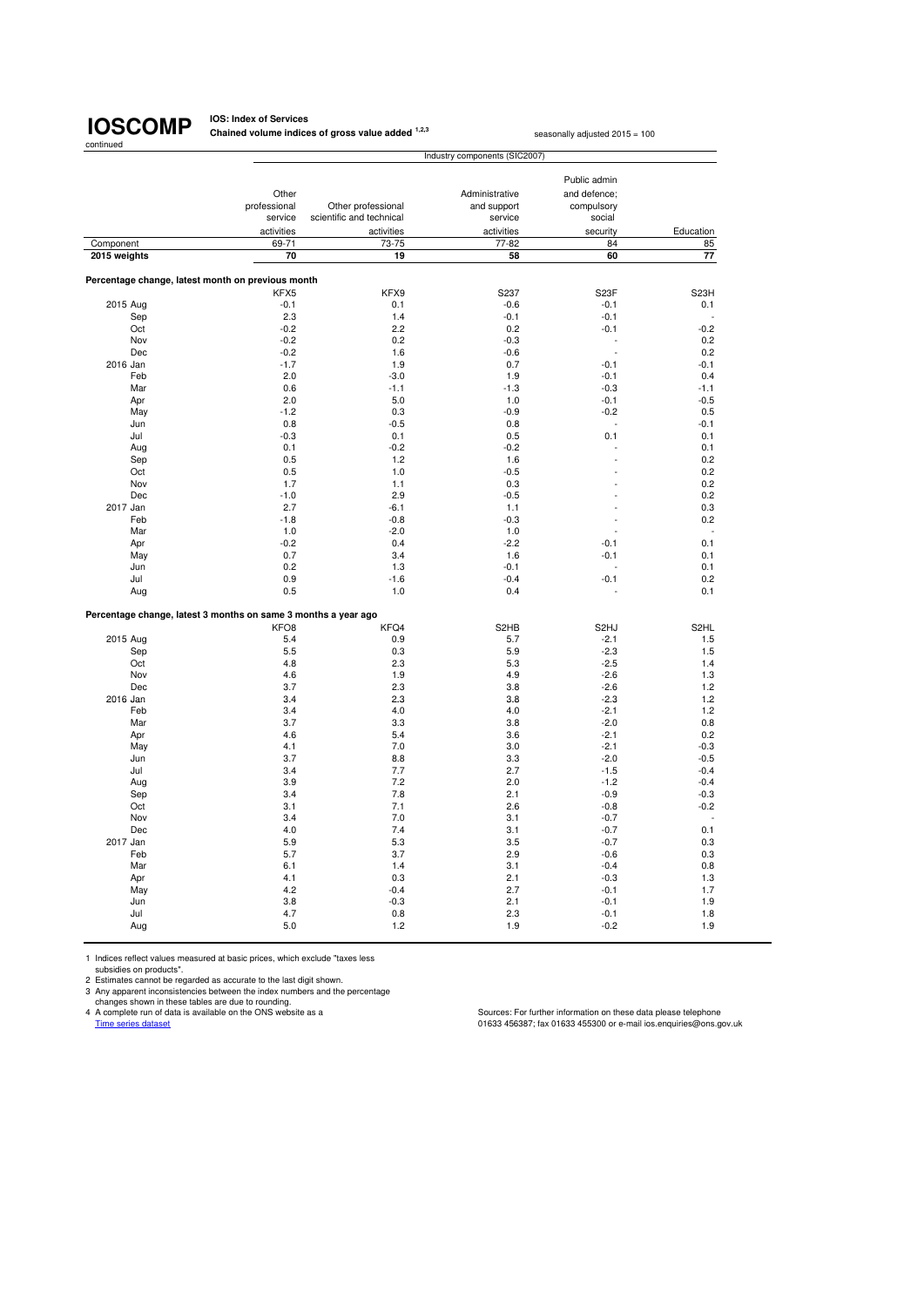**IOS: Index of Services Chained volume indices of gross value added<sup>1,2,3</sup> seasonally adjusted 2015 = 100<br>
<b>Chained volume indices of gross value added**<sup>1,2,3</sup>

|                                                         |                       |                          | Industry components (SIC2007) |                            |                   |
|---------------------------------------------------------|-----------------------|--------------------------|-------------------------------|----------------------------|-------------------|
|                                                         |                       |                          |                               | Public admin               |                   |
|                                                         | Other<br>professional | Other professional       | Administrative<br>and support | and defence:<br>compulsory |                   |
|                                                         | service               | scientific and technical | service                       | social                     |                   |
|                                                         | activities            | activities               | activities                    | security                   | Education         |
| Component                                               | 69-71                 | 73-75                    | 77-82                         | 84                         | 85                |
| 2015 weights                                            | 70                    | 19                       | 58                            | 60                         | $\overline{77}$   |
| Percentage change, latest 3 months on previous 3 months |                       |                          |                               |                            |                   |
|                                                         | KFP <sub>2</sub>      | KFQ6                     | S <sub>2</sub> CL             | S <sub>2</sub> CT          | S <sub>2</sub> CV |
| 2015 Aug                                                | 0.7                   | 1.0                      | 1.8                           | $-1.1$                     | 0.3               |
| Sep                                                     | 0.3                   | 1.0                      | 2.3                           | $-1.0$                     | 0.2               |
| Oct                                                     | 1.0                   | 1.3                      | 1.4                           | $-0.6$                     | 0.1               |
| Nov                                                     | 1.9                   | 2.3                      | 0.3                           | $-0.4$                     |                   |
| Dec                                                     | $1.1$                 | 3.9                      | $-0.4$                        | $-0.2$                     | 0.1               |
| 2016 Jan                                                | $-0.2$                | 3.8                      | $-0.4$                        | $-0.1$                     | 0.2               |
| Feb                                                     | $-0.8$                | 2.7                      | 0.3                           | $-0.1$                     | 0.4               |
| Mar                                                     | $-0.3$                | 0.6                      | 1.0                           | $-0.3$                     |                   |
| Apr                                                     | 1.9                   | $-0.4$                   | 1.6                           | $-0.5$                     | $-0.4$            |
| May                                                     | 2.3                   | 0.8                      | 0.5                           | $-0.6$                     | $-1.0$            |
| Jun                                                     | 2.5                   | 3.1                      | 0.4                           | $-0.5$                     | $-0.7$            |
| Jul                                                     | 0.7                   | 2.9                      | 0.1                           | $-0.3$                     | $-0.2$            |
| Aug                                                     | 0.5                   | 1.3                      | 0.8                           | $-0.1$                     | 0.2               |
| Sep                                                     | 0.1                   | 0.1                      | 1.2                           | 0.1                        | 0.3               |
| Oct                                                     | 0.7                   | 0.8                      | 1.3                           | 0.1                        | 0.3               |
| Nov                                                     | 1.4                   | 2.1                      | 1.4                           |                            | 0.4               |
| Dec                                                     | 1.7                   | 3.4                      | 0.5                           |                            | 0.5               |
| 2017 Jan                                                | 2.4                   | 2.0                      | 0.5                           |                            | 0.6               |
| Feb                                                     | 1.4                   | $-0.4$                   | 0.1                           |                            | 0.7               |
| Mar                                                     | 1.7                   | $-5.0$                   | 1.0                           |                            | 0.7               |
| Apr                                                     | 0.2                   | $-5.1$                   | 0.3                           |                            | 0.6               |
| May                                                     | 0.8                   | $-3.2$                   | 0.3                           | $-0.1$                     | 0.4               |
| Jun                                                     | 0.4                   | 1.5                      | $-0.6$                        | $-0.1$                     | 0.3               |
| Jul                                                     | 1.3                   | 3.3                      | 0.2                           | $-0.1$                     | 0.3               |
| Aug                                                     | 1.3                   | 2.9                      | ÷,                            | $-0.1$                     | 0.4               |

1 Indices reflect values measured at basic prices, which exclude "taxes less<br>
2 Estimates cannot be regarded as accurate to the last digit shown.<br>
2 Any apparent inconsistencies between the index numbers and the percentage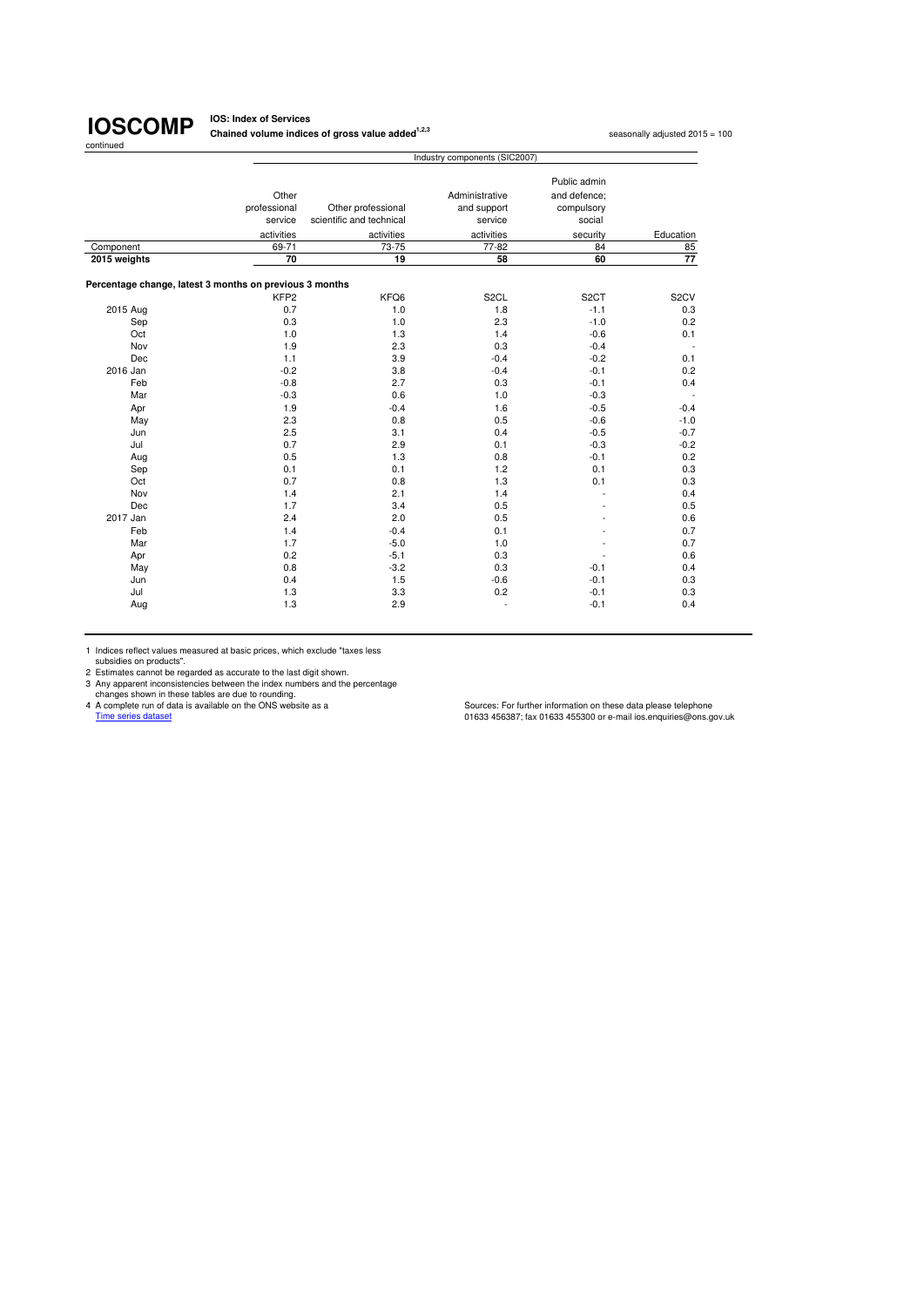**IOS: Index of Services Chained volume indices of gross value added <sup>1,2,3</sup> seasonally adjusted 2015 = 100<br>** 

|              |                                                          | Industry components (SIC2007) |                   |                          |  |  |
|--------------|----------------------------------------------------------|-------------------------------|-------------------|--------------------------|--|--|
|              |                                                          |                               |                   |                          |  |  |
|              | Human health                                             | Arts,                         |                   | Activities of            |  |  |
|              | and social work                                          | entertainment                 | Other service     | households               |  |  |
|              | activities                                               | and recreation                | activities        | as employers             |  |  |
| Component    | 86-88                                                    | 90-93                         | 94-96             | 97                       |  |  |
| 2015 weights | 93<br>S <sub>2</sub> M <sub>C</sub>                      | 19<br>S2MG                    | 27<br>S2ML        | 5<br>S2MQ                |  |  |
| 2012         | 93.0                                                     | 101.3                         | 86.0              | 104.8                    |  |  |
| 2013         | 95.3                                                     | 97.7                          | 86.3              | 107.1                    |  |  |
| 2014         | 98.7                                                     | 99.9                          | 95.9              | 101.4                    |  |  |
| 2015         | 100.0                                                    | 100.0                         | 100.0             | 100.0                    |  |  |
| 2016         | 102.9                                                    | 96.2                          | 106.2             | 118.9                    |  |  |
|              |                                                          |                               |                   |                          |  |  |
| 2015 Aug     | 100.4                                                    | 97.7                          | 99.5              | 87.2                     |  |  |
| Sep          | 100.4                                                    | 100.5                         | 100.5             | 95.0                     |  |  |
| Oct          | 100.5                                                    | 98.7                          | 100.8             | 104.2                    |  |  |
| Nov          | 100.7                                                    | 100.0                         | 102.5             | 114.1                    |  |  |
| Dec          | 100.9                                                    | 103.9                         | 103.4             | 116.4                    |  |  |
| 2016 Jan     | 101.9                                                    | 97.6                          | 102.9             | 113.1                    |  |  |
| Feb          | 102.5                                                    | 95.1                          | 106.1             | 112.6                    |  |  |
| Mar          | 102.6                                                    | 93.7                          | 105.6             | 113.6                    |  |  |
| Apr          | 102.7                                                    | 93.6                          | 106.7             | 117.9                    |  |  |
| May          | 102.6                                                    | 95.4                          | 106.3             | 121.0                    |  |  |
| Jun          | 102.8                                                    | 97.8                          | 106.3             | 122.4                    |  |  |
| Jul          | 103.0                                                    | 98.7                          | 107.2             | 123.1                    |  |  |
| Aug          | 103.2                                                    | 94.7                          | 107.6             | 123.2                    |  |  |
| Sep          | 103.2                                                    | 96.7                          | 106.5             | 121.3                    |  |  |
| Oct          | 103.3                                                    | 95.9                          | 106.3             | 120.8                    |  |  |
| Nov          | 103.3                                                    | 96.6                          | 106.6             | 120.4                    |  |  |
| Dec          | 103.4                                                    | 98.1                          | 106.2             | 117.2                    |  |  |
| 2017 Jan     | 103.7                                                    | 97.6                          | 107.8             | 117.3                    |  |  |
| Feb          | 103.9                                                    | 94.4                          | 106.5<br>107.5    | 117.4                    |  |  |
| Mar          | 104.0<br>104.1                                           | 95.6<br>98.5                  |                   | 119.5                    |  |  |
| Apr          | 104.3                                                    | 97.0                          | 106.3<br>105.5    | 120.6<br>125.3           |  |  |
| May<br>Jun   | 104.4                                                    | 96.2                          | 105.9             | 124.1                    |  |  |
| Jul          | 104.6                                                    | 94.0                          | 106.1             | 122.9                    |  |  |
| Aug          | 104.7                                                    | 93.1                          | 107.5             | 121.0                    |  |  |
|              |                                                          |                               |                   |                          |  |  |
|              | Percentage change, latest year on previous year          |                               |                   |                          |  |  |
|              | S23I                                                     | S23M                          | S <sub>23</sub> R | S23W                     |  |  |
| 2012         | 3.8                                                      | 6.6                           | $-3.5$            | 5.4                      |  |  |
| 2013         | 2.5                                                      | $-3.5$                        | 0.2               | 2.1                      |  |  |
| 2014         | 3.6                                                      | 2.3                           | 11.2              | -5.3                     |  |  |
| 2015         | 1.3                                                      | 0.1                           | 4.2               | $-1.3$                   |  |  |
| 2016         | 2.9                                                      | $-3.8$                        | 6.2               | 18.9                     |  |  |
|              |                                                          |                               |                   |                          |  |  |
|              | Percentage change, latest month on same month a year ago |                               |                   |                          |  |  |
|              | S288                                                     | S28C                          | S <sub>28</sub> H | <b>S28M</b>              |  |  |
| 2015 Aug     | 1.3                                                      | $-1.4$                        | 2.2               | $-6.7$                   |  |  |
| Sep          | 0.8                                                      | 2.4                           | 2.3               | $\overline{\phantom{a}}$ |  |  |
| Oct          | 0.1                                                      | $\blacksquare$                | $\sim$            | 5.7                      |  |  |
| Nov          | 0.4                                                      | 3.0                           | 3.7               | 13.4                     |  |  |
| Dec          | 1.4                                                      | 3.6                           | 4.8               | 19.3                     |  |  |
| 2016 Jan     | 2.9                                                      | 0.6                           | 5.2               | 14.7                     |  |  |
| Feb          | 3.8                                                      | $-5.9$                        | 6.6               | 12.7                     |  |  |
| Mar          | 3.8                                                      | $-7.5$                        | 7.5               | 11.6                     |  |  |
| Apr          | 3.0                                                      | $-7.1$                        | 7.9               | 15.6                     |  |  |
| May<br>Jun   | 2.6<br>2.5                                               | $-4.5$<br>$-1.9$              | 7.4<br>6.5        | 21.8<br>30.8             |  |  |
| Jul          | 2.5                                                      | $-0.7$                        | 7.1               | 39.9                     |  |  |
| Aug          | 2.8                                                      | $-3.1$                        | 8.1               | 41.3                     |  |  |
| Sep          | 2.9                                                      | $-3.7$                        | 5.9               | 27.6                     |  |  |
| Oct          | 2.8                                                      | $-2.9$                        | $5.5\,$           | 15.9                     |  |  |
| Nov          | 2.6                                                      | $-3.4$                        | 4.1               | 5.5                      |  |  |
| Dec          | 2.5                                                      | $-5.6$                        | 2.7               | 0.7                      |  |  |
| 2017 Jan     | 1.7                                                      | $\overline{\phantom{a}}$      | 4.7               | 3.7                      |  |  |
| Feb          | 1.3                                                      | $-0.7$                        | 0.4               | 4.2                      |  |  |
| Mar          | 1.3                                                      | 2.0                           | 1.8               | 5.2                      |  |  |
| Apr          | 1.4                                                      | 5.2                           | $-0.3$            | 2.3                      |  |  |
| May          | 1.6                                                      | 1.7                           | $-0.8$            | 3.5                      |  |  |
| Jun          | 1.6                                                      | $-1.7$                        | $-0.4$            | 1.4                      |  |  |
| Jul          | 1.5                                                      | $-4.8$                        | $-1.1$            | $-0.1$                   |  |  |
| Aug          | 1.4                                                      | $-1.6$                        | $-0.1$            | $-1.8$                   |  |  |

1 Indices reflect values measured at basic prices, which exclude "taxes less

subsidies on products".<br>2 Estimates cannot be regarded as accurate to the last digit shown.<br>3 Any apparent inconsistencies between the index numbers and the percentage<br>4 A complete run of data is available on the ONS websi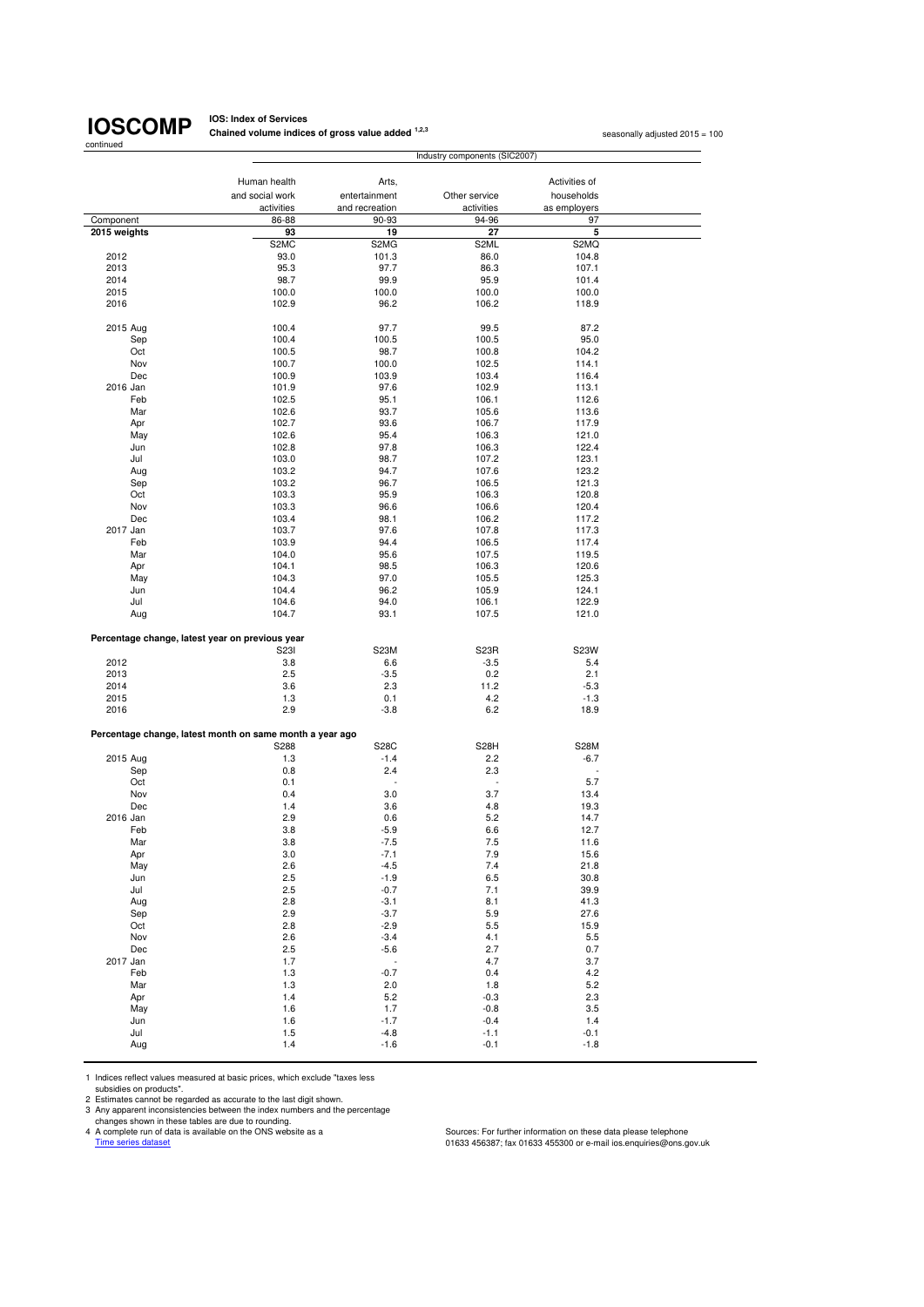**IOS: Index of Services Chained volume indices of gross value added <sup>1,2,3</sup> seasonally adjusted 2015 = 100** 

| Component<br>2015 weights<br>2015 Aug<br>Sep<br>Oct<br>Nov<br>Dec<br>2016 Jan<br>Feb<br>Mar<br>Apr<br>May<br>Jun<br>Jul<br>Aug<br>Sep<br>Oct<br>Nov<br>Dec<br>2017 Jan<br>Feb<br>Mar<br>Apr<br>May<br>Jun<br>Jul<br>Aug<br>2015 Aug<br>Sep<br>Oct<br>Nov<br>Dec<br>2016 Jan<br>Feb<br>Mar<br>Apr | Human health<br>and social work<br>activities<br>86-88<br>93<br>Percentage change, latest month on previous month<br>S231<br>L | Arts,<br>entertainment<br>and recreation<br>90-93<br>19 | Other service<br>activities<br>94-96<br>27 | Activities of<br>households<br>as employers<br>97<br>5 |  |
|--------------------------------------------------------------------------------------------------------------------------------------------------------------------------------------------------------------------------------------------------------------------------------------------------|--------------------------------------------------------------------------------------------------------------------------------|---------------------------------------------------------|--------------------------------------------|--------------------------------------------------------|--|
|                                                                                                                                                                                                                                                                                                  |                                                                                                                                |                                                         |                                            |                                                        |  |
|                                                                                                                                                                                                                                                                                                  |                                                                                                                                |                                                         |                                            |                                                        |  |
|                                                                                                                                                                                                                                                                                                  |                                                                                                                                |                                                         |                                            |                                                        |  |
|                                                                                                                                                                                                                                                                                                  |                                                                                                                                |                                                         |                                            |                                                        |  |
|                                                                                                                                                                                                                                                                                                  |                                                                                                                                |                                                         |                                            |                                                        |  |
|                                                                                                                                                                                                                                                                                                  |                                                                                                                                |                                                         |                                            |                                                        |  |
|                                                                                                                                                                                                                                                                                                  |                                                                                                                                |                                                         |                                            |                                                        |  |
|                                                                                                                                                                                                                                                                                                  |                                                                                                                                | S23M                                                    | S <sub>23</sub> R                          | S23W                                                   |  |
|                                                                                                                                                                                                                                                                                                  |                                                                                                                                | $-1.7$                                                  | $-0.5$                                     | $-0.9$                                                 |  |
|                                                                                                                                                                                                                                                                                                  | $-0.1$                                                                                                                         | 2.9                                                     | 1.0                                        | 9.0                                                    |  |
|                                                                                                                                                                                                                                                                                                  | 0.1                                                                                                                            | $-1.7$                                                  | 0.2                                        | 9.6                                                    |  |
|                                                                                                                                                                                                                                                                                                  | 0.2                                                                                                                            | 1.3                                                     | 1.7                                        | 9.5                                                    |  |
|                                                                                                                                                                                                                                                                                                  | 0.3                                                                                                                            | 3.9                                                     | 0.9                                        | 1.9                                                    |  |
|                                                                                                                                                                                                                                                                                                  | 1.0                                                                                                                            | $-6.0$                                                  | $-0.5$                                     | $-2.8$                                                 |  |
|                                                                                                                                                                                                                                                                                                  | 0.6                                                                                                                            | $-2.6$                                                  | 3.1                                        | $-0.5$                                                 |  |
|                                                                                                                                                                                                                                                                                                  | 0.1                                                                                                                            | $-1.4$                                                  | $-0.5$                                     | 0.9                                                    |  |
|                                                                                                                                                                                                                                                                                                  | ä,                                                                                                                             | $-0.1$                                                  | 1.0                                        | 3.8                                                    |  |
|                                                                                                                                                                                                                                                                                                  | $\overline{a}$                                                                                                                 | 2.0                                                     | $-0.3$                                     | 2.7                                                    |  |
|                                                                                                                                                                                                                                                                                                  | 0.1                                                                                                                            | 2.5                                                     |                                            | 1.1                                                    |  |
|                                                                                                                                                                                                                                                                                                  | 0.3                                                                                                                            | 0.9                                                     | 0.9                                        | 0.5                                                    |  |
|                                                                                                                                                                                                                                                                                                  | 0.2                                                                                                                            | $-4.1$                                                  | 0.4                                        | 0.1                                                    |  |
|                                                                                                                                                                                                                                                                                                  | L,                                                                                                                             | 2.2                                                     | $-1.0$                                     | $-1.6$                                                 |  |
|                                                                                                                                                                                                                                                                                                  | 0.1                                                                                                                            | $-0.9$                                                  | $-0.1$                                     | $-0.4$                                                 |  |
|                                                                                                                                                                                                                                                                                                  |                                                                                                                                | 0.7                                                     | 0.3                                        | $-0.3$                                                 |  |
|                                                                                                                                                                                                                                                                                                  | 0.1                                                                                                                            |                                                         | $-0.4$                                     | $-2.6$                                                 |  |
|                                                                                                                                                                                                                                                                                                  |                                                                                                                                | 1.6<br>$-0.5$                                           |                                            |                                                        |  |
|                                                                                                                                                                                                                                                                                                  | 0.3                                                                                                                            |                                                         | 1.5                                        | 0.1                                                    |  |
|                                                                                                                                                                                                                                                                                                  | 0.2                                                                                                                            | $-3.3$                                                  | $-1.2$                                     | ÷.                                                     |  |
|                                                                                                                                                                                                                                                                                                  | 0.1                                                                                                                            | 1.3                                                     | 0.9                                        | 1.8                                                    |  |
|                                                                                                                                                                                                                                                                                                  | 0.1                                                                                                                            | 3.0                                                     | $-1.1$                                     | 0.9                                                    |  |
|                                                                                                                                                                                                                                                                                                  | 0.1                                                                                                                            | $-1.4$                                                  | $-0.8$                                     | 3.8                                                    |  |
|                                                                                                                                                                                                                                                                                                  | 0.1                                                                                                                            | $-0.9$                                                  | 0.4                                        | $-0.9$                                                 |  |
|                                                                                                                                                                                                                                                                                                  | 0.2                                                                                                                            | $-2.3$                                                  | 0.2                                        | $-0.9$                                                 |  |
|                                                                                                                                                                                                                                                                                                  | 0.1                                                                                                                            | $-0.9$                                                  | 1.4                                        | $-1.6$                                                 |  |
|                                                                                                                                                                                                                                                                                                  | Percentage change, latest 3 months on same 3 months a year ago                                                                 |                                                         |                                            |                                                        |  |
|                                                                                                                                                                                                                                                                                                  | S2HM                                                                                                                           | S <sub>2</sub> HQ                                       | S <sub>2</sub> HV                          | <b>S2I2</b>                                            |  |
|                                                                                                                                                                                                                                                                                                  | 1.8                                                                                                                            | $-0.9$                                                  | 3.2                                        | $-4.8$                                                 |  |
|                                                                                                                                                                                                                                                                                                  | 1.3                                                                                                                            | $-0.1$                                                  | 2.5                                        | $-4.2$                                                 |  |
|                                                                                                                                                                                                                                                                                                  | 0.7                                                                                                                            | 0.3                                                     | 1.5                                        | $-0.2$                                                 |  |
|                                                                                                                                                                                                                                                                                                  | 0.4                                                                                                                            | 1.8                                                     | 2.0                                        | 6.5                                                    |  |
|                                                                                                                                                                                                                                                                                                  | 0.6                                                                                                                            | 2.2                                                     | 2.8                                        | 12.8                                                   |  |
|                                                                                                                                                                                                                                                                                                  | 1.6                                                                                                                            | 2.4                                                     | 4.6                                        | 15.8                                                   |  |
|                                                                                                                                                                                                                                                                                                  | 2.7                                                                                                                            | $-0.6$                                                  | 5.5                                        | 15.6                                                   |  |
|                                                                                                                                                                                                                                                                                                  | 3.5                                                                                                                            | $-4.4$                                                  | 6.4                                        | 13.0                                                   |  |
|                                                                                                                                                                                                                                                                                                  | 3.6                                                                                                                            | $-6.9$                                                  | 7.3                                        | 13.3                                                   |  |
|                                                                                                                                                                                                                                                                                                  | 3.2                                                                                                                            | $-6.4$                                                  | 7.6                                        |                                                        |  |
| May                                                                                                                                                                                                                                                                                              |                                                                                                                                |                                                         |                                            | 16.3                                                   |  |
| Jun                                                                                                                                                                                                                                                                                              | 2.7                                                                                                                            | $-4.5$                                                  | 7.3                                        | 22.5                                                   |  |
| Jul                                                                                                                                                                                                                                                                                              | 2.5                                                                                                                            | $-2.3$                                                  | 7.0                                        | 30.5                                                   |  |
| Aug                                                                                                                                                                                                                                                                                              | 2.6                                                                                                                            | $-1.9$                                                  | 7.2                                        | 37.2                                                   |  |
| Sep                                                                                                                                                                                                                                                                                              | 2.7                                                                                                                            | $-2.5$                                                  | 7.1                                        | 36.0                                                   |  |
| Oct                                                                                                                                                                                                                                                                                              | 2.8                                                                                                                            | $-3.2$                                                  | 6.5                                        | 27.5                                                   |  |
| Nov                                                                                                                                                                                                                                                                                              |                                                                                                                                | $-3.3$                                                  | 5.2                                        | 15.6                                                   |  |
| Dec                                                                                                                                                                                                                                                                                              | 2.7                                                                                                                            | $-4.0$                                                  | 4.1                                        | 7.1                                                    |  |
| 2017 Jan                                                                                                                                                                                                                                                                                         | 2.6                                                                                                                            |                                                         |                                            | 3.3                                                    |  |
| Feb                                                                                                                                                                                                                                                                                              | 2.3                                                                                                                            | $-3.0$                                                  | 3.8                                        |                                                        |  |
| Mar                                                                                                                                                                                                                                                                                              | 1.8                                                                                                                            | $-2.2$                                                  | 2.6                                        | 2.9                                                    |  |
| Apr                                                                                                                                                                                                                                                                                              | 1.4                                                                                                                            | 0.4                                                     | 2.3                                        | 4.4                                                    |  |
| May                                                                                                                                                                                                                                                                                              | 1.4                                                                                                                            | 2.2                                                     | 0.6                                        | 3.9                                                    |  |
| Jun                                                                                                                                                                                                                                                                                              | 1.5                                                                                                                            | 3.0                                                     | 0.2                                        | 3.7                                                    |  |
| Jul                                                                                                                                                                                                                                                                                              | 1.6                                                                                                                            | 1.7                                                     | $-0.5$                                     | 2.4                                                    |  |
| Aug                                                                                                                                                                                                                                                                                              | 1.6                                                                                                                            | $-1.6$<br>$-2.7$                                        | $-0.7$                                     | 1.6<br>$-0.2$                                          |  |

1 Indices reflect values measured at basic prices, which exclude "taxes less<br>subsidies on products".<br>2 Estimates cannot be regarded as accurate to the last digit shown.<br>3 Any apparent inconsistencies between the index numb

Cources: For further information on these data please telephone<br>A complete run of data is available on the ONS website as a<br>Time series dataset dataset of data is available on the ONS website as a<br>Time series dataset